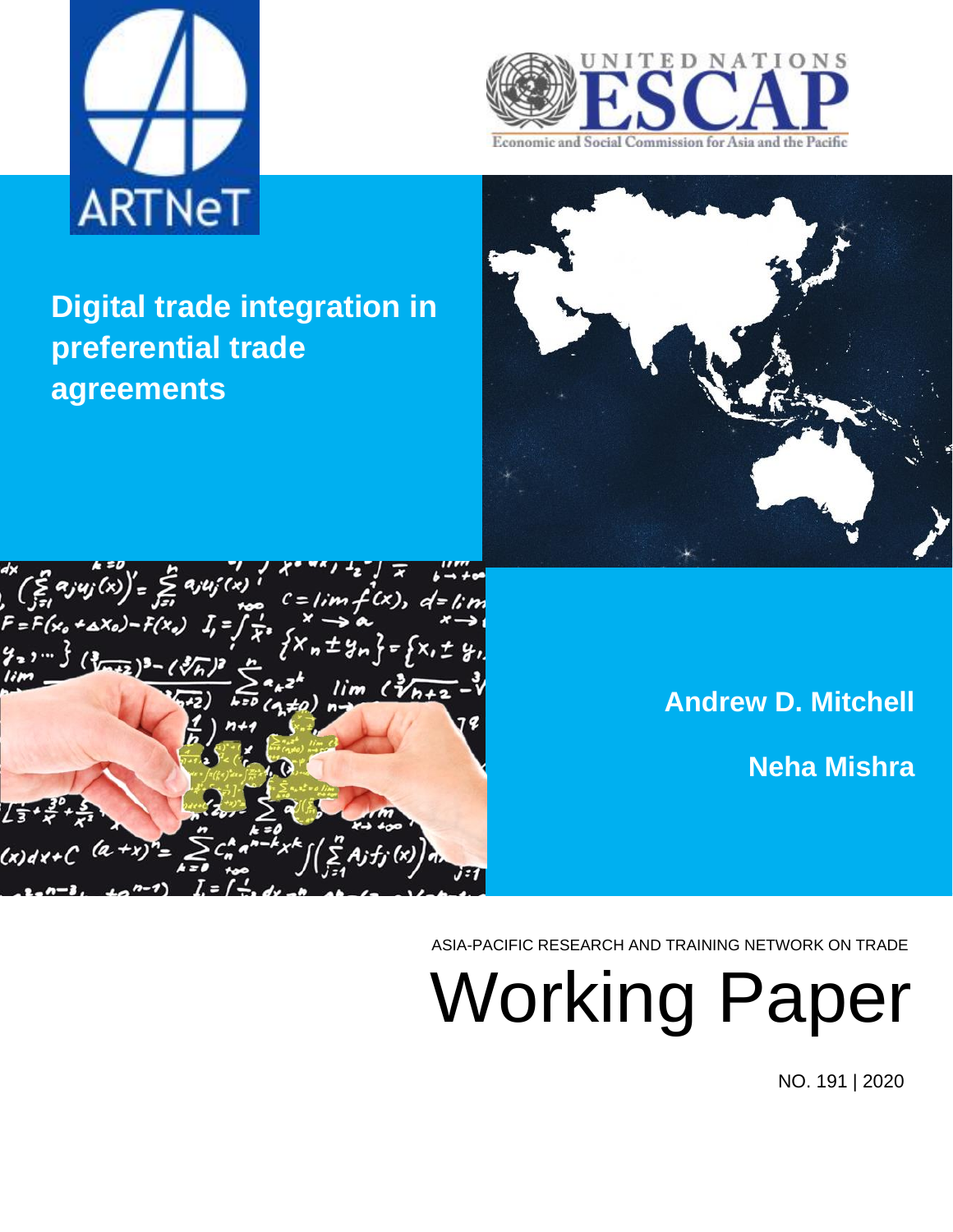The Asia-Pacific Research and Training Network on Trade (ARTNeT) is an open regional network of research and academic institutions specializing in international trade policy and facilitation issues. ESCAP, WTO and UNCTAD, as key core network partners, and a number of bilateral development partners, provide substantive and/or financial support to the network. The Trade, Investment and Innovation Division of ESCAP, the regional branch of the United Nations for Asia and the Pacific, provides the Secretariat of the network and a direct regional link to trade policymakers and other international organizations.

The ARTNeT Working Paper Series disseminates the findings of work in progress to encourage the exchange of ideas about trade issues. An objective of the series is to publish the findings quickly, even if the presentations are less than fully polished. ARTNeT Working Papers are available online at [www.artnetontrade.org.](http://www.artnetontrade.org/) All material in the Working Papers may be freely quoted or reprinted, but acknowledgment is requested together with a copy of the publication containing the quotation or reprint. The use of the Working Papers for any commercial purpose, including resale, is prohibited.

#### **Disclaimer:**

The designations employed and the presentation of the material in this Working Paper do not imply the expression of any opinion whatsoever on the part of the Secretariat of the United Nations concerning the legal status of any country, territory, city or area, or of its authorities, or concerning the delimitation of its frontiers or boundaries. Where the designation "country or area" appears, it covers countries, territories, cities or areas. Bibliographical and other references have, wherever possible, been verified. The United Nations bears no responsibility for the availability or functioning of URLs. The views expressed in this publication are those of the author(s) and do not necessarily reflect the views of the United Nations. The opinions, figures and estimates set forth in this publication are the responsibility of the author(s), and should not necessarily be considered as reflecting the views or carrying the endorsement of the United Nations. Any errors are the responsibility of the author(s). The mention of firm names and commercial products does not imply the endorsement of the United Nations.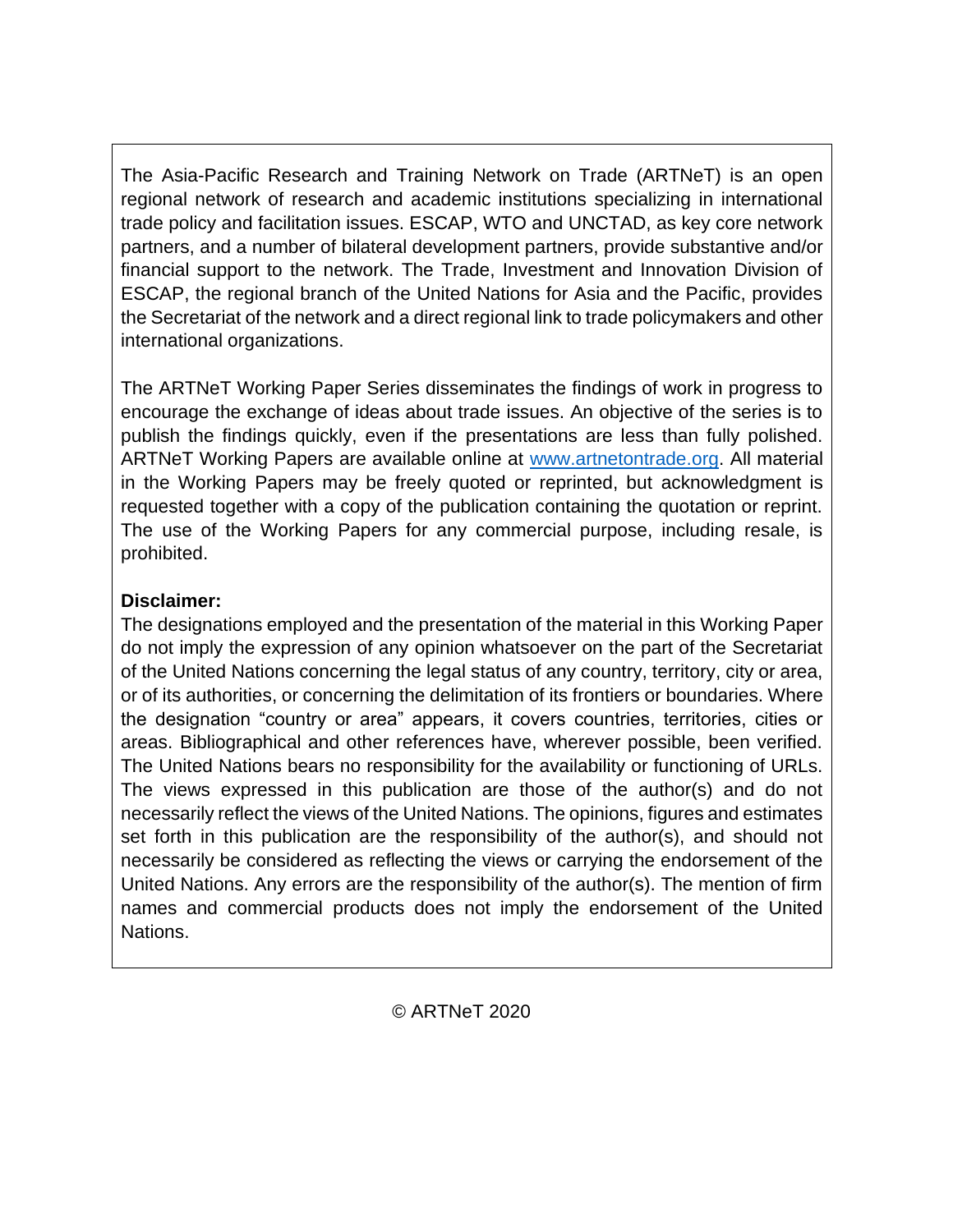

ASIA-PACIFIC RESEARCH AND TRAINING NETWORK ON TRADE

# WORKING PAPER

## **Digital Trade Integration in Preferential Trade Agreements**

Andrew D. Mitchell<sup>1</sup> and Neha Mishra<sup>2</sup>

**Please cite this paper as:** Andrew D. Mitchell and Neha Mishra (2020), "Digital Trade Integration in Preferential Trade Agreements", ARTNeT Working Paper Series, No. 191, May 2020, Bangkok, ESCAP.

**Available at:** [http://artnet.unescap.org](http://artnet.unescap.org/)

<sup>1</sup> Professor, University of Melbourne Law School; Director, Global Economic Law Network; PhD (Cantab); LLM (Harv); Dip Int Law (Melb); LLB (Melb); BCom (Melb) (email: andrew.d.mitchell@gmail.com)

<sup>2</sup> Postdoctoral Fellow, Centre for International Law, National University of Singapore; PhD (Melb); MPP (NUS); LLM (LSE); BA LLB (Hons) (NLSIU) (email: mishra.neha@gmail.com)

The authors also express their gratitude to ARTNeT secretariat for assistance in disseminating this work.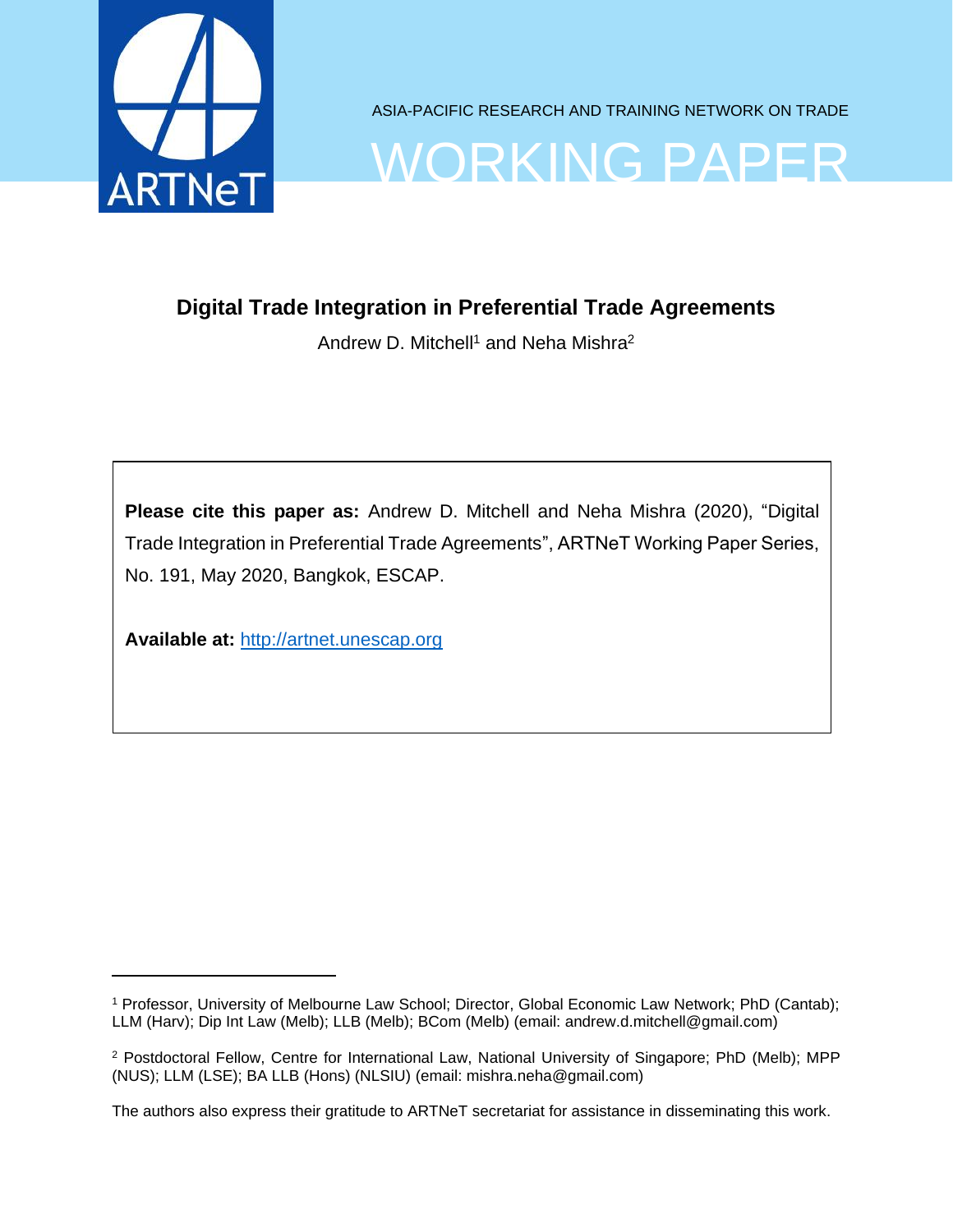#### **Abstract**

The growth of digital trade is dependant upon greater interconnectivity across borders. Several countries strive to achieve such interconnectivity and integration in digital trade through international trade agreements. Digital trade integration is a complex, multidimensional process that integrates regulatory structures/policy designs, digital technologies and business processes along the entire global/regional digital value chain. This paper sets out five foundational elements of digital trade integration: reducing digital trade barriers; digital trade facilitation; digital trade regulatory frameworks and digital trust policies; digital development and inclusion; and institutional coordination. It then examines the extent to which Preferential Trade Agreements (PTAs) can or do contribute to digital integration.

Some recent PTAs contain ambitious provisions to reduce regulatory barriers in digital trade and facilitate cross-border data flows. However, most PTAs fail to holistically support the five pillars of digital trade integration, and are particularly deficient in supporting digital development and inclusion, incorporating adequate digital trade facilitation measures, and facilitating meaningful international regulatory cooperation. This paper provides various policy recommendations to address such deficiencies. This paper also contains a case study of digital trade integration in the Association of Southeast Asian Nations (ASEAN). It argues that the ASEAN framework currently functions as a weak form of digital trade integration, focusing mainly on political goodwill and high-level cooperation. Although the ASEAN Members are committed to enhancing regulatory cooperation and strengthening their institutions on electronic commerce, the development asymmetry coupled with the conflicting policy preferences of ASEAN Members remains a key obstacle.

**Keywords**: Digital trade, Digital trade integration, Trade barriers, International trade, PTAs, Trade facilitation, Trade policy, ASEAN **JEL Codes**: F10, F13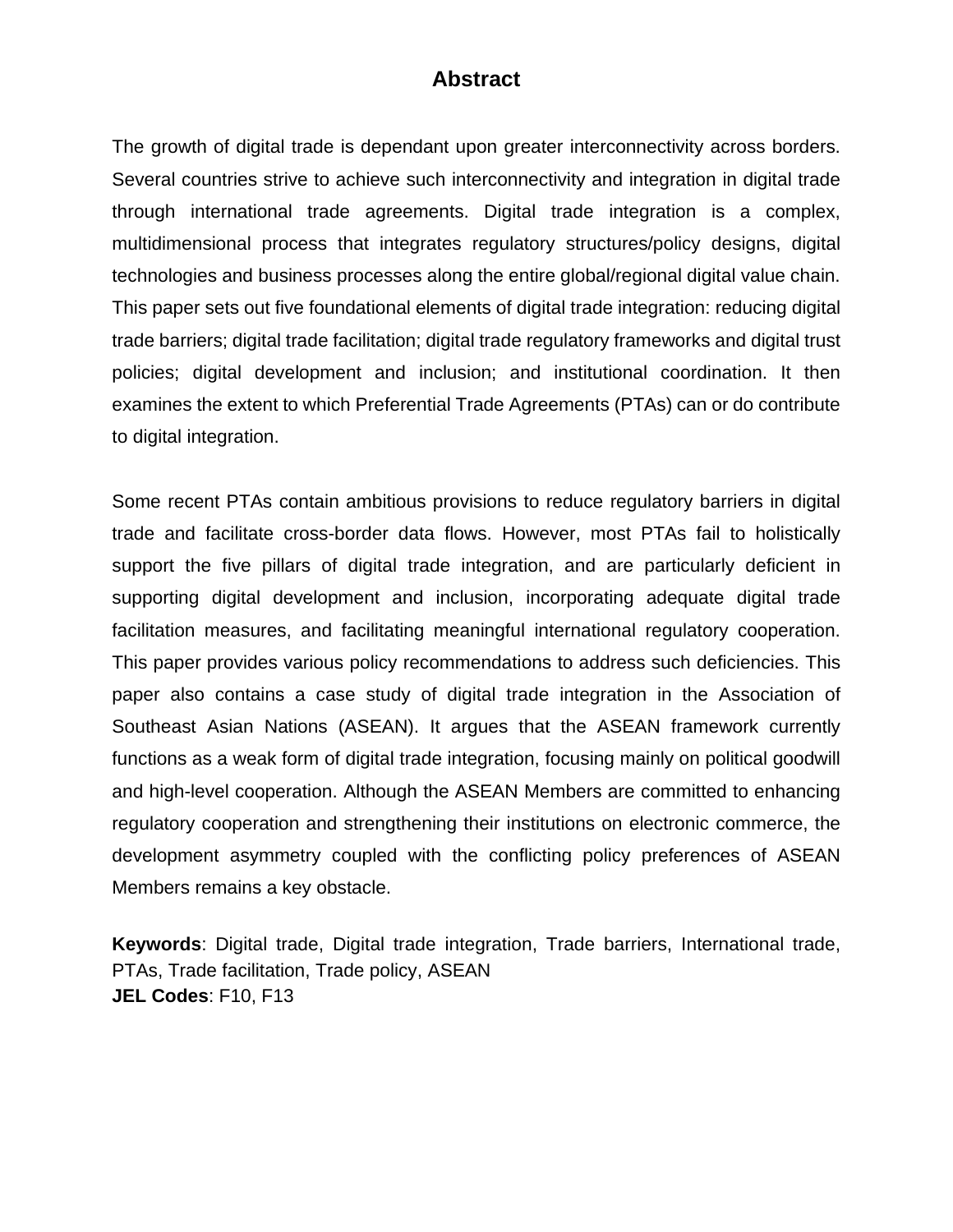# **Table of Contents**

| 1.                                                                                     |  |
|----------------------------------------------------------------------------------------|--|
|                                                                                        |  |
|                                                                                        |  |
|                                                                                        |  |
| 2.3 Digital Trade Regulatory Frameworks and Digital Trust Policies  9                  |  |
|                                                                                        |  |
|                                                                                        |  |
| 3. Digital Trade Integration in Preferential Trade Agreements: Contribution of PTAs to |  |
|                                                                                        |  |
|                                                                                        |  |
|                                                                                        |  |
| 3.2.1 Facilitating Electronic Transactions for Cross-Border Trade and Paperless        |  |
|                                                                                        |  |
|                                                                                        |  |
| 3.3 Pillar 3: Digital Trade Regulatory Frameworks and Digital Trust Policies  25       |  |
|                                                                                        |  |
|                                                                                        |  |
|                                                                                        |  |
|                                                                                        |  |
|                                                                                        |  |
|                                                                                        |  |
|                                                                                        |  |
|                                                                                        |  |
|                                                                                        |  |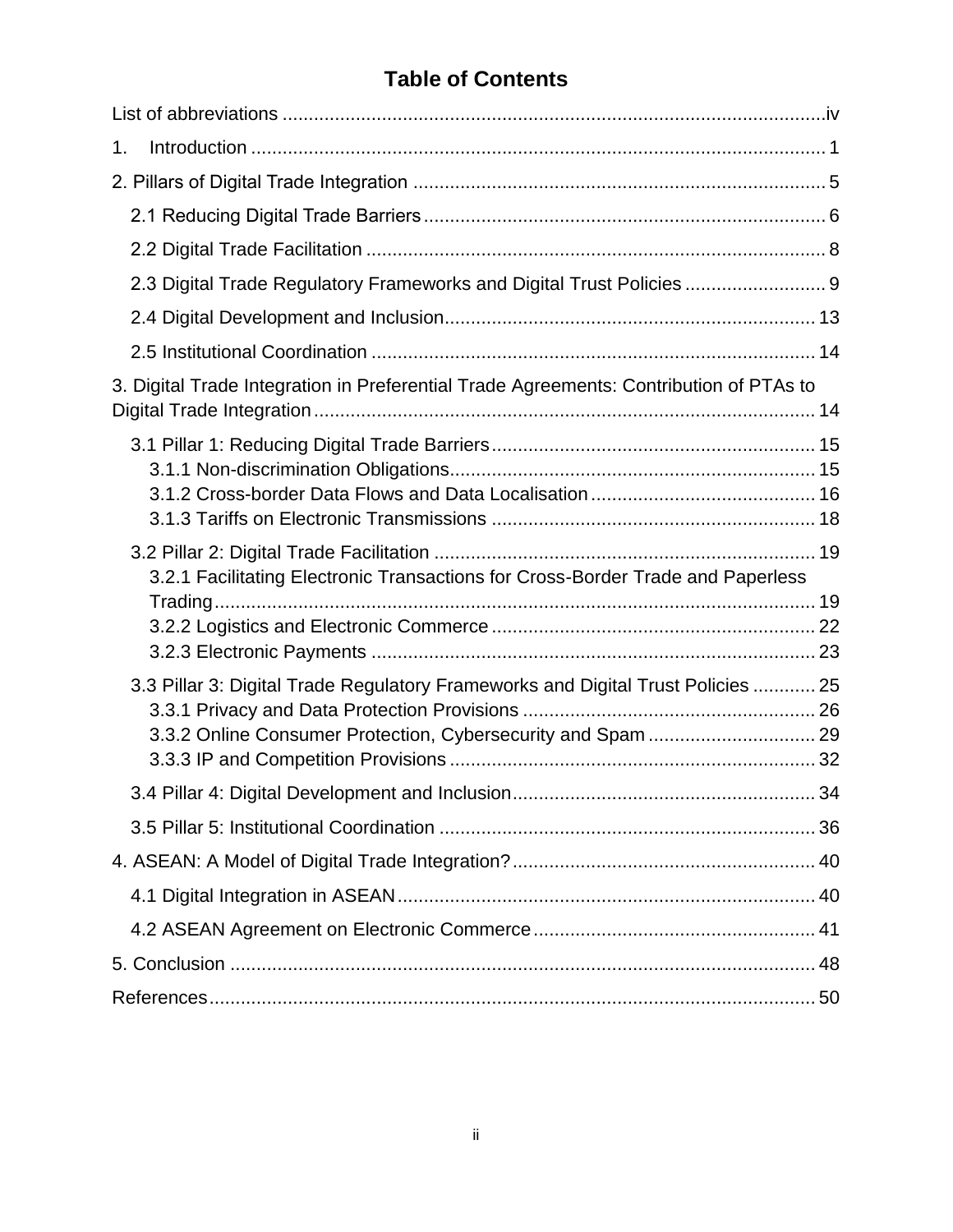# **List of figures**

|--|--|--|--|

# **List of boxes**

<span id="page-5-0"></span>

| Box 1: Recommendations and Best Practices in PTAs to Reduce Digital Trade Barriers |
|------------------------------------------------------------------------------------|
|                                                                                    |
| Box 2: Recommendations and Best Practices in PTAs on Digital Trade Facilitation 25 |
| Box 3: Recommendations and Best Practices on Digital Trade Regulatory Frameworks   |
|                                                                                    |
| Box 4: Best Practices and Recommendations for Digital Development and Inclusion 36 |
| Box 5: Recommendations and Best Practices for Institutional Coordination  39       |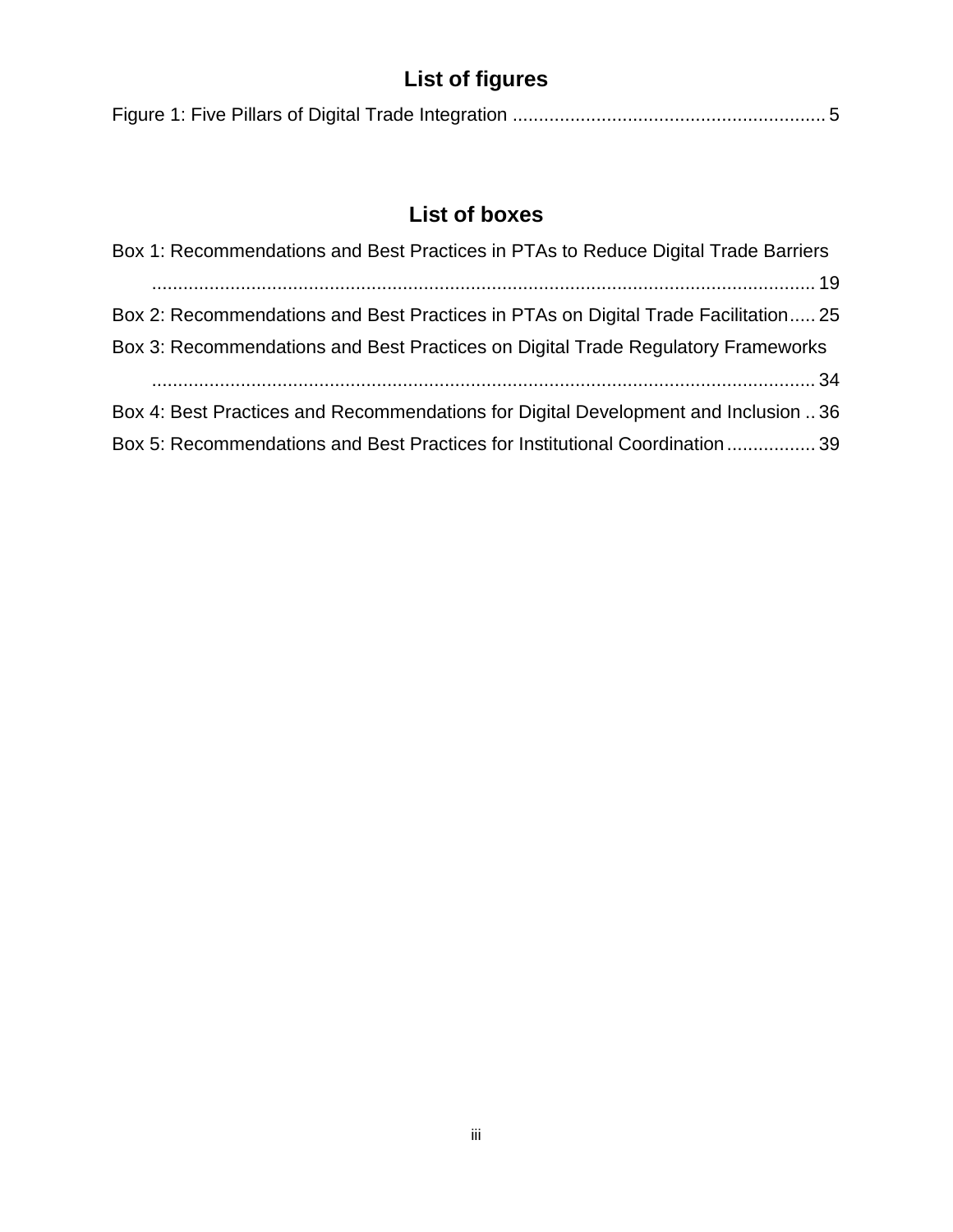# **List of abbreviations**

<span id="page-6-0"></span>

| <b>ACCEC</b>    | <b>ASEAN Coordinating Committee on Electronic Commerce</b>        |
|-----------------|-------------------------------------------------------------------|
| <b>AEC</b>      | <b>ASEAN Economic Community</b>                                   |
| <b>APEC</b>     | Asia-Pacific Economic Cooperation                                 |
| <b>API</b>      | <b>Application Programming Interface</b>                          |
| <b>ASEAN</b>    | <b>Association of Southeast Asian Nation</b>                      |
| <b>CBPR</b>     | Community-based participatory research                            |
| <b>CPTPP</b>    | Comprehensive and Progressive Trans-Pacific Partnership Agreement |
| <b>DEPA</b>     | Digital Economic Partnership Agreement between Chile, New Zealand |
|                 | and Singapore                                                     |
| EU              | European Union                                                    |
| <b>GATS</b>     | <b>General Agreement on Trade in Services</b>                     |
| <b>GATT</b>     | General Agreement on Tariffs and Trade                            |
| <b>GDPR</b>     | <b>General Data Protection Regulation</b>                         |
| <b>ICT</b>      | <b>Information Communication Technology</b>                       |
| IP              | <b>Intellectual Property</b>                                      |
| <b>LDC</b>      | <b>Least Developed Country</b>                                    |
| <b>MFN</b>      | <b>Most-Favoured Nation Treatment</b>                             |
| <b>MSME</b>     | Micro, Small-sized and Medium-sized Enterprise                    |
| ΝT              | <b>National Treatment</b>                                         |
| <b>OECD</b>     | Organisation for Economic Cooperation and Development             |
| <b>PTA</b>      | <b>Preferential Trade Agreement</b>                               |
| <b>SME</b>      | <b>Small-sized and Medium-sized Enterprise</b>                    |
| <b>TAPED</b>    | Trade Agreements Provisions on Electronic-Commerce and Data       |
| TPP             | <b>Trans-Pacific Partnership</b>                                  |
| <b>UNCITRAL</b> | United Nations Commission on International Trade Law              |
| <b>UNESCAP</b>  | United Nations Economic and Social Commission for Asia and the    |
|                 | Pacific                                                           |
| <b>USMCA</b>    | United States-Mexico-Canada Agreement                             |
| <b>USTR</b>     | United States Trade Representative                                |
| <b>WTO</b>      | <b>World Trade Organization</b>                                   |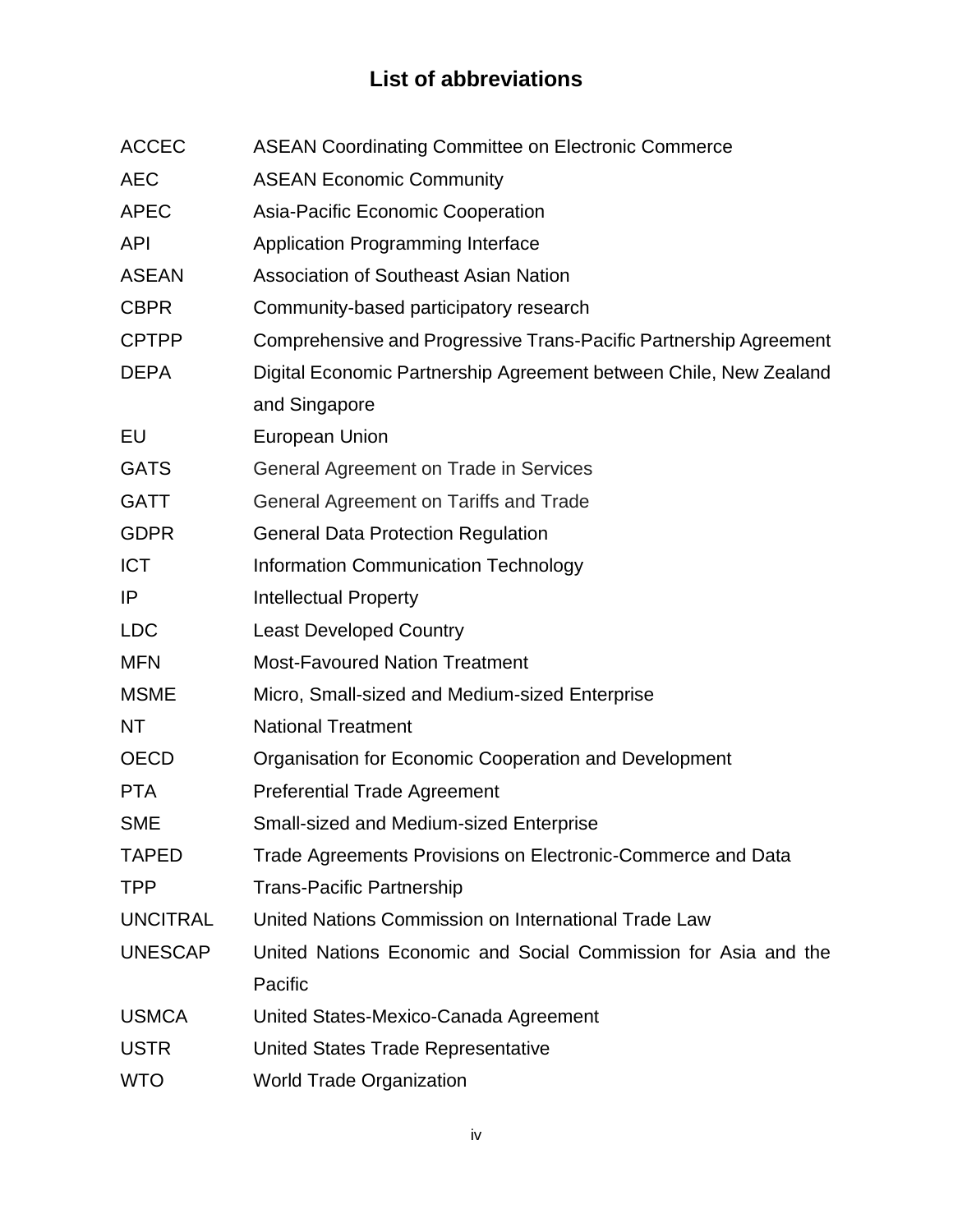#### **1. Introduction**

The digitalisation of the economy necessitates countries align their domestic laws and policies and liberalise their markets to achieve greater connectivity and exchange of information across borders.<sup>3</sup> A predominant shared interest among countries working towards such alignment and liberalisation is the goal of improving economic and social growth by exploiting the enormous opportunities enabled by digital trade.<sup>4</sup> In that regard, governments are increasingly relying upon international trade agreements to achieve shared interests and goals, and greater digital trade integration. International trade agreements cover both the treaties of the World Trade Organization (WTO) as well as other preferential trade agreements (PTAs) (i.e. bilateral, regional and megaregional trade agreements).

Digital trade integration is a complex, multidimensional process that integrates regulatory structures/policy designs, digital technologies and business processes along the entire global/regional digital value chain. It requires free cross-border movement of not only digital services, products and technologies but also other manufactured goods (e.g. internet platform-driven trade), data, capital, ideas, talent as well as the availability of integrated physical and virtual infrastructure. Thus, digital trade integration is not only dependant on the removal of digital trade barriers<sup>5</sup> but also requires extensive technology, legal and policy coordination across countries.<sup>6</sup>

Expectedly, achieving digital trade integration involves difficult policy choices and regulatory costs for governments and regulatory bodies, especially in developing countries and Least Developed Countries (LDCs). Despite such costs and challenges, we see an increasing number of regional initiatives aimed at digital trade integration such

<sup>3</sup> Meltzer 2019; McKinsey Global Institute 2016

<sup>4</sup> Digital trade and electronic commerce are used interchangeably in this paper. The authors rely on the WTO's definition of electronic commerce: 'the production, distribution, marketing, sale or delivery of goods and services by electronic means'. The authors believe this definition is broad and generic enough to cover modern-day digital trade.

<sup>5</sup> OECD 2020a; USTR 2017

<sup>6</sup> Ahmad 2019; Kerber and Schweitzer 2017; Weber 2014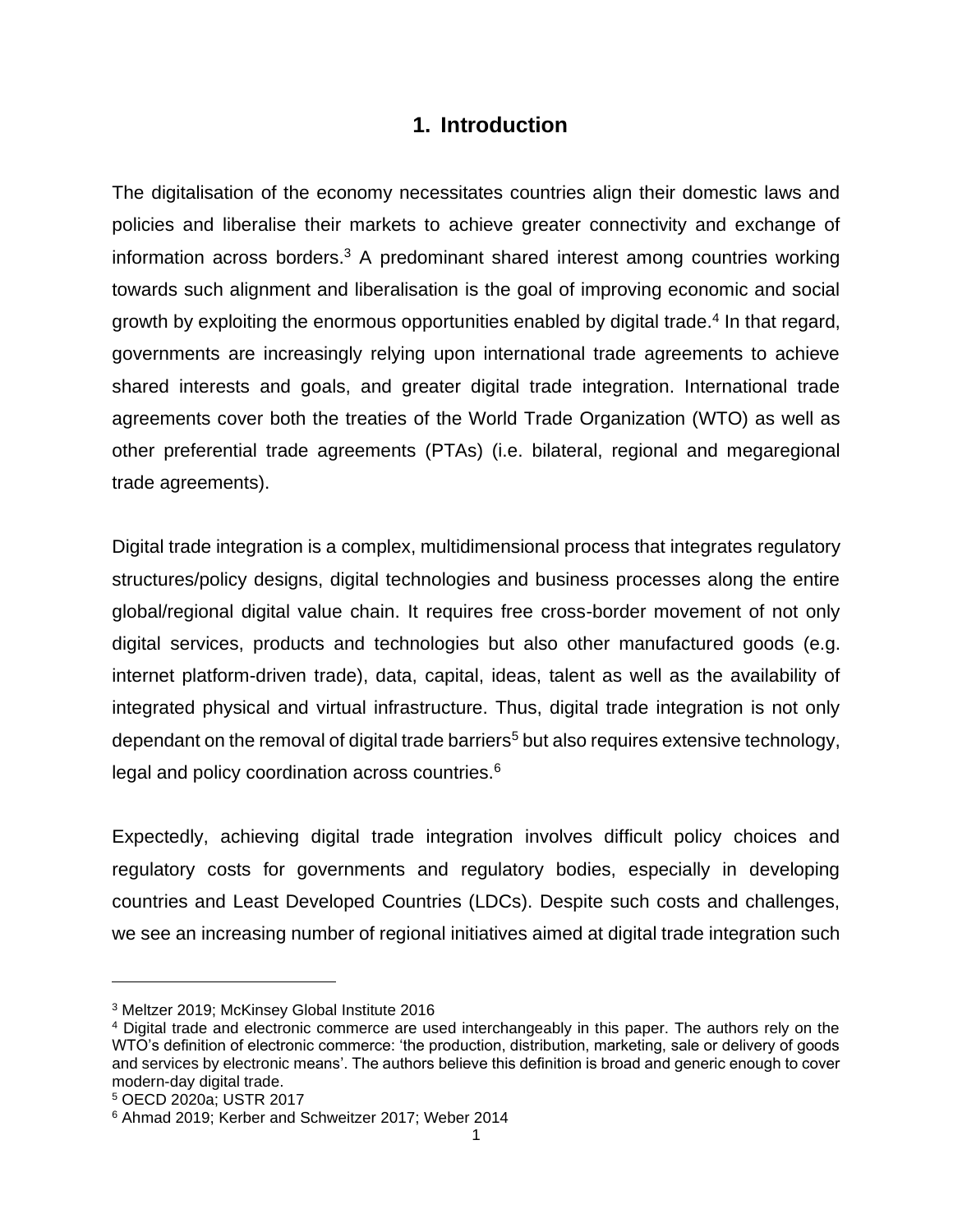as the Digital Single Market in the European Union (EU);<sup>7</sup> the Digital Integration Framework in Association of Southeast Asian Nations (ASEAN);<sup>8</sup> the Electronic Commerce Facilitation Framework in Asia-Pacific Economic Cooperation (APEC);<sup>9</sup> the various digital trade initiatives at the Organisation for Economic Cooperation and Development (OECD)<sup>10</sup> and the Digital Transformation Strategy in the African Union.<sup>11</sup> Not all these frameworks achieve the same degree of integration. For instance, the EU Digital Single Market is aimed at facilitating seamless digital trade in the EU through EUlevel regulations and is, therefore, a strong form of digital trade integration.<sup>12</sup> The APEC and OECD initiatives tend to focus on high-level principles and guidelines which Members can sign up to voluntarily, resulting in greater consistency of regulatory frameworks and greater interconnectivity among domestic markets in the region.<sup>13</sup> We refer to this as a mixed or intermediate form of digital trade integration. In contrast, in the ASEAN region, we observe non-binding frameworks on digital integration that are largely focused on high-level cooperation. Although the ASEAN region has recently signed an agreement on electronic commerce (as discussed in Section 4), significant level of regulatory heterogeneity exists among ASEAN Members resulting in a fragmented digital trade market. Therefore, the digital trade integration in ASEAN is currently relatively weak.

In addition to regional unions, several PTAs increasingly contain comprehensive provisions on electronic commerce and related issues that can facilitate digital trade integration among its parties. Some of the key areas are cross-border data flows, data localisation, privacy protection, electronic signatures and authentication, paperless trading, cooperation in electronic commerce, and protection of proprietary trade secrets of technology companies. This paper assesses the extent to which PTAs can or do contribute to the integration of rules, regulations, principles, processes and technologies

<sup>7</sup> European Commission 2020

<sup>8</sup> See Section 4.

<sup>9</sup> APEC 2017

<sup>&</sup>lt;sup>10</sup> See OECD. Digital Trade. Available from [https://www.oecd.org/trade/topics/digital-trade/.](https://www.oecd.org/trade/topics/digital-trade/)

<sup>11</sup> African Union 2019

<sup>&</sup>lt;sup>12</sup> For an overview of EU rules on electronic commerce, see European Commission. New EU rules on E-Commerce. Available from [https://ec.europa.eu/digital-single-market/en/new-eu-rules-e-commerce.](https://ec.europa.eu/digital-single-market/en/new-eu-rules-e-commerce)

<sup>13</sup> See e.g. APEC Cross-Border Privacy Rules System; OECD Principles on Artificial Intelligence.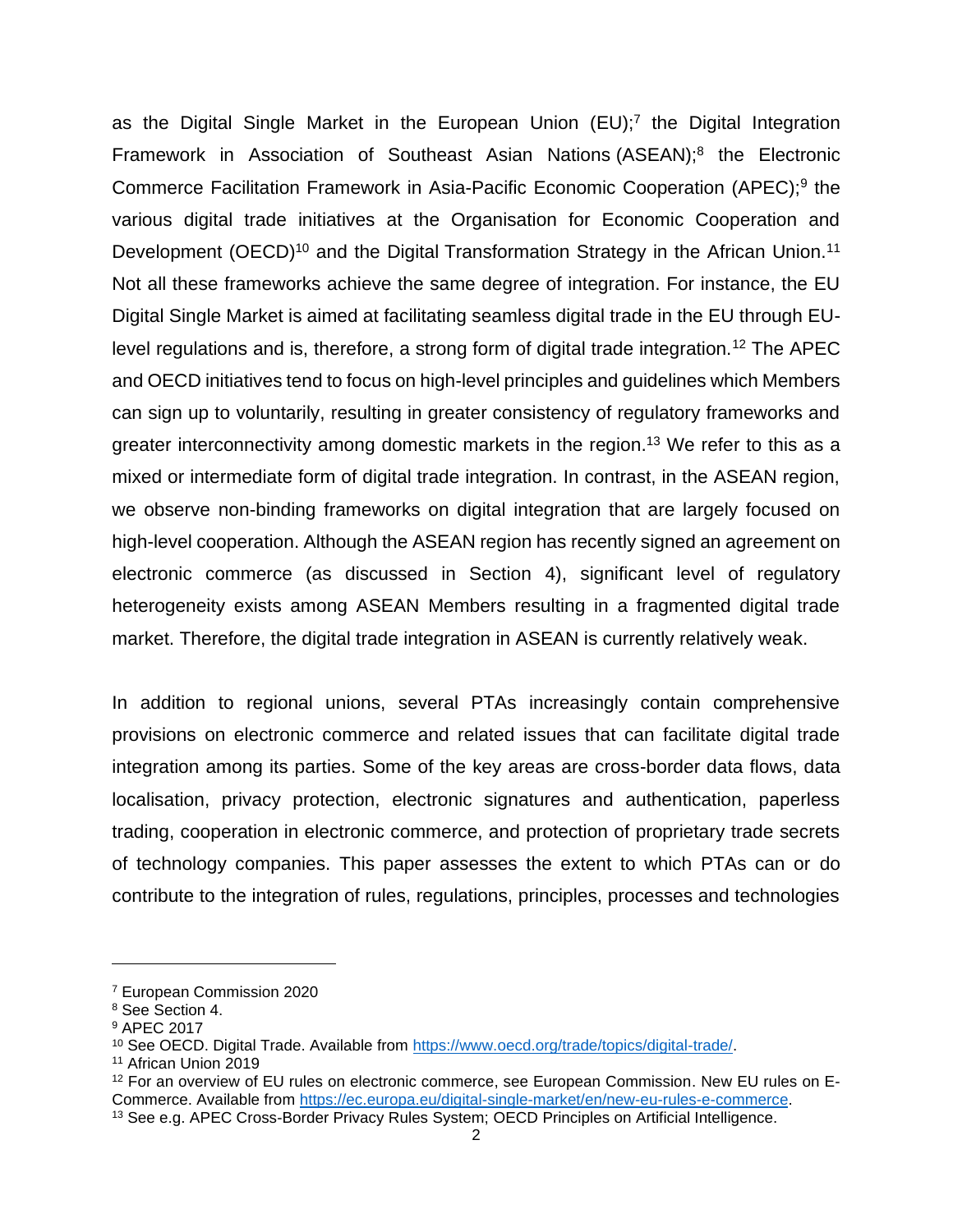in digital trade (or digital trade integration).<sup>14</sup> This paper focuses on PTAs for two reasons: (i) the WTO framework was designed well before the rapid digitalisation of the economy and therefore governments increasingly rely on their PTAs to address digital trade integration;<sup>15</sup> and (ii) despite some progress in the ongoing Joint Statement Initiative on Electronic Commerce involving 84 WTO Members,<sup>16</sup> the WTO has failed to deliver successful negotiations in electronic commerce.<sup>17</sup>

In Section 2, we formulate a framework that contains the foundational or pillars of digital trade integration. The five pillars of digital trade integration are: (2.1) reducing digital trade barriers; (2.2) digital trade facilitation; (2.3) digital trade regulatory frameworks and digital trust policies; (2.4) digital development and inclusion; and (2.5) institutional coordination. This section argues that these five pillars are not completely independent but rather mutually supporting by nature.

Section 3 evaluates how various provisions in PTAs (especially focusing on the Electronic Commerce Chapters) contribute to the five pillars of digital trade integration. While several recent PTAs contain ambitious provisions to reduce regulatory barriers in digital trade and facilitate cross-border data flows, most PTAs fail to sufficiently support all the five pillars of digital trade integration. In particular, existing PTAs are deficient in supporting digital development and inclusion, incorporating adequate digital trade facilitation measures, as well as fostering widespread international regulatory cooperation. Further, many PTAs are unable to facilitate a holistic digital trade regulatory framework given the conflicting domestic privacy and cybersecurity laws among trading partners.

Section 3 also provides our policy recommendations and best practices to strengthen digital trade integration in PTAs including: (i) incorporating binding provisions on non-

<sup>&</sup>lt;sup>14</sup> This paper does not cover how international trade agreements affect the provision of internet and broad services and infrastructure. Digital connectivity is a fundamental requirement for digital trade integration. However, it does not typically fall within the scope of electronic commerce or digital trade in international trade agreements.

<sup>15</sup> Mitchell and Mishra 2018

<sup>16</sup> WTO 2017; WTO 2019a

<sup>17</sup> However, the Trade Facilitation Agreement and Information Technology Agreement facilitate some aspects of digital trade.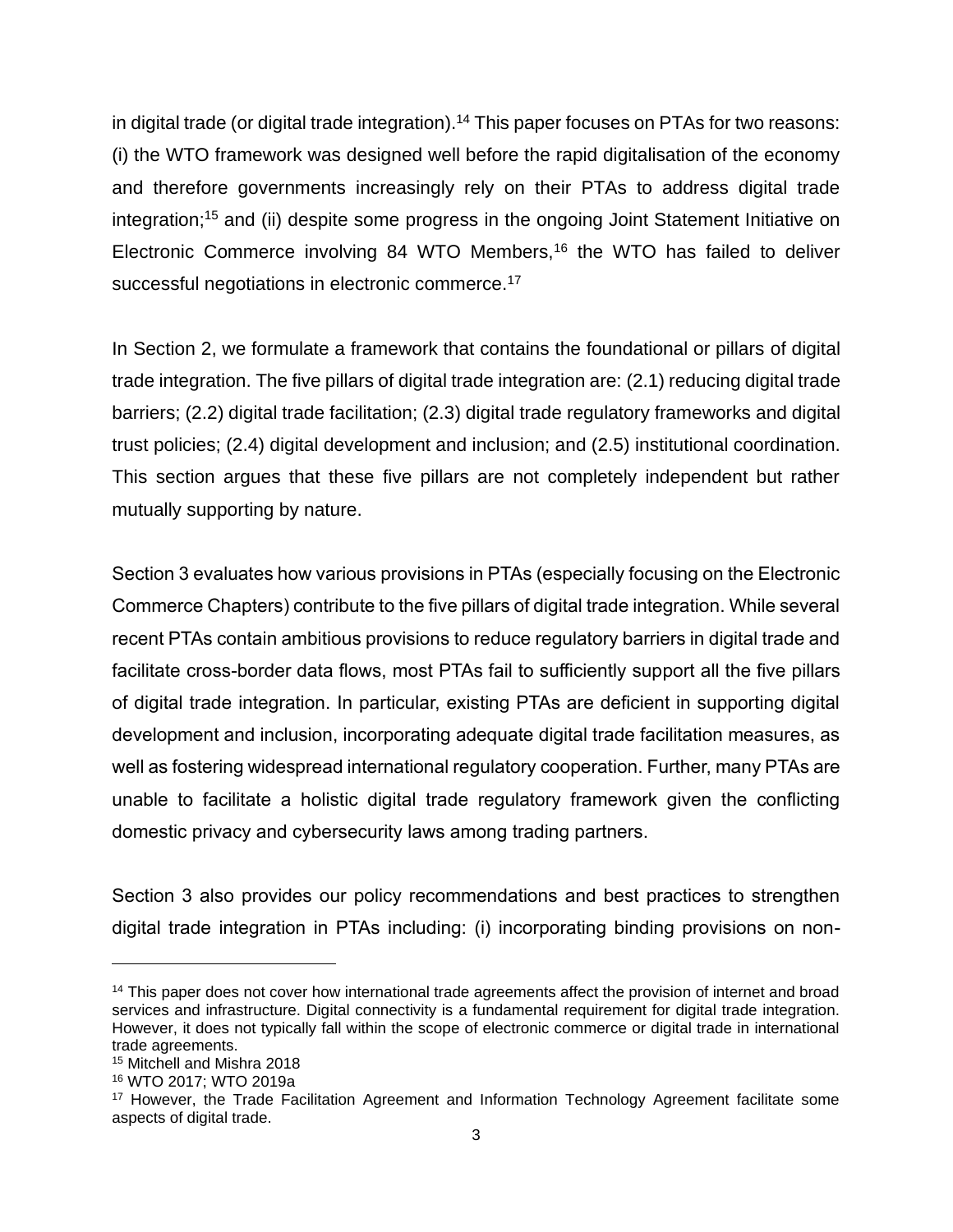discriminatory treatment of digital products and restricting border duties on electronic transmissions; (ii) prohibiting data localisation measures and facilitating cross-border data flows necessary for conducting electronic commerce, subject to reasonable exceptions; (iii) developing binding provisions to facilitate electronic transactions for digital trade, including secure and interoperable electronic payment systems; (iv) requiring all PTA parties to adopt domestic frameworks on data protection and online consumer protection consistent with international guidelines, standards and best practices; (v) encouraging countries to develop interoperable regulatory frameworks on digital trade as well as encouraging the use of internationally recognised technical standards; (vi) providing for flexible implementation of commitments by LDCs and developing countries; (vii) mandating technical assistance and capacity building for LDCs and developing countries; and (viii) instituting a central coordinating body in PTAs to facilitate cooperation on digital trade, monitor implementation of electronic commerce provisions and align resources and funds for technical assistance/capacity building efforts in digital trade.

Section 4 discusses the digital trade integration model of ASEAN; this example is chosen given the diversity of membership in ASEAN as well as the importance of ASEAN in the global digital market.<sup>18</sup> It argues that the ASEAN model is currently a weak form of digital trade integration, focusing mainly on political goodwill and high-level cooperation. To strengthen it further, ASEAN Members must focus on strengthening regulatory coherence and the effectiveness of ASEAN-level institutions dealing with electronic commerce. Although ASEAN countries have made some efforts made to increase digital development and inclusion, particularly for the LDCs in the ASEAN region, a stronger coordination mechanism is necessary to align resources and implement structures for stronger digital trade integration in ASEAN. This integration, however, remains challenging as ASEAN institutions are generally weak and unable to synergise the divergent policy preferences of ASEAN Members.

<sup>18</sup> Mik 2018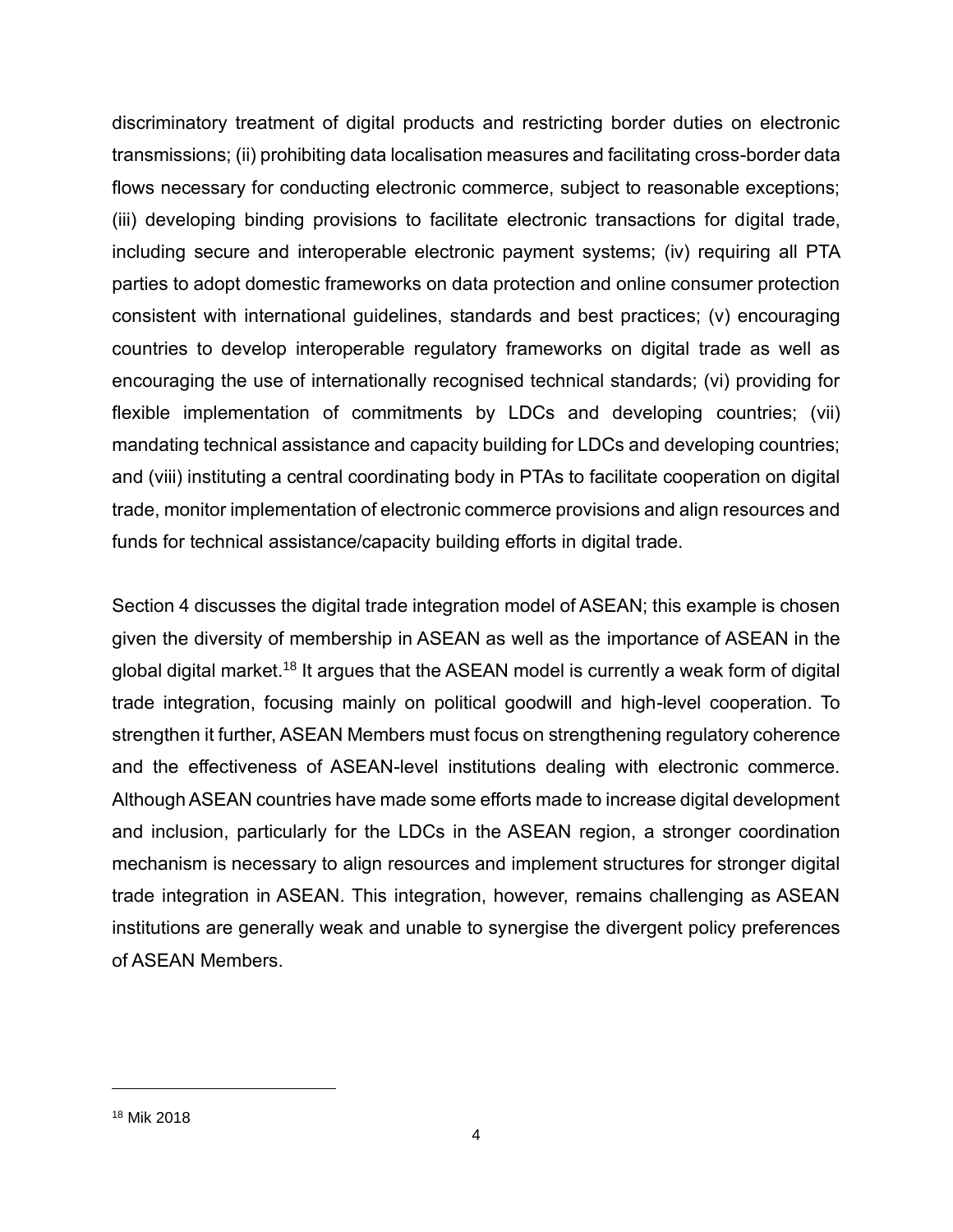This paper concludes that PTAs can and should play an important role in promoting and strengthening digital trade integration. However, to achieve this, PTA parties must be fully committed, especially in supporting LDCs and developing countries, as well as to continue improving and aligning their domestic laws and policies pertinent to digital trade.

#### **2. Pillars of Digital Trade Integration**

<span id="page-11-0"></span>This section considers the five foundational elements or pillars of digital trade integration: (2.1) reducing digital trade barriers; (2.2) digital trade facilitation; (2.3) digital trade regulatory framework and digital trust policies; (2.4) digital development and inclusion; and (2.5) institutional coordination mechanisms (see Figure 1). These five pillars do not stand independently; rather, they are mutually supportive by nature. In developing this framework, we have taken into account various policy challenges in digital trade. However, our proposed framework primarily focuses on the economic aspects of digital trade, although social benefits arising from digital trade are deeply interconnected with economic growth.

<span id="page-11-1"></span>

#### **Figure 1: Five Pillars of Digital Trade Integration**

Countries need to adopt a nuanced and multifaceted response in integrating these five pillars since digital trade integration is a multidimensional and multilevel process.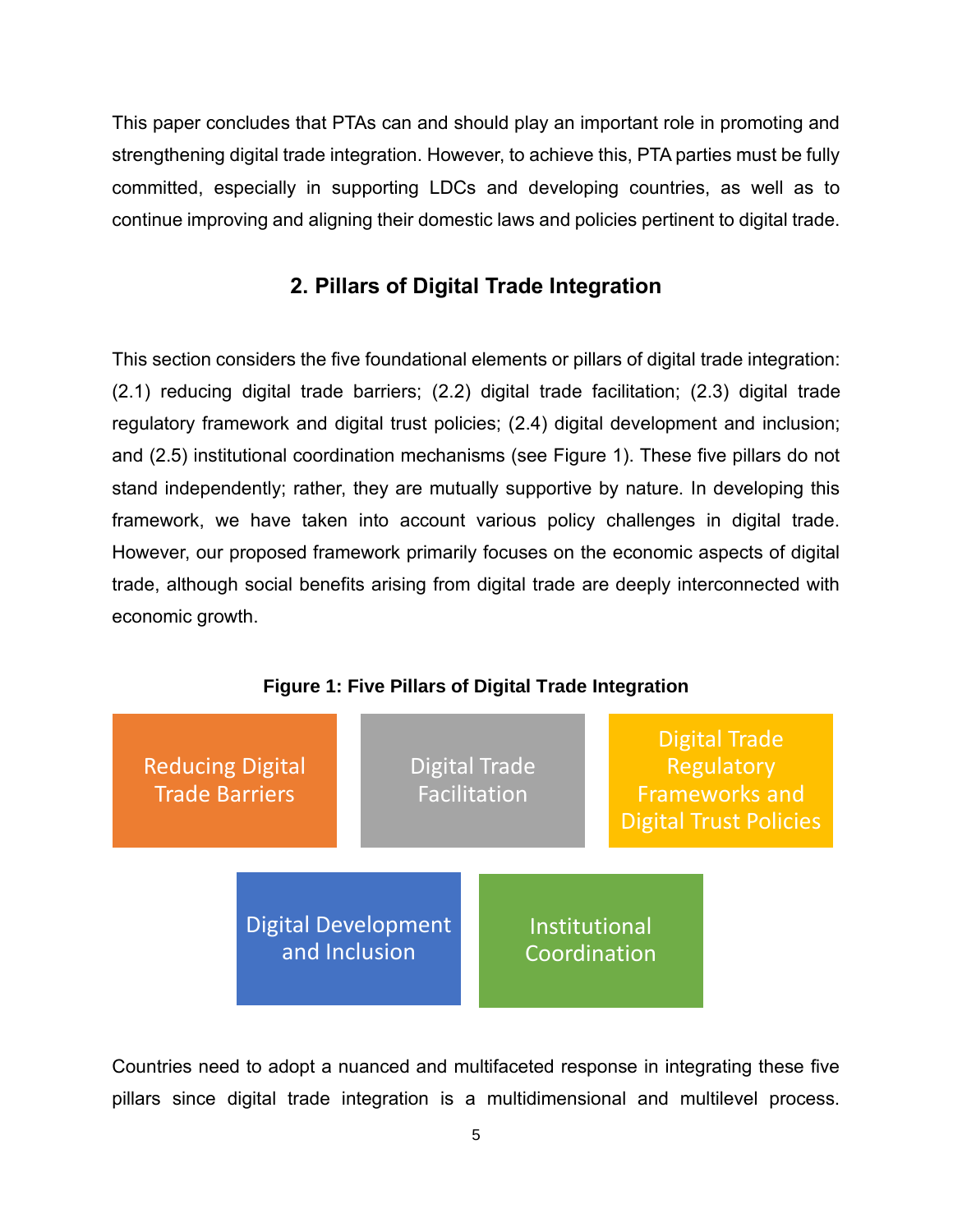Differences in regulatory capacity and processes, levels of digital development and policy preferences among countries can be a major obstacle to achieve digital trade integration. At the same time, given the various benefits of remaining closely connected in a globalised digital economy, most countries have an incentive to overcome at least some obstacles in each of these pillars to seek greater integration with strategic regional or bilateral partners. Ultimately, however, perfect digital trade integration is unachievable; thus, countries should aim to move closer towards this framework depending on their resources, policy preferences as well as political and economic aims.<sup>19</sup>

#### <span id="page-12-0"></span>**2.1 Reducing Digital Trade Barriers**

Several studies demonstrate the steady growth in barriers to digital trade and their adverse impact on the economy.<sup>20</sup> Market openness is essential for the digitalisation of the economy.<sup>21</sup> This means that countries must get rid of digital trade barriers to the greatest extent possible to achieve digital trade integration. Certain developing countries have argued that digital trade barriers are essential for digital industrialisation;<sup>22</sup> however, digital trade barriers generally lower consumer welfare in developing countries and LDCs and can slow the pace of digital inclusion.<sup>23</sup>

Digital services and technologies are important enablers of digital trade. Restrictions on digital services and technologies often tend to be in the form of non-tariff measures rather than border measures such as customs duties. $24$  Therefore, majority of digital trade barriers are non-tariff measures or behind the border barriers. For example, domestic laws and regulations often impose discriminatory and unreasonable requirements on foreign companies such as burdensome licensing or certification requirements, <sup>25</sup>

<sup>19</sup> Mitchell and Mishra 2018, p. 1073, 1079

<sup>&</sup>lt;sup>20</sup> See e.g. OECD 2020a; [https://ecipe.org/wp-content/uploads/2018/05/DTRI\\_FINAL.pdf.](https://ecipe.org/wp-content/uploads/2018/05/DTRI_FINAL.pdf) See other examples in [https://ustr.gov/about-us/policy-offices/press-office/fact-sheets/2019/march/fact-sheet-2019](https://ustr.gov/about-us/policy-offices/press-office/fact-sheets/2019/march/fact-sheet-2019-national-trade-estimate) [national-trade-estimate.](https://ustr.gov/about-us/policy-offices/press-office/fact-sheets/2019/march/fact-sheet-2019-national-trade-estimate)

<sup>21</sup> OECD 2018a

<sup>22</sup> WTO 2017a

<sup>23</sup> Ahmad and Andonas 2015

<sup>24</sup> See e.g. USTR 2019.

<sup>25</sup> See e.g. WTO 2018.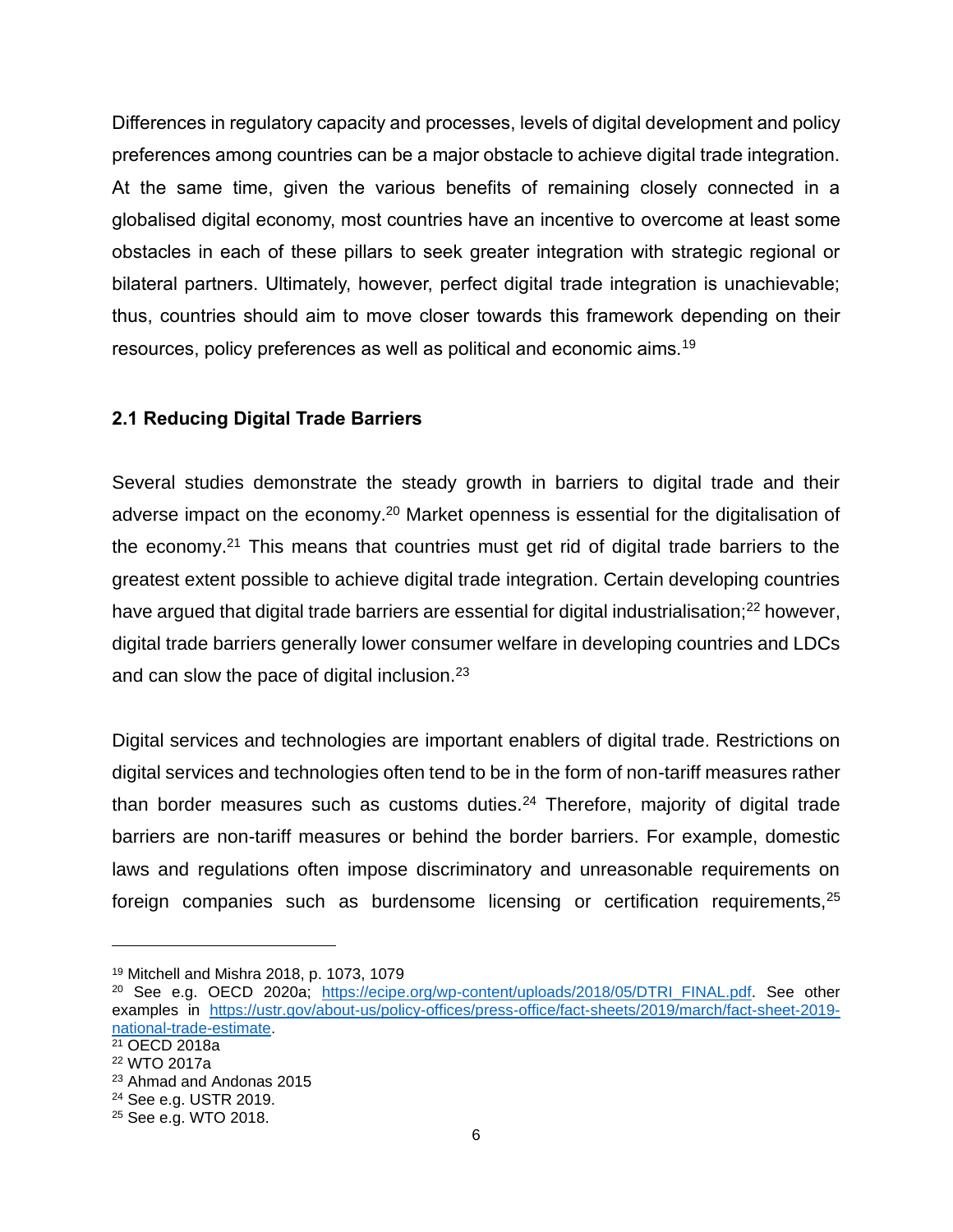mandatory cybersecurity<sup>26</sup> and privacy standards.<sup>27</sup> Another common digital trade barrier is restricting cross-border data flows through data localisation measures i.e. laws and regulations restricting data flows outside one's borders by requiring data to be stored and/or processed locally.<sup>28</sup> Some governments also impose data restrictions by requiring digital service suppliers to comply with excessively burdensome administrative/certification requirements in domestic laws to conduct cross-border data transfers/processing.<sup>29</sup> Another barrier to digital trade is geo-blocking, which restricts access to internet content based on the geographical location of the user. For instance, in developing a Digital Single Market in the EU, the European Commission adopted a regulation to ban unjustified geo-blocking restrictions.<sup>30</sup>

To promote digital trade integration, such barriers must be minimised to the greatest extent possible. As argued later in Section 3.1.1, the principle of non-discrimination in the Electronic Commerce Chapters of PTAs can help promote more competitive conditions for global/regional digital trade. Similarly, other obligations in international trade agreements such as obligations on market access and domestic regulation are also relevant in addressing and reducing digital trade barriers. Therefore, dispute resolution processes in trade agreements can be important in addressing digital trade barriers and thus promoting digital trade integration.

Since 1998, WTO Members have periodically agreed not to impose customs duties on electronic transmissions;<sup>31</sup> this exemption, however, does not apply to any internal taxes or duties imposed on electronic transmissions. Consensus has also not been reached on whether this exemption also applies to the content of the transmission.<sup>32</sup> Certain countries

<sup>26</sup> See e.g. Sacks and Li 2018.

<sup>27</sup> Mattoo and Meltzer 2018

<sup>28</sup> See discussion of various examples in Chander and Le 2015.

<sup>29</sup> See e.g. Binding Corporate Rules and Standard Contractual Clauses under the GDPR.

<sup>30</sup> Regulation (EU) 2018/302 of the European Parliament and of the Council of 28 February 2018 on addressing unjustified geo-blocking and other forms of discrimination based on customers' nationality, place of residence or place of establishment within the internal market and amending Regulations (EC) No. 2006/2004 and (EU) 2017/2394 and Directive 2009/22/EC

<sup>31</sup> [https://www.wto.org/english/news\\_e/news19\\_e/gc\\_10dec19\\_e.htm](https://www.wto.org/english/news_e/news19_e/gc_10dec19_e.htm)

<span id="page-13-0"></span><sup>32</sup> OECD 2019b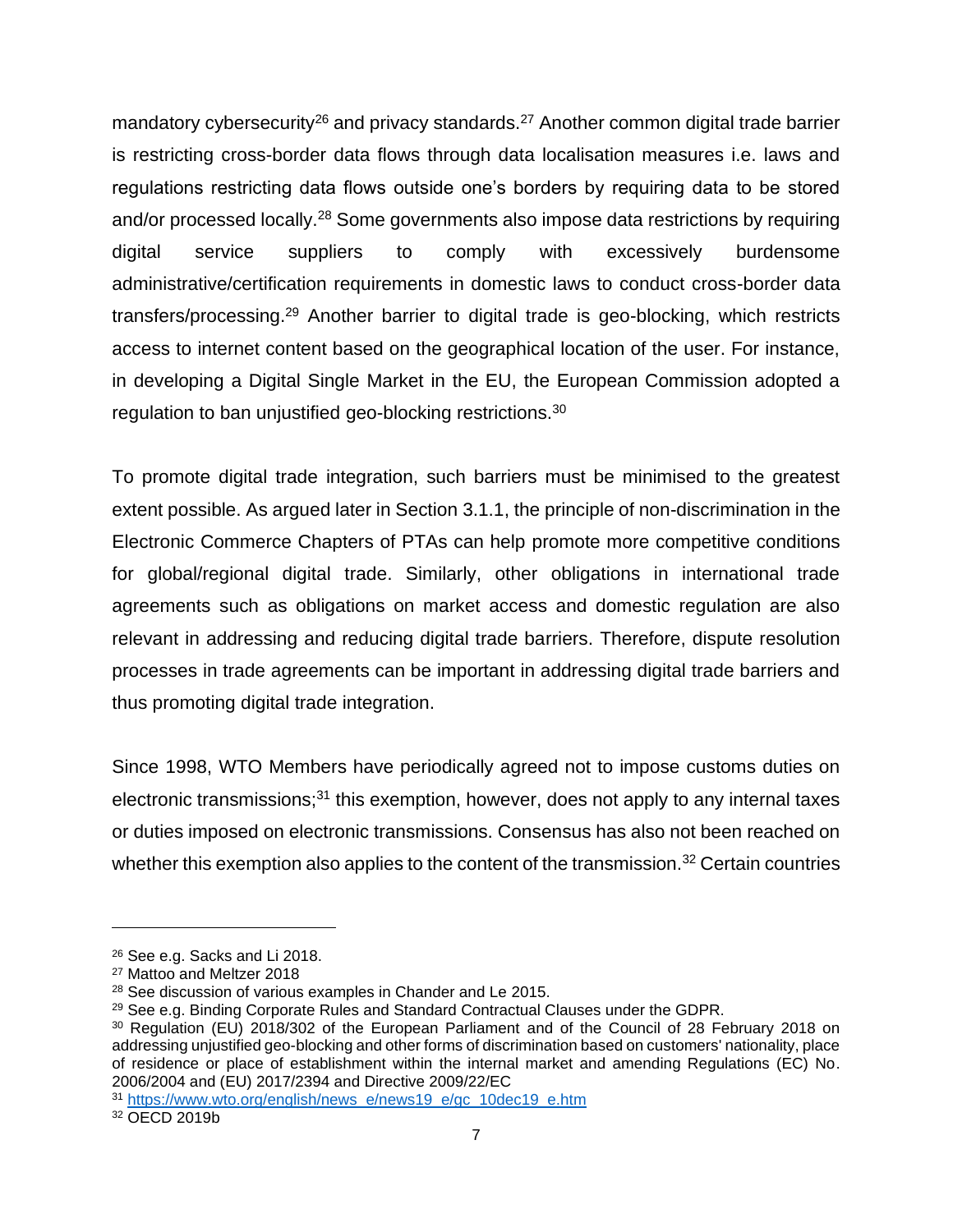have recently argued that customs duties on electronic transmissions can be an important source of revenue for developing countries and LDCs and, therefore, must not be renewed.<sup>33</sup> However, other experts argue that such customs duties are inefficient digital trade barriers and an unstable and unreliable source of income for developing countries.<sup>[32](#page-13-0)</sup> Further, electronic transmissions are important in reducing trade costs and providing more choices to consumers.<sup>[32](#page-13-0)</sup> Thus, any customs duties imposed on electronic transmissions can be detrimental to digital trade integration, especially given the huge costs to domestic competitiveness, productivity and consumer welfare.<sup>34</sup>

#### <span id="page-14-0"></span>**2.2 Digital Trade Facilitation**

The second pillar of digital trade integration is digital trade facilitation, broadly covering all measures that facilitate transactions necessary to conduct cross-border digital trade.<sup>35</sup> Digital trade facilitation reduces trade costs as well as increases the speed, accuracy and efficiency of electronic transactions. Some of the essential components of digital trade facilitation are: (i) secure and interoperable electronic payment services; (ii) facilitating electronic authentication and verification, including adopting a common standard for electronic contracts and signatures; (iii) logistics, especially for small-value shipments common in the transactions of micro, small-sized and medium-sized enterprises (MSMEs); and (iv) paperless trading i.e. requiring exchange of trade-related data and documents in electronic form.<sup>36</sup>

Interoperable electronic payments are essential to e-commerce transactions and especially important as consumers increasingly access internet platforms across borders to make purchases. Further, for smaller businesses in developing countries and LDCs, reliable and secure electronic payment systems are important to gain greater access to customers in the international market.<sup>37</sup> Paperless trading reduces administrative costs

<sup>33</sup> WTO 2019b

<sup>34</sup> Andrenelli and González 2019, p. 10

<sup>35</sup> APEC 2018, p. IX

<sup>36</sup> Framework Agreement on Facilitation of Cross-Border Paperless Trade in the Asia and Pacific, art 3(a) <sup>37</sup> ASEAN. Study of MSMEs Participation in the Digital Economy. Available from [https://asean.org/storage/2012/05/ASEAN-MSME-Full-Report-Final.pdf.](https://asean.org/storage/2012/05/ASEAN-MSME-Full-Report-Final.pdf) p. 73, 83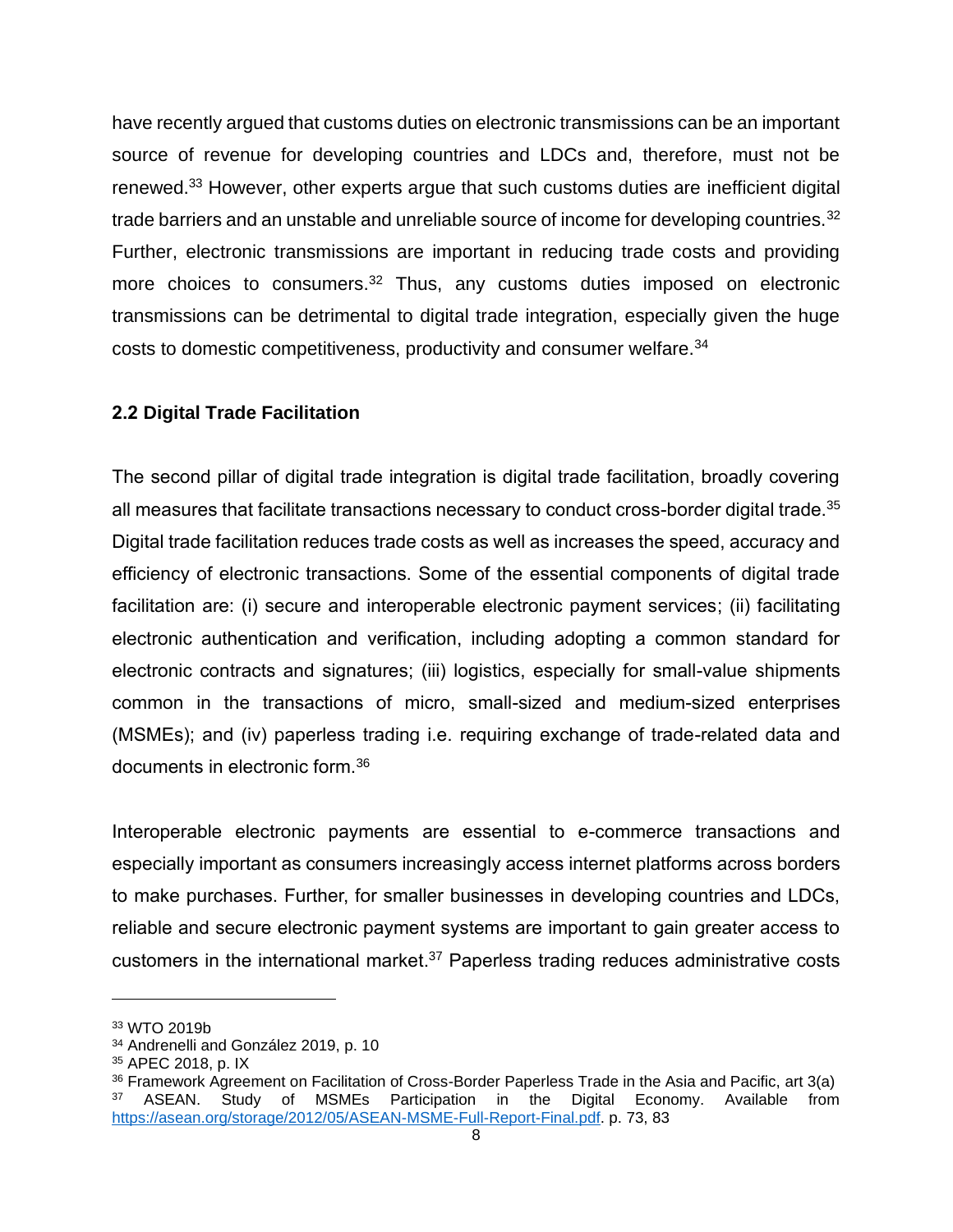for traders; for example, online customs procedures, single electronic window and electronic certificates of origin have all been found to reduce trade costs involved in crossborder transactions.<sup>38</sup>

Digital trade facilitation requires countries to adopt relevant domestic electronic transactions laws.<sup>39</sup> International guidelines from United Nations Commission on International Trade Law (UNCITRAL) may be instructive in this regard.<sup>40</sup> The general regulatory framework for digital trade in cross-border data transfers, privacy and data protection, spam and online consumer protection further complements the regulatory framework for electronic transactions.<sup>41</sup> Also, tariffs on electronic transactions (Section 3.1) can increase the costs of conducting electronic transactions. An important aspect of digital trade facilitation is the availability of robust competitive and secure technical standards for electronic transactions; thus, countries must refrain from imposing indigenous standards for electronic transactions as these may be less secure and not interoperable with prevailing international standards.

#### <span id="page-15-0"></span>**2.3 Digital Trade Regulatory Frameworks and Digital Trust Policies**

The third pillar of digital trade integration consists of domestic frameworks on digital trade and digital trust policies. This pillar covers all domestic measures relevant to digital trade or those that foster digital trust either at an institutional/business or individual level including privacy and data protection; online consumer protection; cybersecurity; spam; competition and intellectual property. Further, domestic regulations affecting competitive conditions in the digital market are also essential to this pillar. Several studies have shown that regulatory differences among countries are emerging as a key constraint for foreign

<sup>38</sup> Mitchell and Mishra 2017

<sup>39</sup> Ibid

<sup>40</sup> UNCITRAL Model Law on Electronic Commerce United Nations Convection on the Use of Electronic Communications in International Contracts. In this regard, see Framework Agreement on Facilitation of Cross-Border Paperless Trade in the Asia and Pacific, art 10.

<sup>41</sup> See Section 2.3.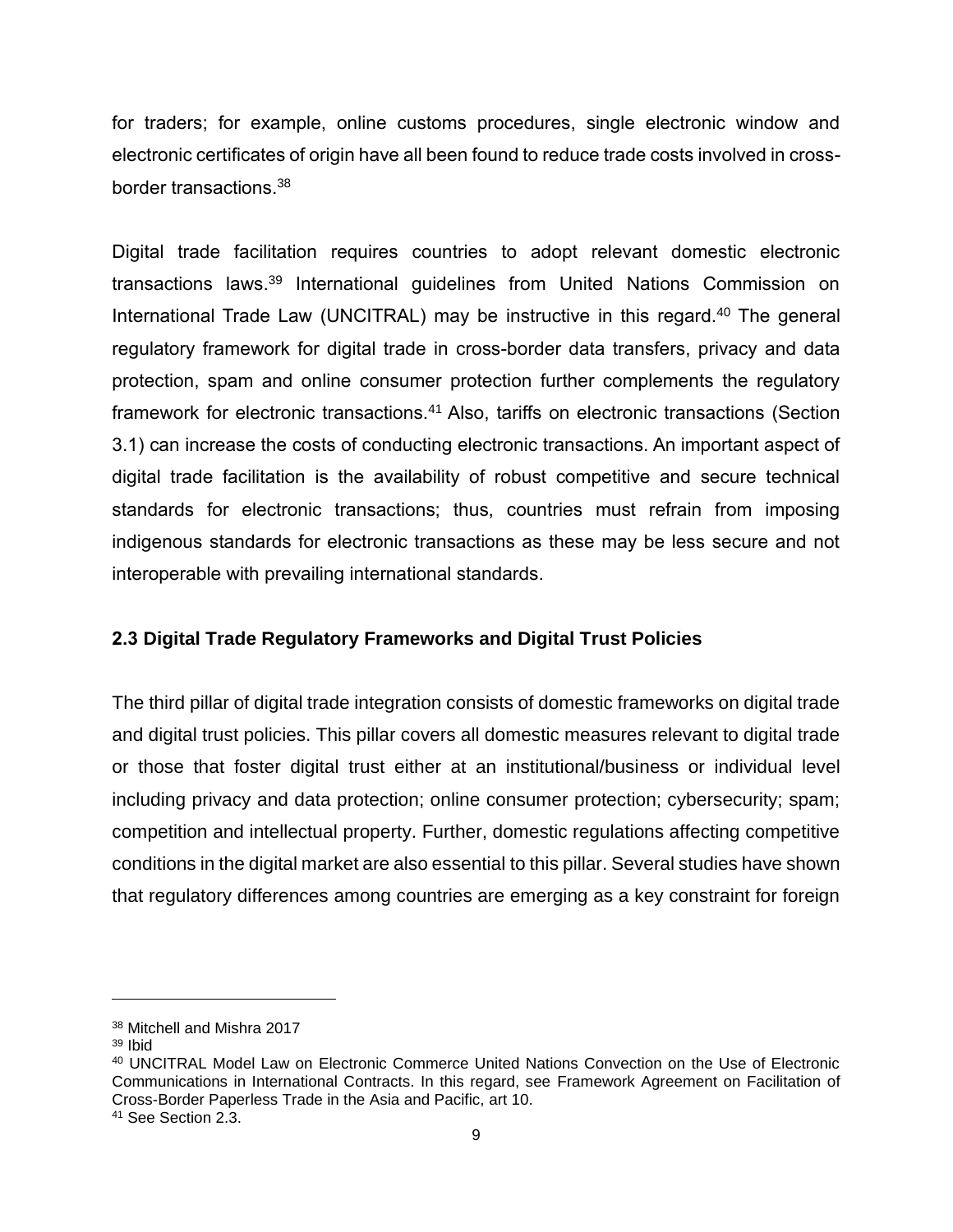service suppliers, especially MSMEs.<sup>42</sup> Further, different regulations erode global connectivity of digital operations and may also prejudice the security of digital technologies.<sup>43</sup> Finally, conflict in domestic digital trade frameworks can dilute digital trust and especially make it difficult for SMEs and micro-enterprises to compete in the global digital market.<sup>44</sup>

Privacy/data protection laws can be essential in three ways for digital trade integration. First, they protect the individual right to privacy and thus building digital trust bottom-up.<sup>45</sup> Second, they safeguard consumers from unethical or unauthorised data use, either by companies or governments. <sup>46</sup> Third, they facilitate cross-border data flows. An example of the third is the EU's General Data Protection Regulation (GDPR), which recognises the importance of cross-border data flows to the EU's economic integration.<sup>47</sup> However, the GDPR also imposes various restrictions on cross-border data transfers to countries that have not been approved by the European Commission as having an 'adequate' data protection framework.<sup>48</sup> Where data protection laws impose excessive or unreasonable requirements for cross-border data transfers, they hamper digital trade integration. In addition to the EU, certain international/regional institutions have also developed frameworks on privacy such as the OECD, $49$  APEC<sup>50</sup> and ASEAN,  $51$  all of which recognise the importance of data flows in achieving economic integration.

Similarly, online consumer protection is necessary for digital trade integration. Such laws reduce information asymmetries between online sellers and buyers. They may also

<sup>46</sup> Ibid

 $42$  OECD 2020a, p. 3, 12; The various trade costs that arise due to divergent regulations include specification costs, conformity assessment costs, and information costs. For more detail, see von Lampe et al. 2016.

<sup>43</sup> OECD 2019a

<sup>44</sup> OECD 2017, p. 9; Vásquez Callo 2018

<sup>45</sup> See e.g. European Commission, 2020. A European Strategy for Data, p. 10.

<sup>47</sup> GDPR art 1; See also European Commission, 2020. A European Strategy for Data, p. 5; [https://ec.europa.eu/knowledge4policy/publication/regulation-free-flow-non-personal-data\\_en](https://ec.europa.eu/knowledge4policy/publication/regulation-free-flow-non-personal-data_en) <sup>48</sup> GDPR art 45

<sup>49</sup> OECD 2013

<sup>50</sup> APEC 2014

<sup>51</sup> ASEAN 2018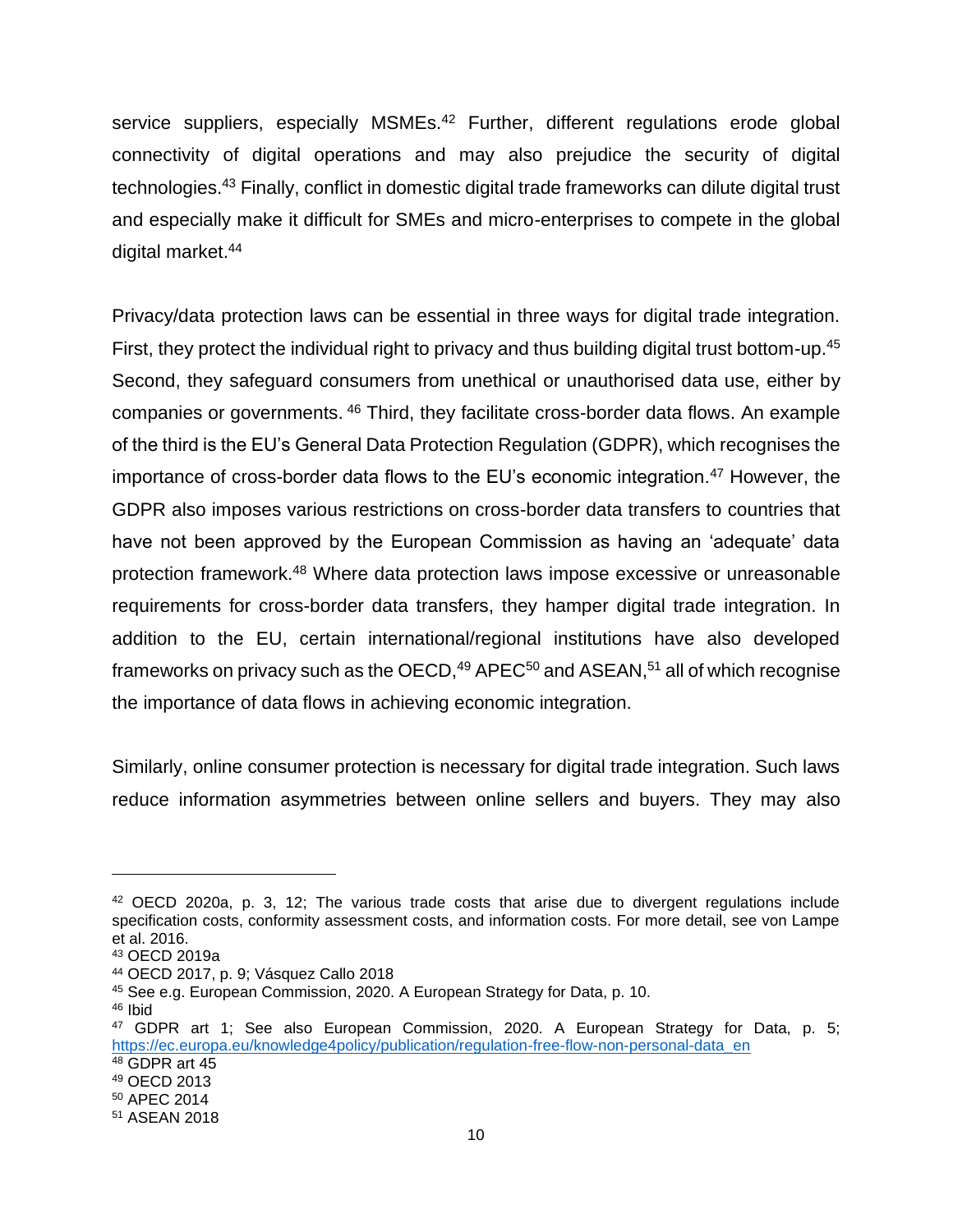provide remedies to buyers against unfair or misleading practices<sup>52</sup> and, thus, instil greater cross-border digital trust.<sup>53</sup> Certain organisations such as the OECD have proposed frameworks on online consumer protection.<sup>54</sup> Governments have also started acknowledging the role of international cooperation on cybersecurity issues in achieving economic integration.<sup>55</sup> However, the past few years have also seen the proliferation of domestic cybersecurity standards, especially in China, disrupting global digital operations of companies and arguably increasing the susceptibility of digital technologies to unauthorised manipulation.<sup>56</sup> Thus, a secure, coherent and consistent framework for cybersecurity is also essential to promote digital trade integration.<sup>57</sup> An important factor in coordinating cybersecurity and online consumer protection laws across the world is adequate involvement of non-state stakeholders.

Additionally, regulatory frameworks on intellectual property (IP) and competition in the digital sector can be critical for digital trade integration. The lack of provisions protecting IP interests of companies can deter digital innovation. For example, foreign companies are likely to shy away from markets where their proprietary trade secrets such as algorithms are not adequately protected as they are highly valuable assets for hi-tech businesses. Similarly, provisions regulating competitive conditions in the digital market are essential for digital trade integration.<sup>58</sup> As the digital economy evolves, these aspects are increasingly being debated by governments, although international consensus is still absent. However, a divided approach among countries in regulating competition in the digital sector is likely to reduce possibilities for digital trade integration.

Countries have various incentives to adopt interoperable and harmonious regulatory frameworks on digital trade and technical standards for various reasons. First, regulatory fragmentation or heterogeneity increases digital distrust, affecting both e-commerce

<sup>52</sup> OECD 2014, pp. 4-5

<sup>53</sup> APEC 2020, p. 34

<sup>54</sup> OECD Guidelines for Consumer Protection in the Context of Electronic Commerce 1990

<sup>55</sup> See Section 3.3.2.

<sup>56</sup> See e.g. Ministry of Foreign Affairs and Trade, and New Zealand Trade and Enterprise 2017; Sacks and Li 2018.

<sup>57</sup> OECD 2020b, p. 47

<sup>58</sup> Doherty and Verghese 2019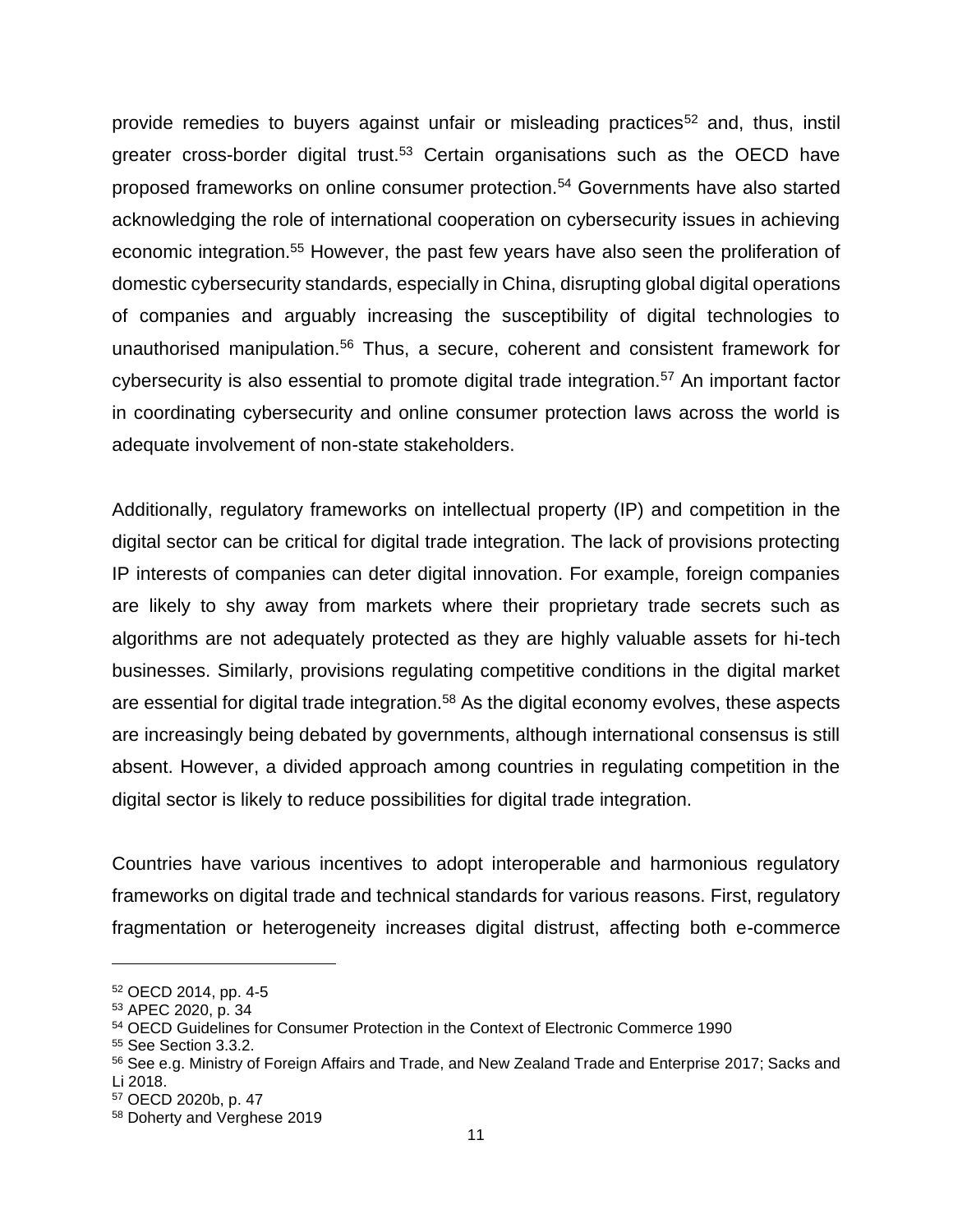businesses and consumers in all countries.<sup>59</sup> One common adverse effect is the reduction of choice and an increase in the prices of digital services and products. Another potential adverse effect of divergent laws and indigenous standards is the poor quality of digital products and services, including security and privacy concerns. Second, digital regulatory fragmentation also increases economic costs, such as increased trade and compliance costs. This may, in turn, reduce cross-border trade opportunities, especially for MSMEs.<sup>60</sup> Finally, regulatory alignment can also help MSMEs in developing countries and LDCs to offer new products and services in the global market. For example, consumers are more likely to buy a product from a trusted platform or website integrated with a trusted epayment service, rather than a platform/e-payment service with a poor/unknown track record of security and privacy.

Across each of the individual components of this pillar, certain concerns are cross-cutting: transparency of regulations; interoperability of regulatory and technical frameworks (including mutual recognition); and regulatory coherence. Transparency of regulations would require all countries to publish all relevant laws and regulations promptly and provide adequate information to traders, including possible remedies for due process violations. Interoperability refers to the ability of diverse regulatory and technical infrastructures to be mutually compatible and workable. $61$  Interoperability can be most easily achieved through regulatory convergence or harmonisation. However, regulatory convergence or harmonisation is not possible across all the components of this pillar given the divergent political and regulatory practices among countries. For example, certain countries may prefer prescriptive laws and regulations while others may prefer market-driven self-regulatory regulations.<sup>62</sup> An alternative to achieve interoperability is to facilitate mutual recognition or equivalency agreements that would reduce specification costs for traders by recognising relevant technical standards, certification requirements or regulations of trading partners.<sup>63</sup> Finally, digital trade integration initiatives can deal

<sup>59</sup> OECD 2018b, p. 9

<sup>60</sup> Facebook and Asia Business Trade Association 2018, p. 6

 $61$  See e.g. Article 2 (1) of Decision (EU) No. 2015/2044. See also Silveira and de Abreu 2018.

<sup>&</sup>lt;sup>62</sup> This is especially the case for data protection and privacy.

<sup>63</sup> von Lampe et al. 2016, p. 5; Mattoo and Meltzer 2018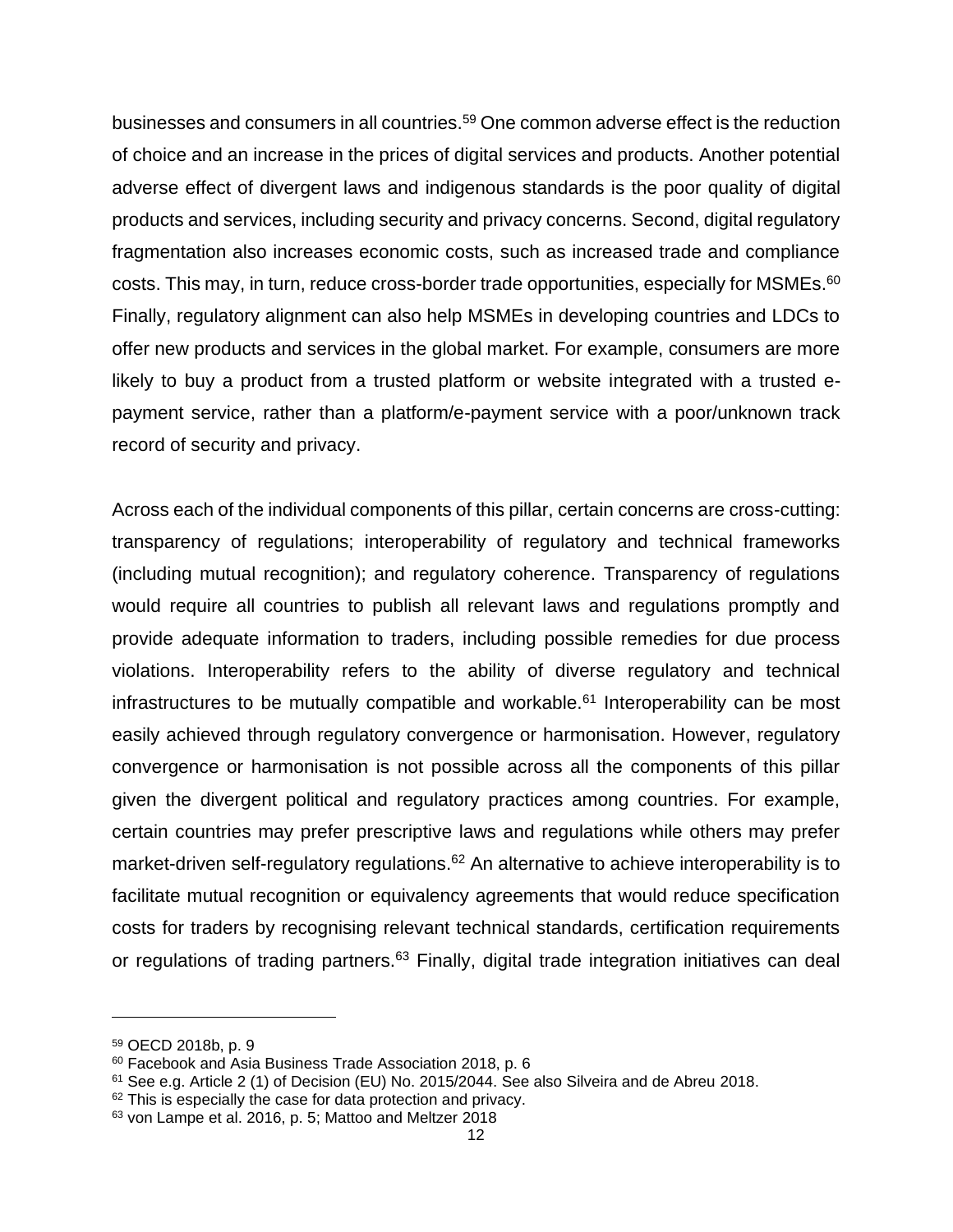with the issue of regulatory coherence by incorporating relevant international guidelines/principles by reference to domestic laws or high-level principles.<sup>64</sup>

#### <span id="page-19-0"></span>**2.4 Digital Development and Inclusion**

The fourth pillar of digital trade integration is digital development and inclusion. Studies have indicated that robust digital integration is only possible where more people are included in the global digital value chain<sup>65</sup> i.e. reducing disparities between developed and developing countries, and among rich and poor populations within a country.<sup>66</sup> In particular, digital inclusion is likely to play a key role in facilitating MSMEs in developing countries and LDCs.<sup>67</sup> This would require addressing some of the common problems faced by these enterprises such as lack of affordable and reliable digital tools and inadequate digital skills.<sup>68</sup> These problems are exacerbated in markets with stronger digital trade barriers and weak regulatory environments for digital trade.

The key elements of digital development and inclusion are: (i) technical assistance and capacity building; (ii) providing more time to developing countries and especially LDCs to undertake regulatory reforms; (iii) supporting digitalisation of MSMEs through various initiatives; and (iv) digital skills education, especially providing support to minorities. As discussed later in Section 3.2, some of these elements have been included in recent PTAs, albeit mostly in non-binding provisions. Not enough initiatives exist in the international policy community in promoting digital development and inclusion.<sup>69</sup> Therefore, all countries, especially developed countries, must play a greater role in establishing this fourth pillar of digital trade integration.

<sup>64</sup> Mitchell and Mishra 2019

<sup>&</sup>lt;sup>65</sup> Economic Commission for Latin America and the Caribbean, 2018. Regional Digital Market: Strategic Aspects, p. 9.

<sup>66</sup> Hoppe et al. 2018, p. 2

 $67$  This is also tied to other factors such as financial inclusion (e.g. access to trade finance) and the general regulatory environment within the country.

<sup>68</sup> Hoppe et al. 2018, p. 18

<sup>69</sup> See e.g. eTrade For all.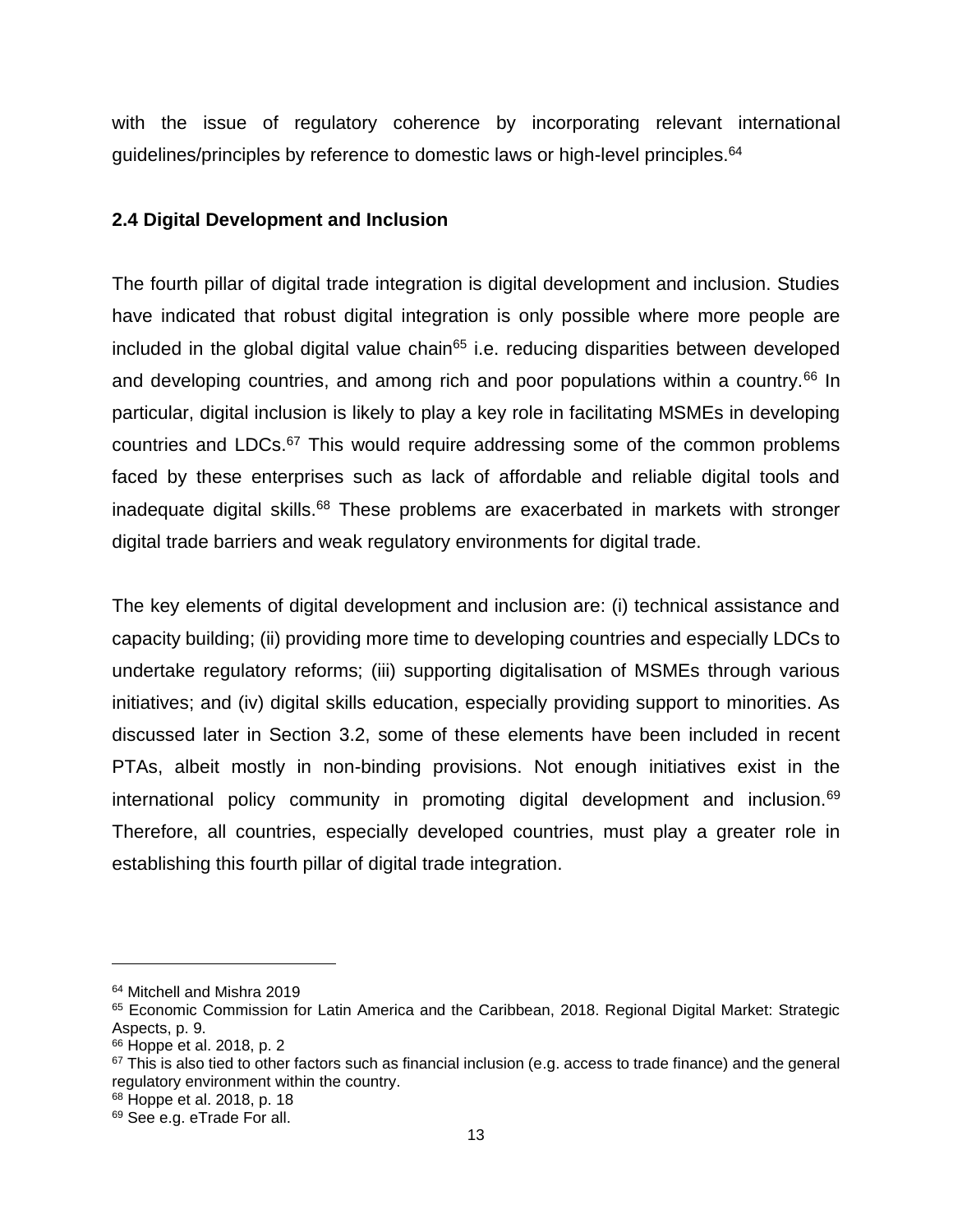#### <span id="page-20-0"></span>**2.5 Institutional Coordination**

The fifth pillar of digital trade integration is institutional coordination to promote regulatory cooperation and effectively monitor the implementation of digital trade integration. Given the nature of the digital economy, institutional coordination should be understood broadly and includes not only intergovernmental collaborations but also other forms of multistakeholder, transnational and private-public collaborations. In practice, such collaborations are uncommon in the digital sector, especially at an intergovernmental level.<sup>70</sup> However, such mechanisms will be helpful in various areas of digital trade. These include: delineating basic principles or guidelines on areas such as cybersecurity, privacy and consumer protection; establishing common technical standards for digital technologies; and promoting industry best practices at a global/regional level to ensure greater interoperability of digital technologies. Even the exchange of information on relevant topics among trading partners can play a significant role in improving policy coordination and transparency, thereby promoting digital trade integration.<sup>71</sup> This is especially important given that harmonisation is not possible in all areas of digital trade regulation. Further, institutional coordination is necessary to effectively monitor the implementation of international trade agreements or other economic integration agreements.

# <span id="page-20-1"></span>**3. Digital Trade Integration in Preferential Trade Agreements: Contribution of PTAs to Digital Trade Integration**

This section discusses how PTAs contribute to digital trade integration. In examining the network of PTAs, we primarily utilise the dataset on Trade Agreements Provisions on Electronic-Commerce and Data (TAPED dataset) developed by researchers at the University of Lucerne.<sup>72</sup> This dataset compiles provisions related to electronic commerce

<sup>70</sup> Some exceptions: e-WTP; e-Trade for All

 $71$  von Lampe et al. 2016, p. 20

<sup>72</sup> Available from [https://www.unilu.ch/en/faculties/faculty-of-law/professorships/managing-director](https://www.unilu.ch/en/faculties/faculty-of-law/professorships/managing-director-internationalisation/research/the-governance-of-big-data-in-trade-agreements/)[internationalisation/research/the-governance-of-big-data-in-trade-agreements/](https://www.unilu.ch/en/faculties/faculty-of-law/professorships/managing-director-internationalisation/research/the-governance-of-big-data-in-trade-agreements/)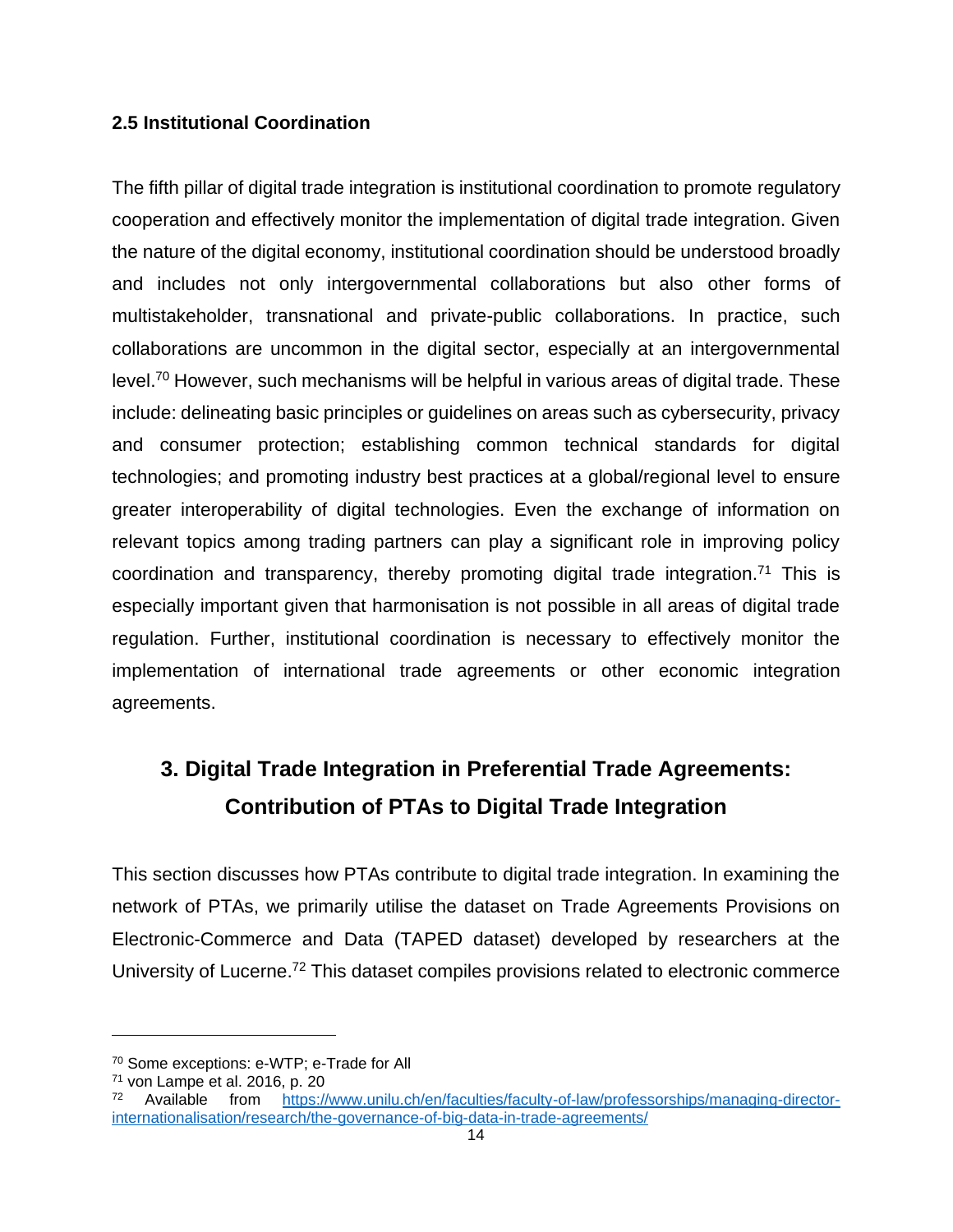in PTAs from January 2000 to September 2019 and is available online.<sup>73</sup> In this section, we look at the relevant trade law provisions under each of the pillars described in Section 2, and the extent to which different provisions in PTAs contribute to these different pillars. This section is not a comprehensive or exhaustive evaluation of all Electronic Commerce provisions in PTAs, $74$  but rather assesses relevant provisions in PTAs and their contribution to digital trade integration. As this paper is focused on digital trade integration, we primarily look at Electronic Commerce Chapters, although as and when relevant we also refer to other provisions/chapters.<sup>75</sup>

This section argues that although PTAs increasingly contain provisions supporting the five pillars of digital trade integration, many of these provisions entail softer obligations or are ambiguously worded and, thus, subject to the political will of the PTA parties. Further, certain aspects such as digital development and inclusion are visibly missing in the majority of PTAs. Therefore, we provide detailed recommendations and best practices under each of the five pillars of digital trade integration.

#### <span id="page-21-0"></span>**3.1 Pillar 1: Reducing Digital Trade Barriers**

#### <span id="page-21-1"></span>*3.1.1 Non-discrimination Obligations*

Reduction of digital trade barriers can facilitate the free flow of digital services and technologies and enable more companies to trade across borders. Even MSMEs can use internet platforms to sell their products to different countries in the world. Thus, by

<sup>73</sup> Burri and Polanco 2020

<sup>74</sup> Wu 2017; Huang 2017; Monteiro and The 2017; Willemyns 2020

<sup>75</sup> As per the TAPED dataset, upto 2019, 108 PTAs included provisions on e-commerce but only 79 PTAs contained explicit Electronic Commerce Chapters but there were several variations. For instance, certain PTAs, especially in the early 2000s, contained a barebone framework on electronic commerce or covered specific aspects of digital trade such as paperless trading (e.g. Japan-Singapore Economic Partnership Agreement; Japan-Thailand Economic Partnership Agreement) or included a basic framework on electronic commerce without any commitments (Comprehensive Economic Co-Operation Between The Association Of South East Asian Nations And The People's Republic Of China; Framework Agreement on Comprehensive Economic Cooperation Between the Republic of India and the Association of Southeast Asian Nations; China-Georgia FTA) or more well-developed e-commerce chapters, especially recent PTAs such as CPTPP, USMCA, Australian PTAs. 13 of the 70 PTAs are only among developing countries, mostly recent.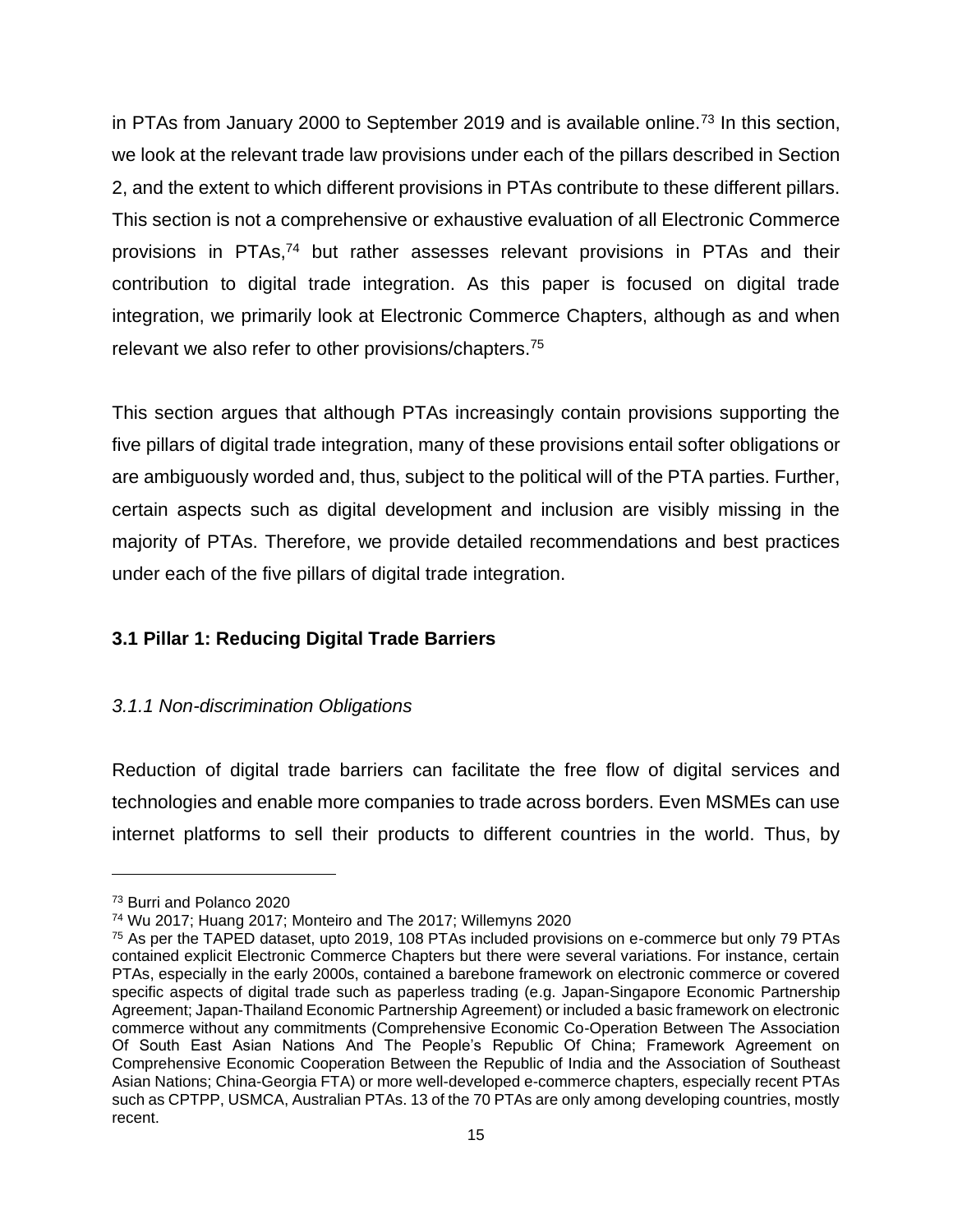promoting non-discriminatory environment for cross-border trade, PTAs play a key role in promoting digital trade integration. This is the main reason why several recent PTAs contain binding obligations on non-discrimination with respect to digital products. The principle of non-discrimination (Most-Favoured Nation Treatment (MFN) and National Treatment (NT)) prohibits governments from discriminating against foreign digital products and services and may thus help reduce digital trade barriers. While the MFN obligation prohibits governments from discriminating against digital products from specific foreign countries, the NT obligation requires governments to treat like foreign and domestic digital products in the same manner. However, Electronic Commerce chapters in most PTAs do not contain a specific provision on NT or MFN obligation applicable to digital products (although obligations in other chapters may still apply to digital products).<sup>76</sup> Principles of non-discrimination are subject to exceptions (for instance, most PTAs incorporate GATT art XX and GATS art XIV by reference). Thus, if and when digital trade barriers are necessary for reasons such as protecting public morals, maintaining public order or obtaining compliance with domestic laws, then countries may still be able to justify their measures.

#### <span id="page-22-0"></span>*3.1.2 Cross-border Data Flows and Data Localisation*

Digital trade integration is only possible in an environment where data can flow freely across borders. These flows are essential for running internet platforms, operating cloud computing services, conducting data analysis and predictions, enabling future digital technologies such as IoT and keeping the world connected via electronic communications. Provisions specifically tailored to address data-restrictive measures

<sup>76</sup> While many of these PTAs are before 2010 (however, some early generation US FTAs such as US Jordan FTA contained a non-binding provision on national treatment for digital products), we also example of recent PTAs in the TAPED dataset with no non-discrimination obligations applicable to digital products. See e.g. Canada-Korea FTA despite having a dedicated e-commerce chapter does not contain a nondiscrimination obligation; same holds true for NZ-Korea FTA. The CETA does not contain a NT obligation applicable to digital products. The EU-Mexico Modernised Global Agreement also does not contain a NT Obligation applicable to digital products. 75 of these FTAs include at least one developed country. Similarly, with respect to MFN treatment obligation applicable to digital products, we have found only 20 PTAs in the TAPED dataset that contain a binding provision. See e.g. AUSFTA art 16.4.1; and Singapore-Panama FTA art 13.3.2; CPTPP art 14.4; PAFTA art 13.4; Japan – Mongolia FTA art 9.4.1(a); USMCA art 19.4.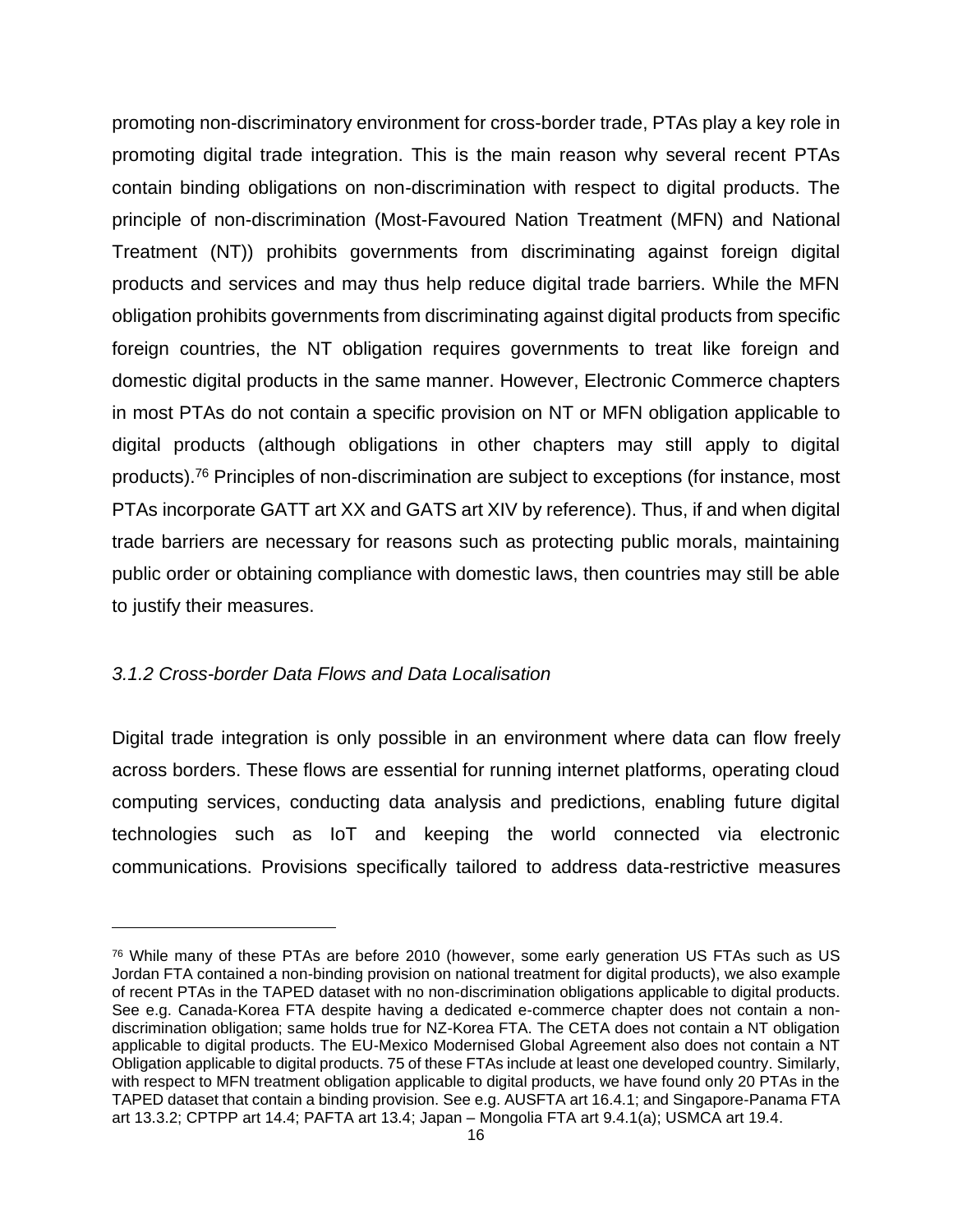(especially data localisation) are likely to play a significant role in facilitating digital trade integration as they can help distinguish between protectionist measures and those that achieve important policy objectives.

Governments impose data-restrictive measures such as data localisation often to achieve various domestic policy objectives.<sup>77</sup> However, experts have argued that many datarestrictive measures have a hidden protectionist intent, thereby fragmenting the global digital market and creating a barrier to digital trade integration.<sup>78</sup> Given the importance of data flows in the current economy, some countries have entered into PTAs containing provisions on cross-border data flows. The relevant provisions typically prohibit data localisation measures as well as require governments to allow all cross-border data necessary for the conduct of electronic commerce businesses.<sup>79</sup> These provisions however, usually do not apply to government data and government procurement. Obligations on cross-border data flows and prohibitions on data localisation are subject to an exception in most PTAs. This exception is worded quite similarly across most PTAs (inspired by the erstwhile TPP):

Nothing in this Article shall prevent a Party from adopting or maintaining measures … to achieve a legitimate public policy objective, provided that the measure:

(a) is not applied in a manner which would constitute a means of arbitrary or unjustifiable discrimination or a disguised restriction

(b) does not impose restrictions on transfers of information greater than are required to achieve the objective.<sup>80</sup>

<sup>77</sup> Mitchell and Hepburn 2017

<sup>78</sup> Ahmed and Chander 2015; Cory 2017; Komaitis 2017

<sup>79</sup> As per TAPED dataset, 13 PTAs contain binding provisions on data localisation. In total, 28 PTAs contain provisions on cross-border data flows, binding or non-binding. See e.g. CPTPP art 14.11; USMCA art 19.11; and other FTAs involving Australia (e.g. PAFTA art 13.11); Singapore – Sri Lanka FTA. Typically, EU PTAs do not contain any obligation on cross-border data flows, although some recent PTAs between EU and other trading partners indicate that this topic may re-surface in the negotiating agenda in the future (see e.g. EU-Mexico Modernised Global Agreement art XX; similarly see EU-Japan EPA art 8.81). This suggests that the TPP-model is gaining traction worldwide.

<sup>80</sup> See e.g. CPTPP art 14.11.3, art 14.13.3 (followed in most subsequent PTAs). USMCA art 19.12 does not contain an exception in the data localisation provision.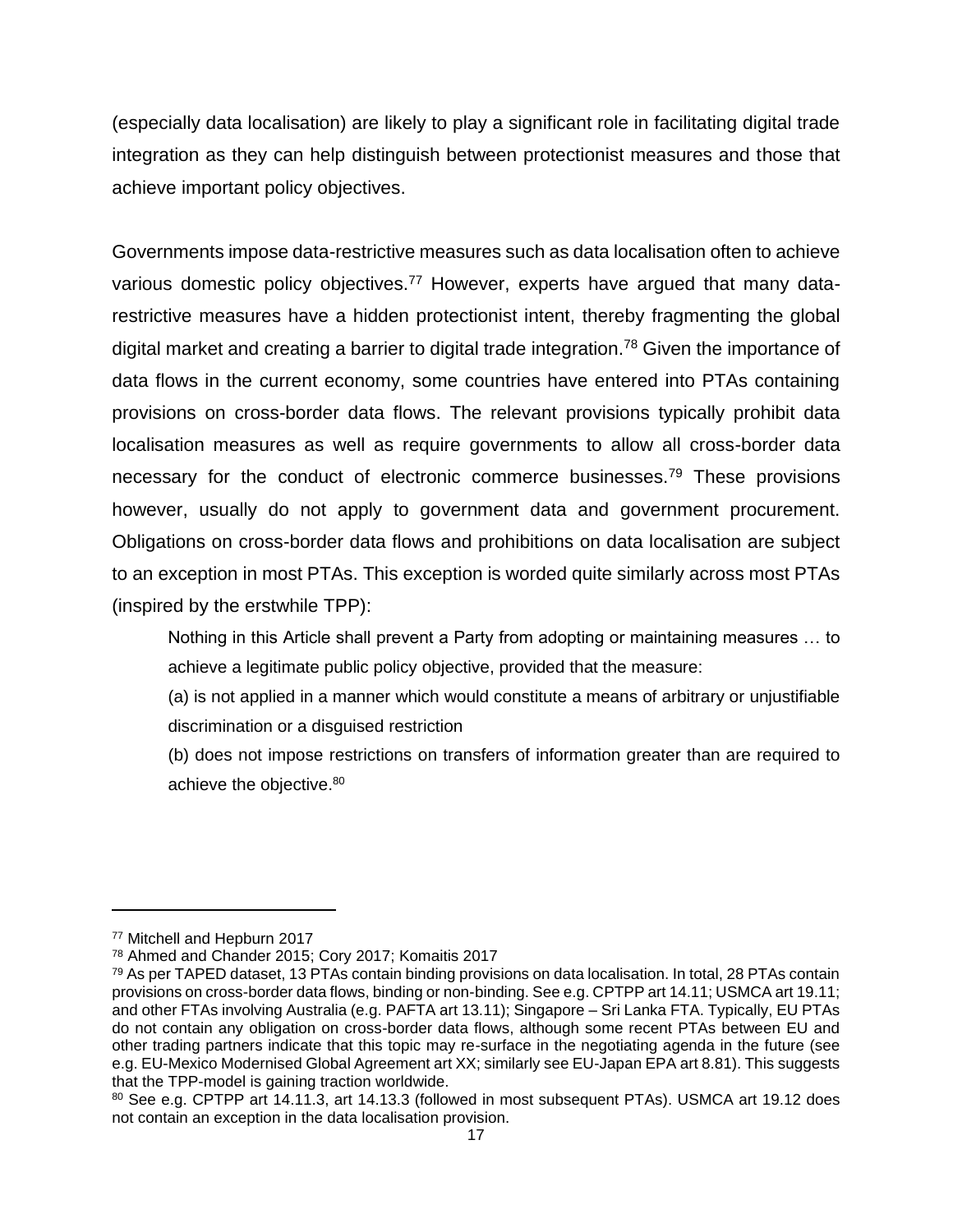Many PTAs also incorporate general exceptions in GATT and GATS by reference; thus, data localisation measures can also be justified under any of the specified exceptions such as protecting public morals or maintaining public order.

While provisions on cross-border data flows and data localisation are undoubtedly necessary to make PTAs digital economy-compatible, countries must incorporate reasonable exceptions to these provisions in their PTAs to preserve their right to protect legitimate policy concerns. While the TPP-type exception is beneficial and perhaps judicious, it leaves room for some legal uncertainty as 'legitimate public policy objective' can be interpreted very broadly and subjectively. In the future, PTA parties could agree upon an illustrative list of legitimate public policy objectives so as to provide more guidance to all the parties and prevent protectionist measures, while ensuring sufficient flexibility to deal with dynamic developments in the digital sector.

#### <span id="page-24-0"></span>*3.1.3 Tariffs on Electronic Transmissions*

Customs duties on electronic transmissions (assuming that duty applies only to transmissions and not the electronic content) are highly trade-restrictive and likely to deter the pace of digital trade integration.<sup>81</sup> As per the TAPED dataset, about 77 PTAs contain a binding provision requiring parties to not impose custom duties on electronic transmissions, which is analogous with the practice in WTO.<sup>82</sup> Interestingly, India signed a trade agreement with Singapore in 2005 containing a binding obligation agreeing not to impose customs duties on electronic transmissions,<sup>83</sup> although it has recently argued at the WTO that such duties are important sources of revenue for developing countries.<sup>84</sup>

<sup>81</sup> OECD 2019b

<sup>82</sup> See e.g. among the early generation PTAs: US-Jordan FTA in 2000 and other US FTAs such SAFTA art 14.3; Chile-US FTA art 15.3; and AUSFTA art 16.3 prohibit customs duties on electronic transmissions. In later years, Australia, US, Canada, Singapore have continued entering into PTAs with a prohibition on customs duties on electronic transmissions. The EU-Korea FTA art 7.48(3) also contains a prohibition on customs duties on electronic transmissions. China-Australia FTA art 12.3 contains a similar prohibition. More recent examples are CPTPP art 14.3.1; USMC art 19.3.1; PAFTA art 13.3.1; EU-Mexico Modernised Global Agreement art 3.1.1 (Chapter on Digital Trade).

<sup>83</sup> Comprehensive Economic Cooperation Agreement between the Republic of India and the Republic of Singapore, art 10.4.1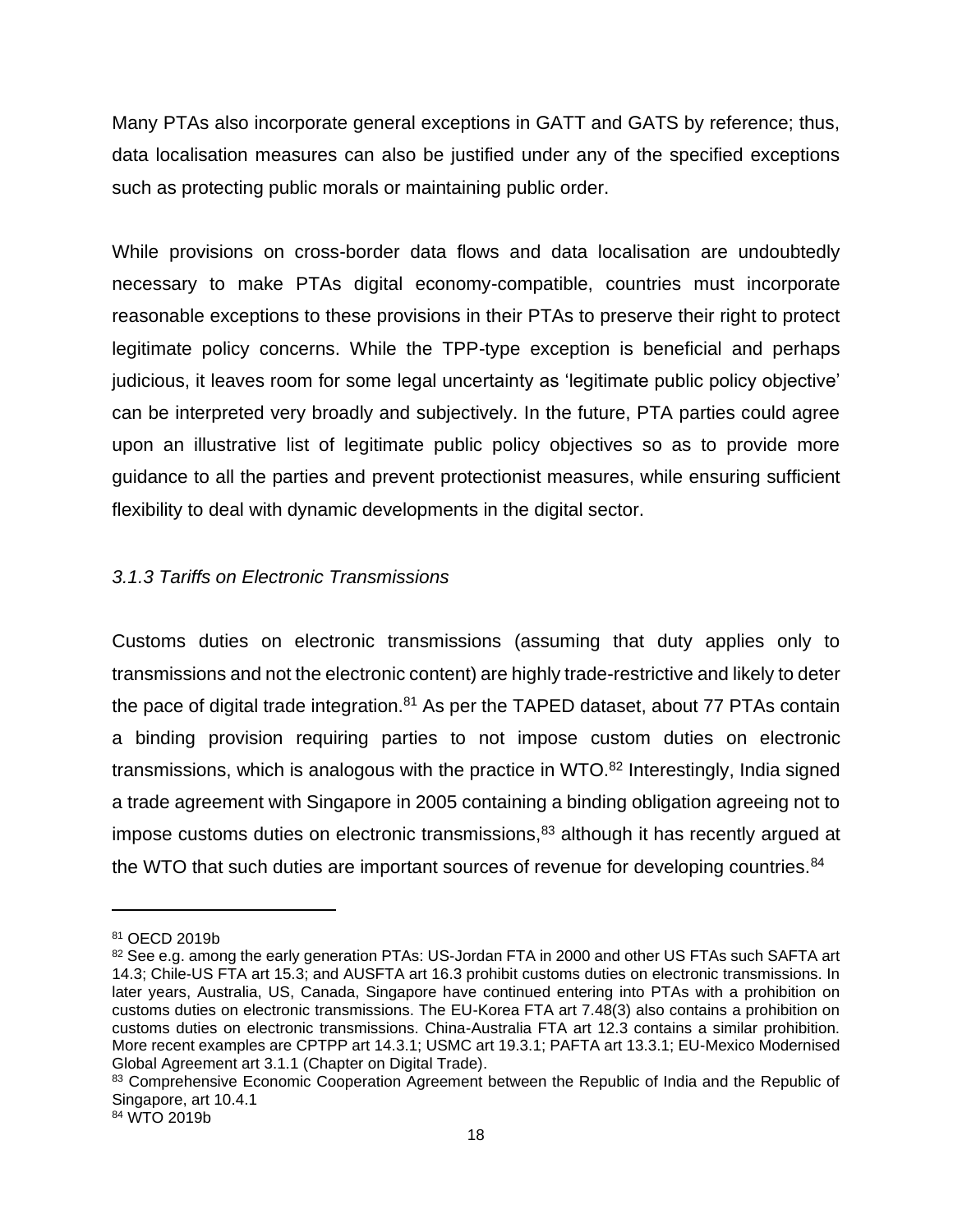## <span id="page-25-2"></span>**Box 1: Recommendations and Best Practices in PTAs to Reduce Digital Trade Barriers**

1. Incorporate binding provisions on non-discriminatory treatment of digital products in PTAs. Ideal if such provisions apply to both digital goods and services so as to avoid the debate whether something is a digital good or service, an issue which has stalled electronic commerce negotiations at the WTO.

2. Binding provisions facilitating cross-border data flows and prohibiting data localisation are increasingly necessary in PTAs. However, governments must devise reasonable exceptions to these obligations so that they can adequately safeguard legitimate policy objectives such as protecting privacy and security of data, preventing data misuse and ensuring trust in the digital ecosystem. Provisions on data flows work best when supplemented by PTA provisions facilitating a robust regulatory framework for digital trade (discussed in Box 3).

3. Prohibit restrictive border duties on electronic transmissions.

#### <span id="page-25-0"></span>**3.2 Pillar 2: Digital Trade Facilitation**

#### <span id="page-25-1"></span>*3.2.1 Facilitating Electronic Transactions for Cross-Border Trade and Paperless Trading*

Increased use of electronic transactions in cross-border trade as well as paperless trading can increase the speed, reliability and efficiency of digital trade. For instance, electronic commerce companies often depend on electronic contracts and signature instead of paper-based contracts. To ensure the security of such transactions, electronic authentication and verification methods are necessary. Similarly, paperless trading is an essential component of digitalising e-commerce supply chains. One popular initiative is a single electronic window that allows all trade-related administration to be conducted using one platform electronically, thus making it significantly easy for smaller companies to navigate regulatory requirements to conduct cross-border digital trade. This is especially important for developing countries and LDCs desiring to integrate into global digital supply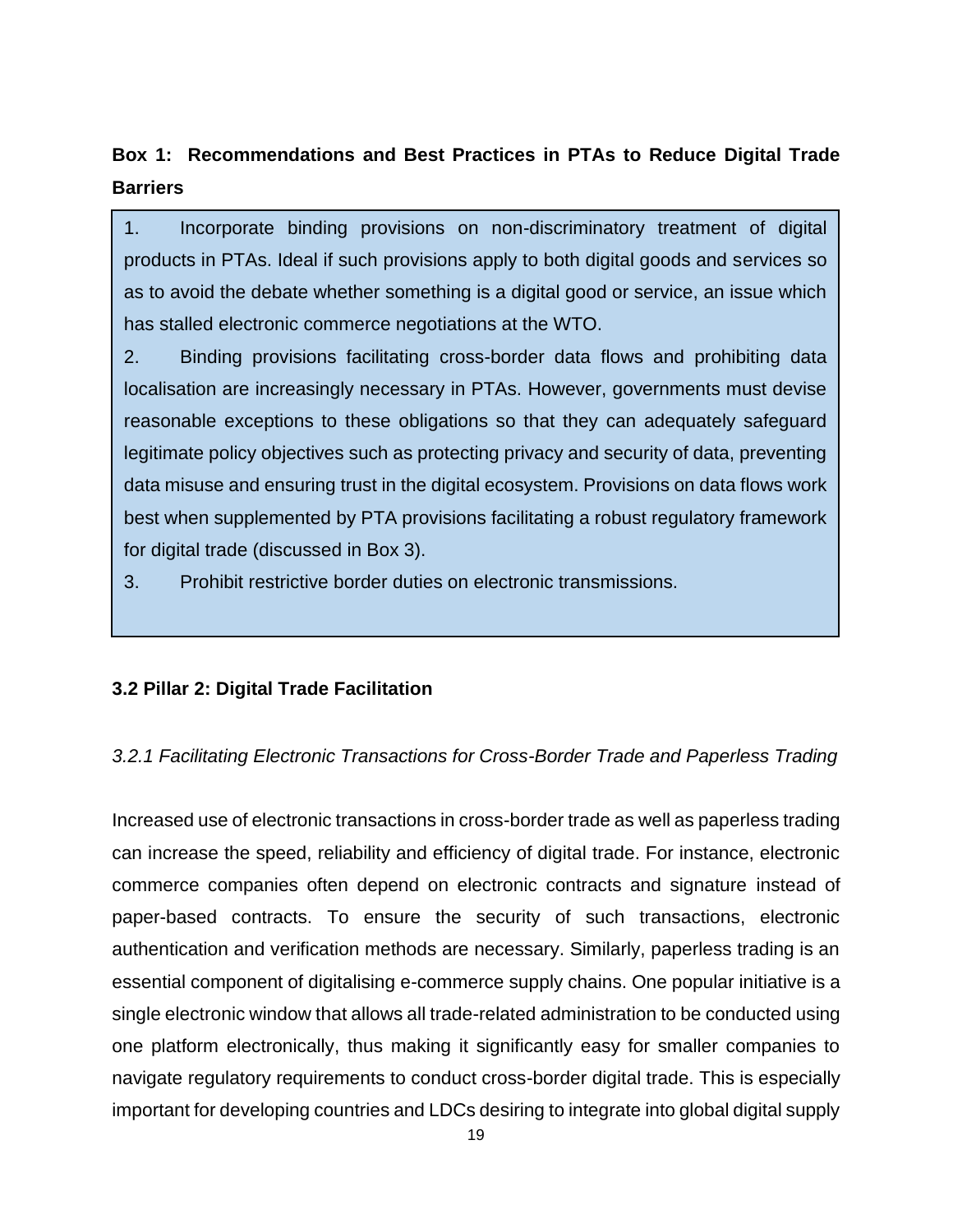chains. The advantages of such mechanisms are significant reduction of trade costs, increase in speed and efficiency of transactions, and more reliable outcomes for both traders and customers.<sup>85</sup>

PTAs increasingly incorporate various provisions covering different aspects of electronic transactions and paperless trading. Many PTAs refer to the UNCITRAL Model Law on Electronic Commerce,  $86$  others less frequently refer to United Nations Convention on the Use of Electronic Communications in International Contracts.<sup>87</sup> Recent PTAs also contain expressly binding provisions on electronic signatures and authentications that recognise the validity of electronic signatures and electronic authentication methods.<sup>88</sup> In certain cases, however, certification by relevant authorities may be required to ensure the validity of electronic signatures. To prevent such authentication/certification from becoming an unnecessary constraint on traders, different electronic authentication methods must remain interoperable. However, such a requirement is relatively rare in PTAs.<sup>89</sup>

Several of the relevant provisions on paperless trading can be found in a dedicated UN treaty on trade facilitation called the Framework Agreement on Facilitation of Crossborder Paperless Trade in Asia and the Pacific.<sup>90</sup> To date, Armenia, Bangladesh, Cambodia, China, Iran, Azerbaijan and Philippines have signed this framework agreement.<sup>91</sup> This treaty recognises the importance of basic principles including nondiscrimination, technological neutrality and development of transboundary trust in trade.<sup>92</sup> This Agreement also requires all parties to endeavour to establish domestic legal

86 USMCA art 19.5.1; CPTPP art 14.5.1

<sup>85</sup> Available from [https://www.unescap.org/sites/default/files/19%20Apr%202017%20-](https://www.unescap.org/sites/default/files/19%20Apr%202017%20-TF%20in%20AP%20and%20WTO%20TFA.pdf) [TF%20in%20AP%20and%20WTO%20TFA.pdf.](https://www.unescap.org/sites/default/files/19%20Apr%202017%20-TF%20in%20AP%20and%20WTO%20TFA.pdf)

<sup>&</sup>lt;sup>87</sup> In fact, only 5 PTAs make it binding for parties to follow this convention such as CPTPP art 14.5.1 and Indonesia-Australia Comprehensive Economic Partnership Agreement art 13.9.1; PAFTA refers to it but is not binding (art 13.5.1).

<sup>88</sup> See e.g. CPTPP art 14.6; USMCA art 19.6, Chile - Brazil Bilateral Trade Agreement, EU-MERCOSUR Association Agreement, PAFTA art 13.9; US-Peru FTA art 15.6.

<sup>89</sup> See e.g. under CPTPP art 14.6.4 is only a best-efforts provision (shall encourage).

<sup>90</sup> Framework Agreement on Facilitation of Cross-Border Paperless Trade in the Asia and Pacific 2017 <sup>91</sup> [https://www.unescap.org/resources/framework-agreement-facilitation-cross-border-paperless-trade](https://www.unescap.org/resources/framework-agreement-facilitation-cross-border-paperless-trade-asia-and-pacific)[asia-and-pacific.](https://www.unescap.org/resources/framework-agreement-facilitation-cross-border-paperless-trade-asia-and-pacific)

 $\overline{92}$  Framework Agreement on Facilitation of Cross-Border Paperless Trade in the Asia and Pacific, art 5(1)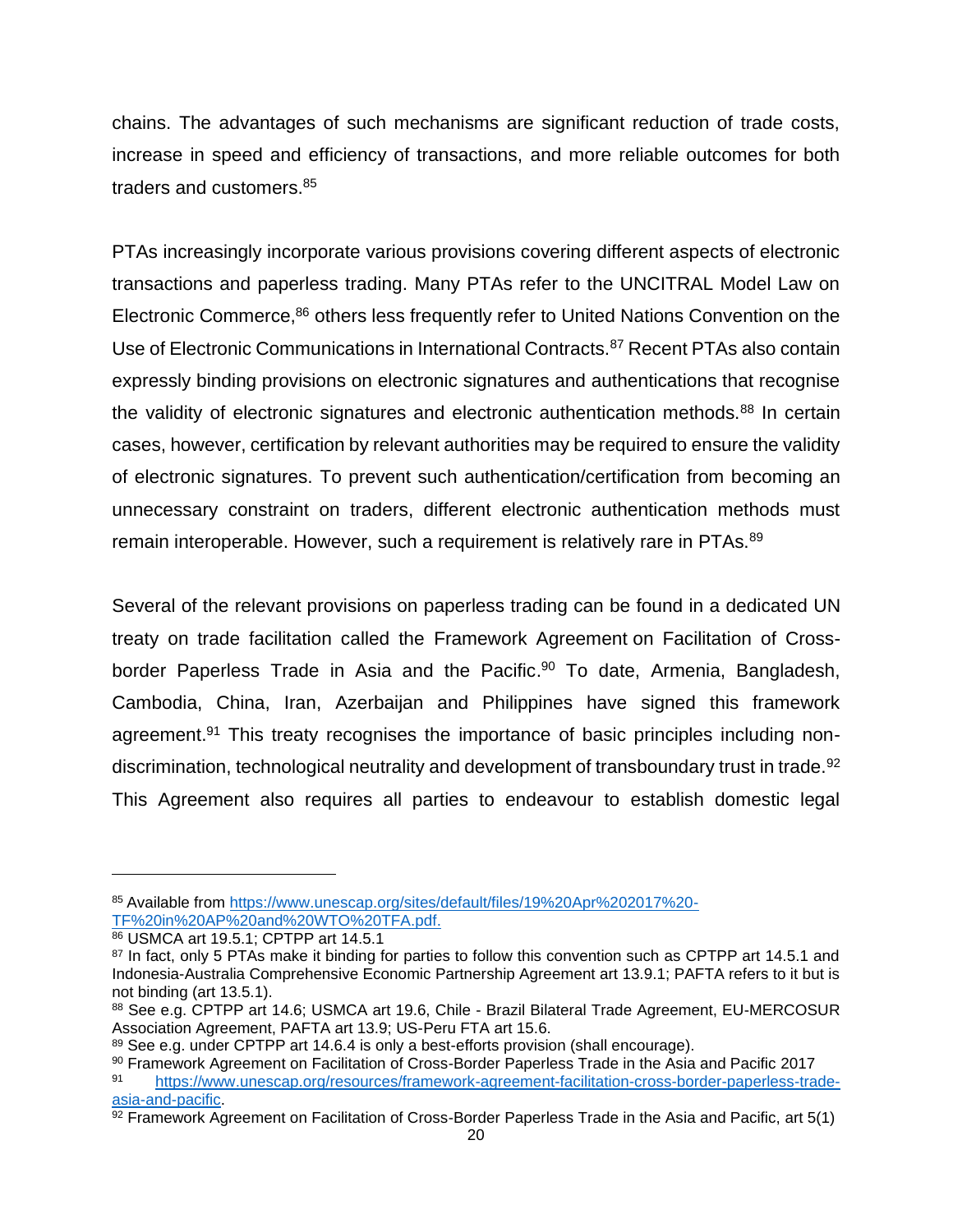frameworks for paperless trading<sup>93</sup> and single electronic window systems,  $94$  and 'facilitate cross-border paperless trade by enabling exchange of trade-related data and documents in electronic form'.<sup>95</sup> To achieve these objectives, the United Nations Economic and Social Commission for Asia and the Pacific (ESCAP) will establish a Paperless Trade Council consisting of one representative from each signatory of the agreement supported by a Standing Committee.<sup>96</sup> These two bodies will develop plans detailing 'concrete actions and measures with clear targets and implementation timelines necessary for creating a consistent, transparent and predictable environment for the implementation' of this framework agreement.<sup>97</sup> Information sharing and capacity building are also key elements of this framework agreement.<sup>98</sup>

A large number of PTAs in the TAPED dataset do not contain provisions on paperless trading.<sup>99</sup> In general, Australia and New Zealand have actively entered into PTAs containing binding provisions on paperless trading:<sup>100</sup>

1. Each Party shall accept the electronic format of trade administration documents as the legal equivalent of paper documents except where: (a) there is a domestic or international legal requirement to the contrary; or (b) doing so would reduce the effectiveness of the trade administration process.

2. The Parties shall cooperate bilaterally and in international forums to enhance acceptance of electronic versions of trade administration documents.

3. In implementing initiatives which provide for the use of paperless trading, the Parties shall take into account the methods agreed by international organisations.

4. Each Party shall endeavour to make all trade administration documents available to the public in electronic form.

97 Framework Agreement on Facilitation of Cross-Border Paperless Trade in the Asia and Pacific, art 12(1) 98 Framework Agreement on Facilitation of Cross-Border Paperless Trade in the Asia and Pacific, arts 13,

99 127 PTAs to be precise.

<sup>93</sup> Framework Agreement on Facilitation of Cross-Border Paperless Trade in the Asia and Pacific, art 6

<sup>94</sup> Framework Agreement on Facilitation of Cross-Border Paperless Trade in the Asia and Pacific, art 7(2)

<sup>95</sup> Framework Agreement on Facilitation of Cross-Border Paperless Trade in the Asia and Pacific, art 7(1), 9

<sup>96</sup> Framework Agreement on Facilitation of Cross-Border Paperless Trade in the Asia and Pacific, art 11

<sup>14.</sup> 

<sup>100</sup> See e.g. Malaysia – Australia FTA, art 15.9.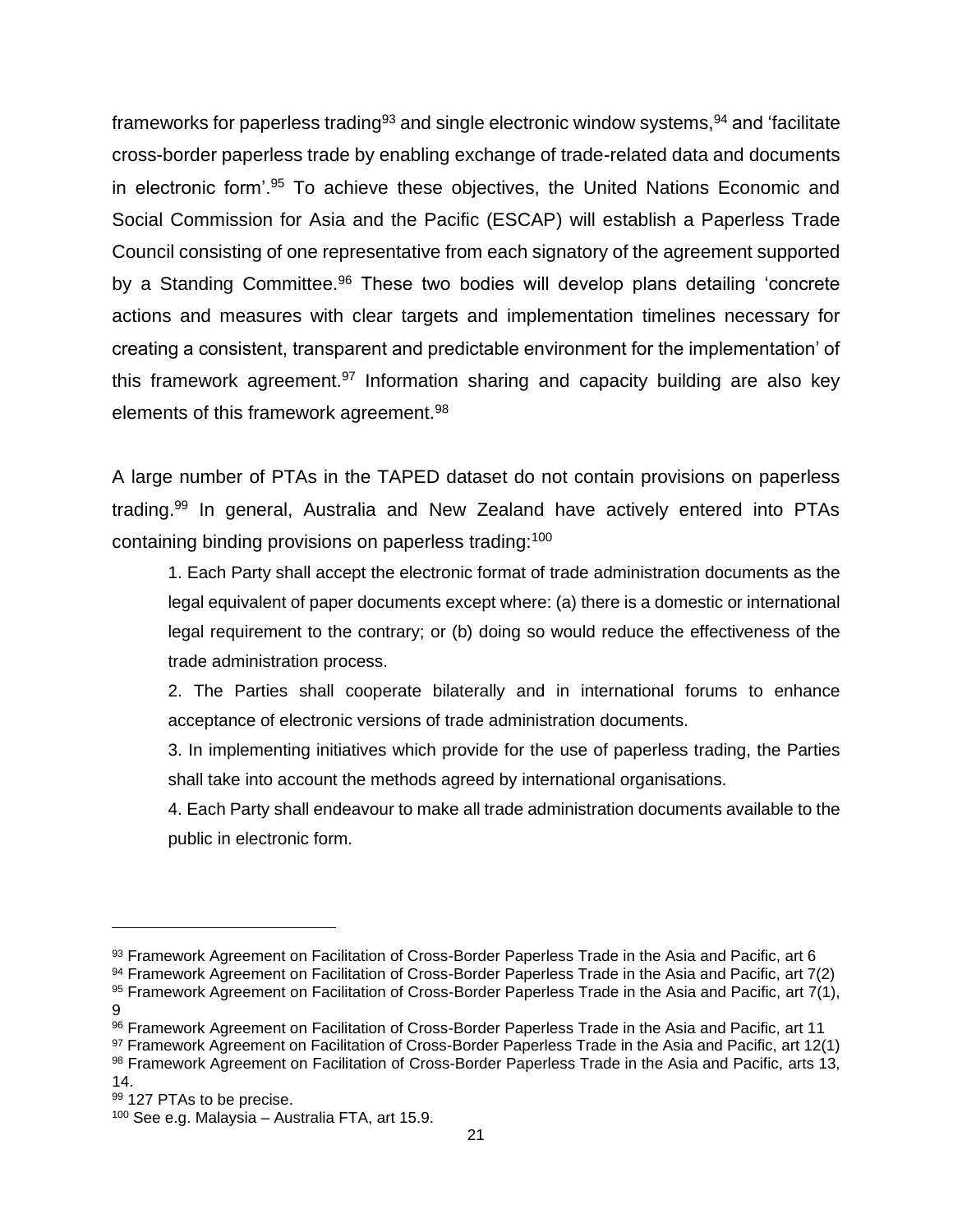Some other PTAs contain soft obligations on paperless trading, including recent ones such as the *Comprehensive and Progressive Trans-Pacific Partnership Agreement* (CPTPP) and the *United States – Mexico – Canada Agreement* (USMCA).<sup>101</sup> Moving forward, given the importance of electronic transactions, especially for developing countries, countries must incentivise the use of electronic authentication/signature and paperless trading in their PTAs. The technical standards used in electronic transactions should be robust, interoperable and secure to increase the resilience of the e-commerce supply chain. One of the key ways to do so is by incorporating relevant provisions in PTAs that are mutually binding and thus beneficial to all the parties and therefore can play a critical role in driving meaningful digital trade integration. For example, the Digital Economic Partnership Agreement between Chile, New Zealand and Singapore (DEPA) requires 'the implementation of measures related to e-invoicing… to support cross-border interoperability', consistent with 'international standards, guidelines or recommendations, where they exist<sup>' 102</sup> This provision will play a critical role in facilitating digital trade integration as it increases digital trust by enhancing compatibility of e-commerce transactions with established international standards and guidelines. In that regard, the Trade Facilitation Agreement at the WTO (which is already in force) could also play an instrumental role in facilitating electronic transactions necessary for conducting digital trade.

#### <span id="page-28-0"></span>*3.2.2 Logistics and Electronic Commerce*

Provisions on logistics in PTAs are generally absent. However, DEPA contains a provision on logistics:<sup>103</sup>

1. The Parties recognise the importance of efficient cross border logistics which would help lower the cost and improve the speed and reliability of supply chains.

2. The Parties shall endeavour to share best practices and general information regarding the logistics sector, including but not limited to the following:

<sup>101</sup> USMCA art 19.9; CPTPP art 14.9

<sup>102</sup> DEPA art 2.5

<sup>&</sup>lt;sup>103</sup> DEPA art 2.4. The other recent example is the ASEAN Agreement on Electronic Commerce, discussed in Section 4.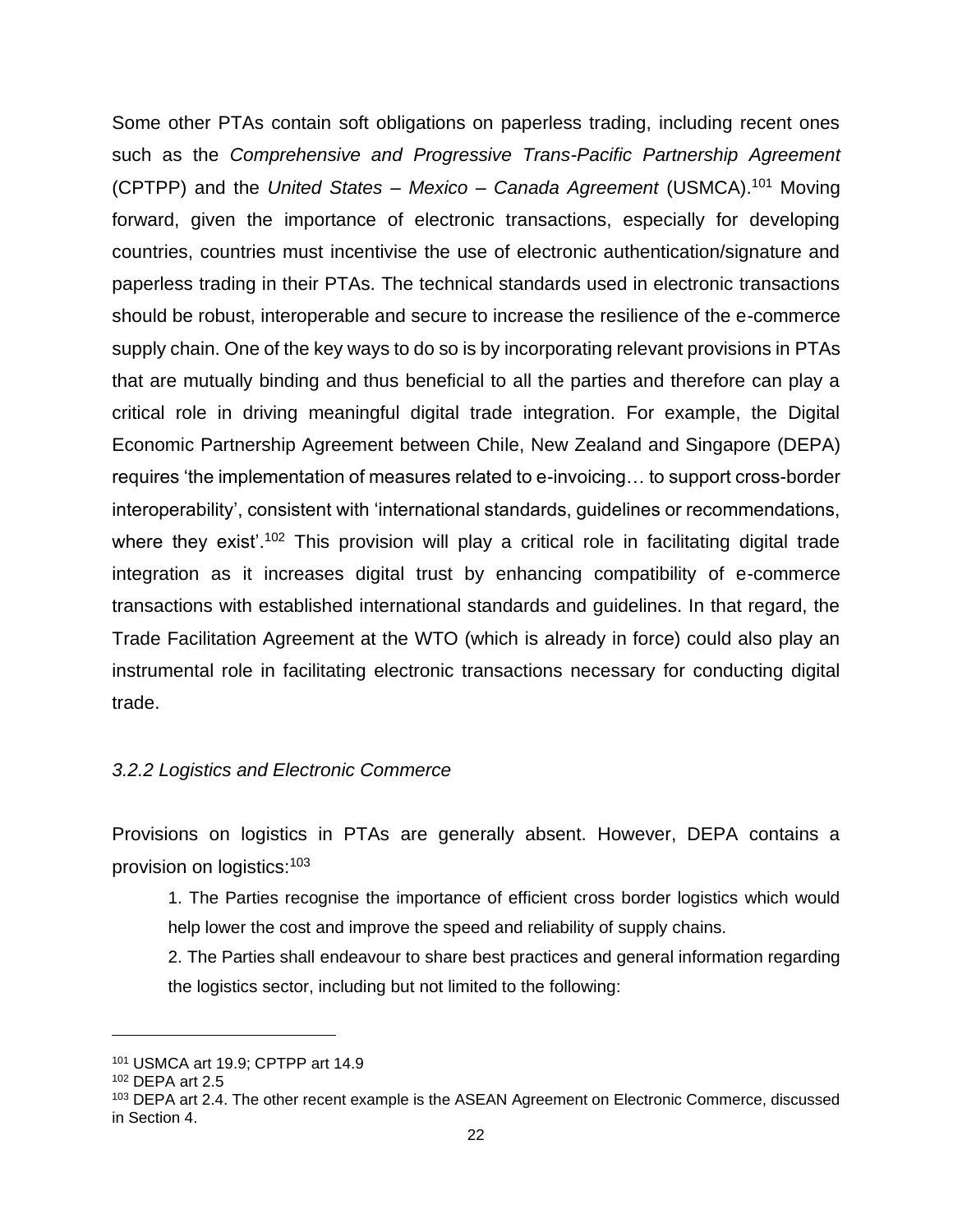(a) Last mile deliveries, including on-demand and dynamic routing solutions;

(b) The use of electric, remote controlled and autonomous vehicles;

(c) Facilitating the availability of cross-border options for the delivery of goods, such as federated lockers;

(d) New delivery and business models on logistics.

Despite being a non-binding provision, this provision can play a crucial role in digital trade integration. As discussed previously, the majority of MSMEs face problems in managing their logistics, especially for small-value shipments and managing demands in real-time. The above DEPA provision will enable parties to share information on the most pressing issues in logistics. It is also desirable (particularly for regional integration mechanisms) to set up a coordinating body that facilitates cooperation in cross-border logistics within the region so as to increase the speed and reduce the costs of deliveries. In our view, this can help in the speeding up the process of digital trade integration.

#### <span id="page-29-0"></span>*3.2.3 Electronic Payments*

Provisions specific to electronic payments are generally rare in PTAs. One rare example of a PTA provision on electronic payments is found in DEPA:<sup>104</sup>

1. Noting the rapid growth of electronic payments, in particular, those provided by new payment service providers, Parties agree to support the development of efficient, safe and secure cross border electronic payments by fostering the adoption and use of internationally accepted standards, promoting interoperability and the interlinking of payment infrastructures, and encouraging useful innovation and competition in the payments ecosystem.

2. To this end, and in accordance with their domestic legislation, Parties recognise the following principles:

(a) Parties shall make regulations on electronic payments, including regulatory approval, licensing requirements, procedures and technical standards, publicly available in a timely manner.

<sup>104</sup> DEPA art 2.7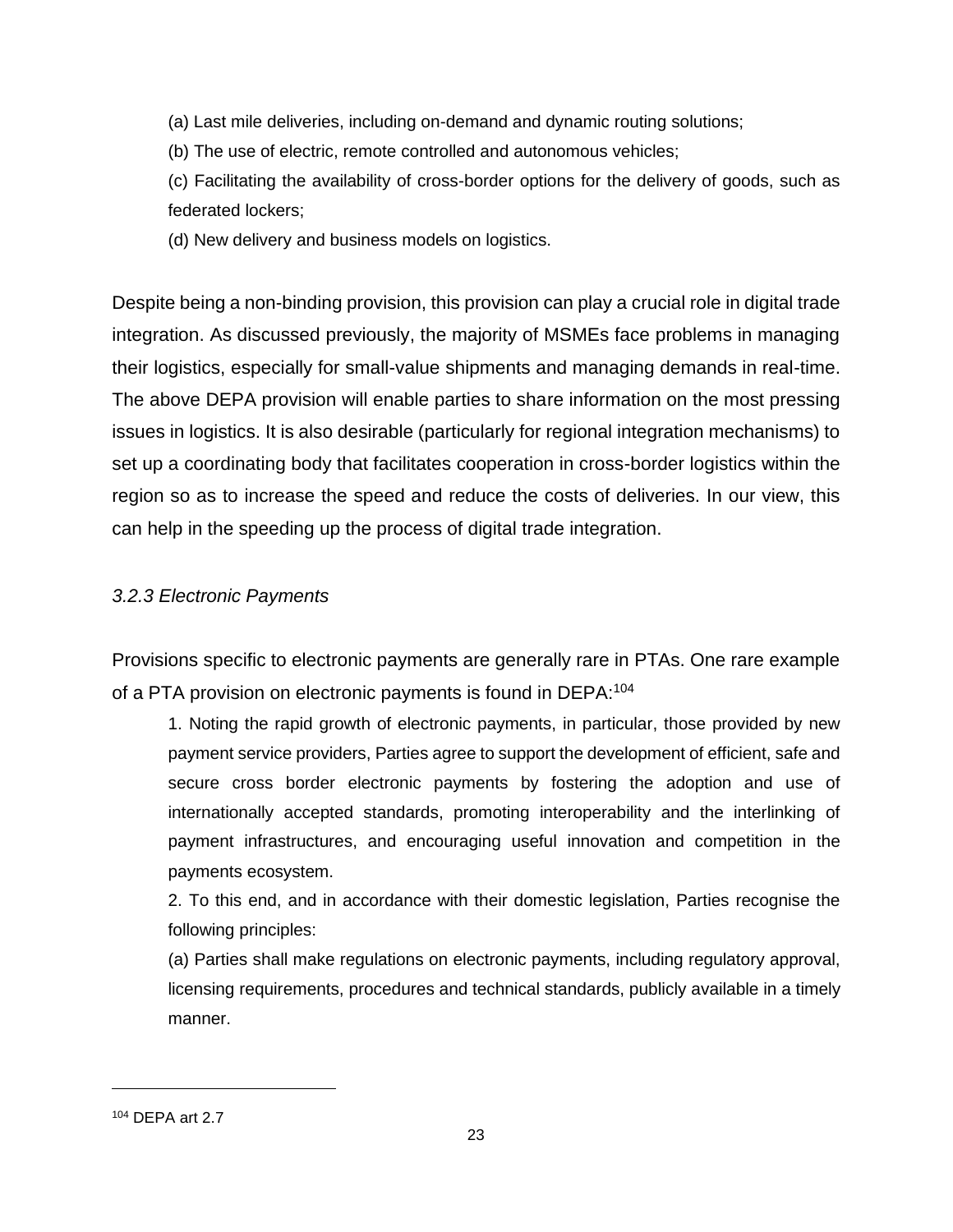(b) Parties agree to take into account internationally accepted payment standards to enable greater interoperability between payment systems.

(c) Parties agree to promote the use of Application Programming Interface (API) and to encourage financial institutions and payment service providers to make available APIs of their financial products, services and transactions to third party players where possible to facilitate greater interoperability and innovation in the electronic payments ecosystem.

(d) Parties shall endeavour to enable cross-border authentication and electronic know your customer of individuals and businesses using digital identities.

(e) Parties recognise the importance of upholding safety, efficiency, trust and security in electronic payment systems through regulation. The implementation of regulation should where appropriate be proportionate to and commensurate with the risks posed by the provision of electronic payment systems.

(f) Parties agree policies should promote innovation and competition in a level playing field and recognise the importance of enabling the introduction of new financial and electronic payment products and services by incumbents and new entrants in a timely manner such as through adopting regulatory and industry sandboxes.

The above DEPA provision is significant for digital trade integration in several ways: (i) it recognises the need for international standards for electronic payment systems, thereby preventing the proliferation of indigenous (and perhaps insecure) standards; (ii) it requires all trading partners to be transparent about their laws and regulations on electronic payment services, thus ensuring an open and competitive market for foreign players; (iii) it deals with anti-competitive concerns in the electronic payments industry by encouraging incumbents to share their APIs with third-party players; (iv) it incentivises the use of electronic KYC and authentication methods for electronic payment services, thereby reducing burdens on both digital traders and consumers; (v) it recognises the importance of a proportionate risk-based approach in regulating electronic payment systems; (vi) strikes a balance between promoting digital innovation in this dynamic area and protecting public interests by providing opportunities for regulatory and industry sandboxes.<sup>105</sup>

<sup>105</sup> See e.g. Regulatory Pilot Space (GSMA).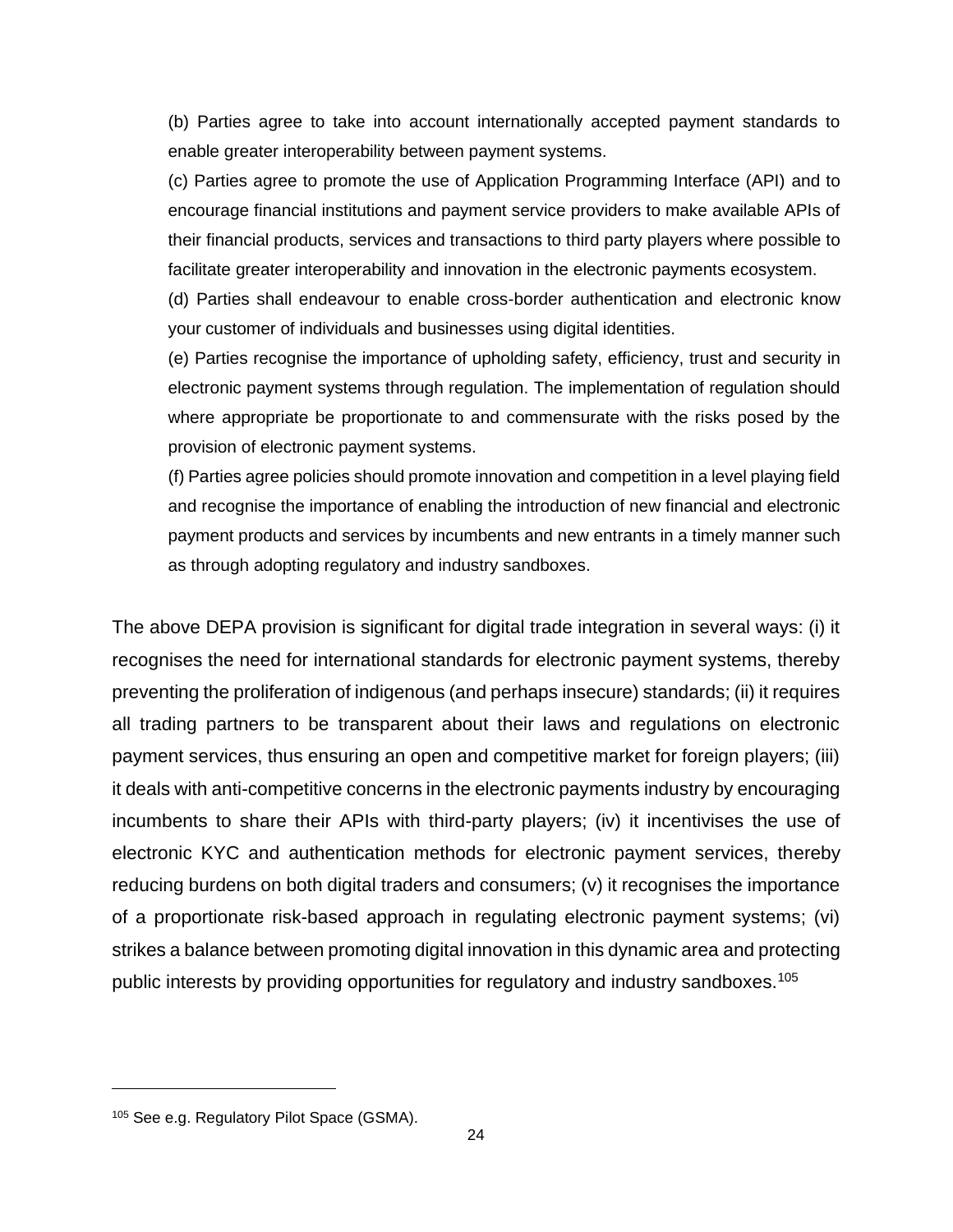In the near future, countries must consider incorporating provisions on electronic payments in PTAs, especially if these agreements involve developing countries and LDCs as micro-enterprises as these countries often struggle to integrate in global e-commerce markets due to domestic restrictions on electronic payment systems. The DEPA model discussed above provides a solid foundation for developing provisions in the future.<sup>106</sup>

#### <span id="page-31-1"></span>**Box 2: Recommendations and Best Practices in PTAs on Digital Trade Facilitation**

1. Include binding provisions on electronic signatures and authentication, and paperless trading in PTAs. Interoperable standards are essential. Electronic transactions must rely upon international guidelines and standards.

2. Develop institutional mechanisms in PTAs for cooperation and sharing of best practices in cross-border logistics, especially small-value shipments.

3. Incorporate a DEPA-type provision on electronic payments in PTAs to ensure interoperable, secure and transparent electronic payment systems. Regulatory sandboxes can facilitate fintech innovations.

#### <span id="page-31-0"></span>**3.3 Pillar 3: Digital Trade Regulatory Frameworks and Digital Trust Policies**

Digital trade integration necessarily requires coherent and consistent digital trade regulatory frameworks. Diverging or conflicting regulatory frameworks impose significant constraints on digital trade by increasing regulatory compliance costs for cross-border electronic commerce companies as well as reducing the efficiency and integrity of digital technologies. This section looks at various PTA provisions that facilitate different components of digital trade regulatory frameworks. As discussed earlier, regulatory coherence, interoperability and transparency are fundamental preconditions for building digital trade regulatory frameworks.<sup>107</sup> These topics are however under-addressed in

<sup>&</sup>lt;sup>106</sup> These provisions would work best if complemented by a strong regulatory framework for digital trade (see Section 3.3).

 $107$  See Section 2.3.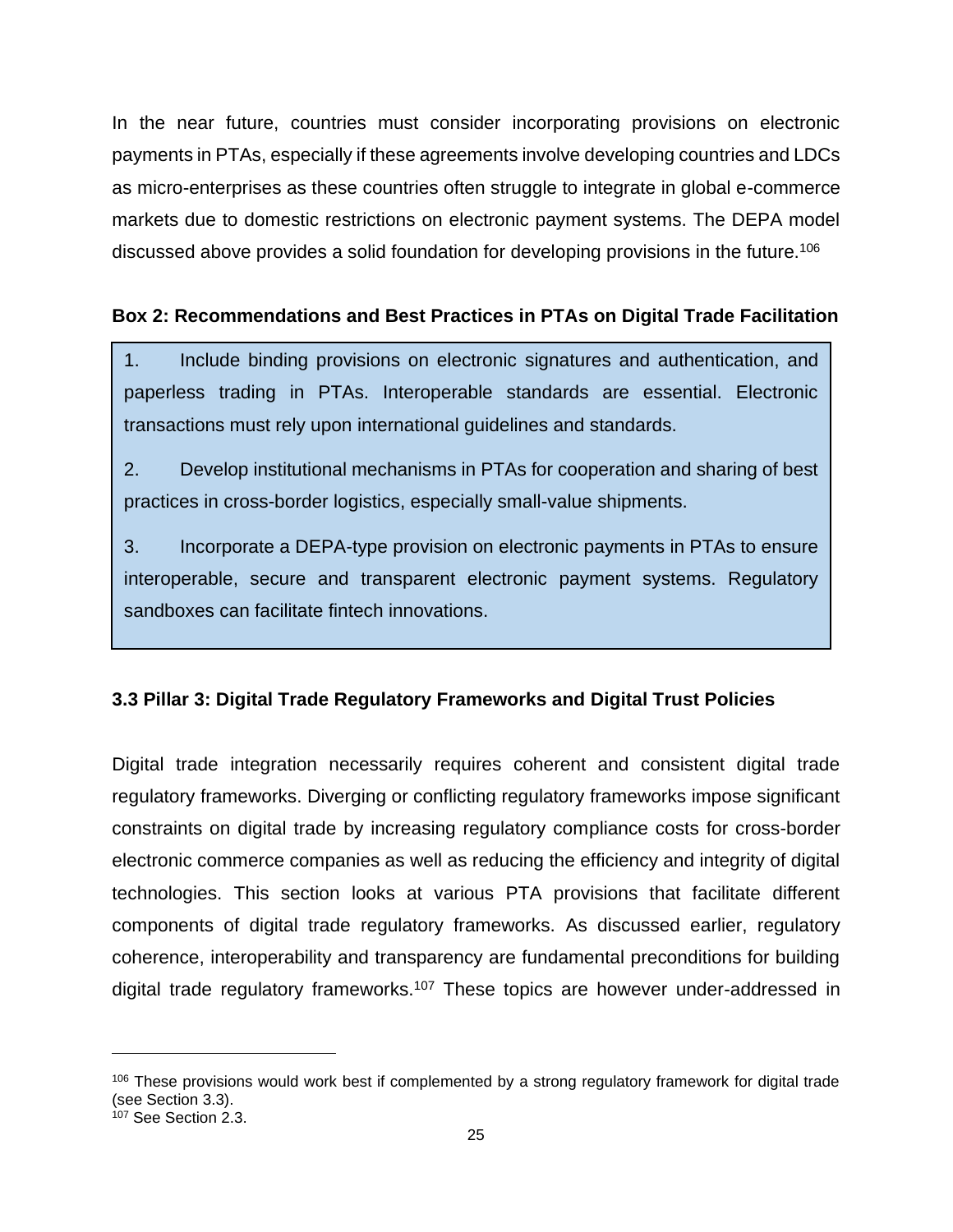PTAs, especially in Electronic Commerce Chapters.<sup>108</sup> For instance, although transparency is a prerequisite for digital trade integration, only 20 PTAs to date contain binding provisions on transparency concerning electronic commerce.<sup>109</sup>

#### <span id="page-32-0"></span>*3.3.1 Privacy and Data Protection Provisions*

60 PTAs between 2010 and 2019 contain provisions on data protection/privacy.<sup>110</sup> Many of these provisions recognise the importance of cooperation on data protection in ecommerce without incorporating specific obligations, especially in the early-generation PTAs. However, with the increasing significance of online privacy, several countries have more recently entered into PTAs containing comprehensive provisions on privacy and data protection. As further discussed below, not all these approaches are identical; however, they may contribute to digital trade integration in different ways. For instance, CPTPP art 14.8 contains the following provision on privacy and data protection:<sup>111</sup>

1. The Parties recognise the economic and social benefits of protecting the personal information of users of electronic commerce and the contribution that this makes to enhancing consumer confidence in electronic commerce.

2. To this end, each Party shall adopt or maintain a legal framework that provides for the protection of the personal information of the users of electronic commerce. In the development of its legal framework for the protection of personal information, each Party should take into account principles and guidelines of relevant international bodies.<sup>1</sup>

3. Each Party shall endeavour to adopt non-discriminatory practices in protecting users of electronic commerce from personal information protection violations occurring within its jurisdiction.

<sup>&</sup>lt;sup>108</sup> However, WTO law contains obligations on transparency that will apply to e-commerce regulations, see e.g. GATS art III.

<sup>109</sup> See e.g. SAFTA art 14.2; Singapore-Jordan FTA art 5.2; Comprehensive Economic Cooperation Agreement between the Republic of India and the Republic of Singapore art 10.6. Surprisingly, recent megaregionals such as CPTPP, USMCA etc. do not have a binding transparency obligation. China however agreed to a binding transparency obligation in ChAFTA art 12.4. Similarly, see ASEAN-Australia-NZ-FTA art 10.3.

<sup>110</sup> Calculations based on the TAPED dataset.

<sup>111</sup> Closely worded provisions have also been incorporated in several other PTAs such as those entered into by Australia, Japan and Singapore.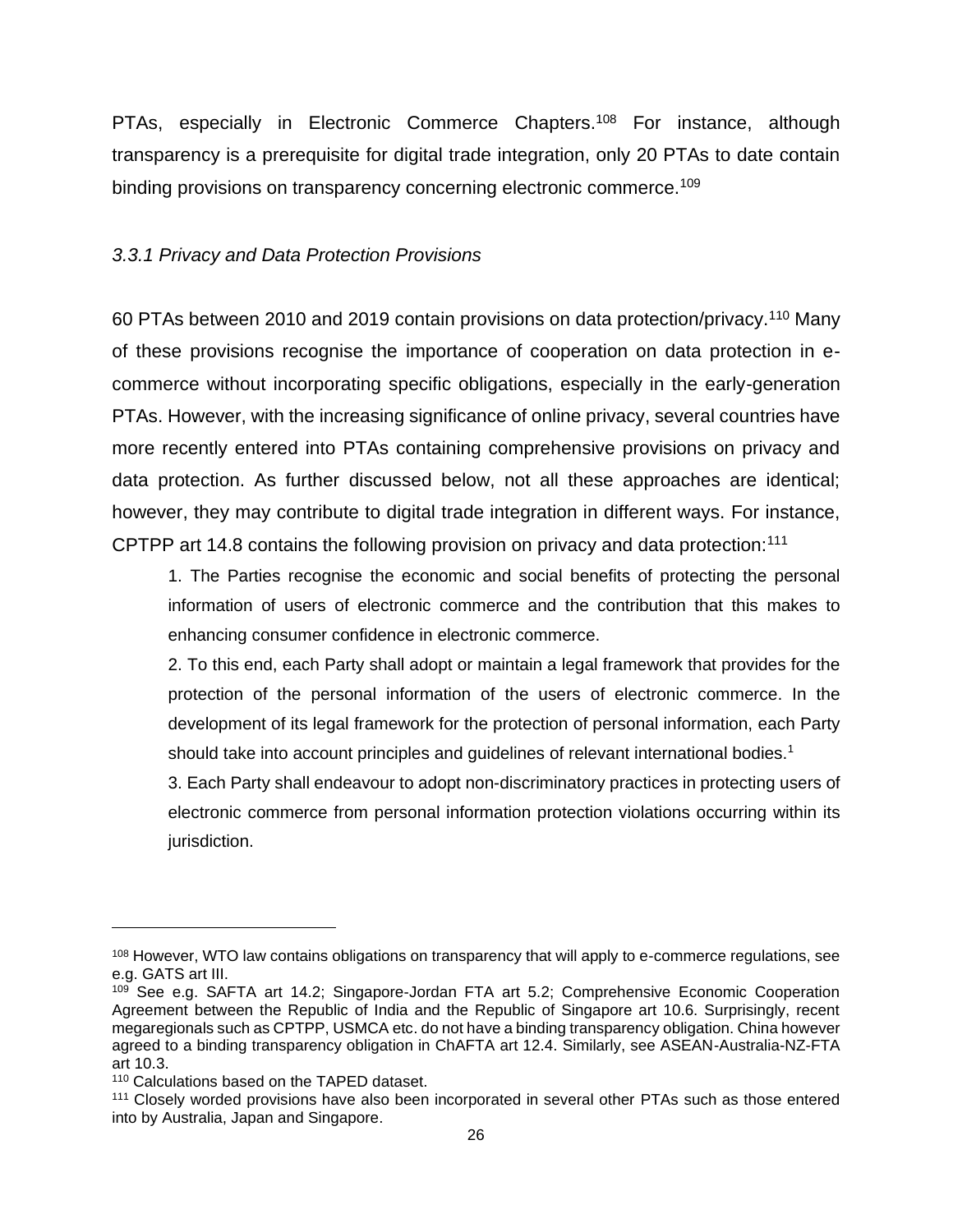4. Each Party should publish information on the personal information protections it provides to users of electronic commerce, including how: (a) individuals can pursue remedies; and (b) business can comply with any legal requirements.

5. Recognising that the Parties may take different legal approaches to protecting personal information, each Party should encourage the development of mechanisms to promote compatibility between these different regimes. These mechanisms may include the recognition of regulatory outcomes, whether accorded autonomously or by mutual arrangement, or broader international frameworks. To this end, the Parties shall endeavour to exchange information on any such mechanisms applied in their jurisdictions and explore ways to extend these or other suitable arrangements to promote compatibility between them.

The provision in USMCA on data protection is somewhat similar but incorporates some additional provisions that provide for a more robust framework based on international guidelines and principles:<sup>112</sup>

2. To this end, each Party shall adopt or maintain a legal framework that provides for the protection of the personal information of the users of digital trade. *In the development of this legal framework, each Party should take into account principles and guidelines of relevant international bodies, 4 such as the APEC Privacy Framework and the OECD Recommendation of the Council concerning Guidelines governing the Protection of Privacy and Transborder Flows of Personal Data (2013).*

3. The Parties recognize that pursuant to paragraph 2, key principles include*: limitation on collection; choice; data quality; purpose specification; use limitation; security safeguards; transparency; individual participation; and accountability*. The Parties also recognize the *importance of ensuring compliance with measures to protect personal information and ensuring that any restrictions on cross-border flows of personal information are necessary and proportionate to the risks presented*….

 $\overline{\phantom{a}}$ 

<sup>1</sup> For greater certainty, a Party may comply with the obligation in this paragraph by adopting or maintaining measures such as a comprehensive privacy, personal information or personal data protection laws, sectorspecific laws covering privacy, or laws that provide for the enforcement of voluntary undertakings by enterprises relating to privacy.

<sup>112</sup> USMCA art 19.8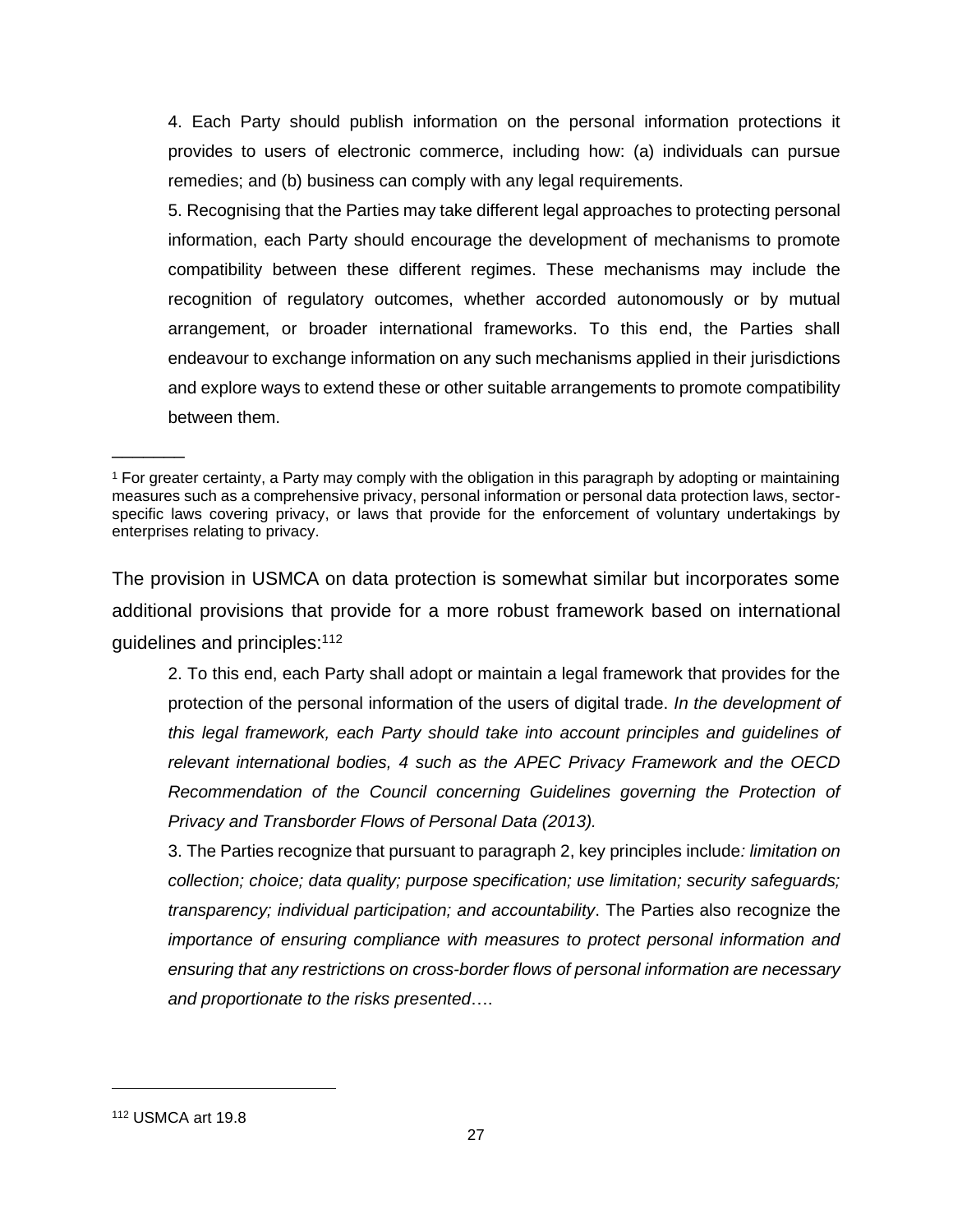6. Recognizing that the Parties may take different legal approaches to protecting personal information, each Party should encourage the development of mechanisms to promote compatibility between these different regimes. The Parties shall endeavour to exchange information on the mechanisms applied in their jurisdictions and explore ways to extend these or other suitable arrangements to promote compatibility between them. The *Parties recognize that the APEC Cross Border Privacy Rules system is a valid mechanism to facilitate cross-border information transfers while protecting personal information*. 113

DEPA art 4.2 is somewhat similar to USMCA but incorporates additional provisions:

7. The Parties shall exchange information on how the mechanisms in paragraph 6 are applied in their respective jurisdictions and explore ways to extend these or other suitable arrangements to promote compatibility and interoperability between them.

8. The Parties shall encourage adoption of data protection trustmarks by businesses that would help verify conformance to personal data protection standards and best practices.

9. The Parties shall exchange information on and share experiences on the use of data protection trustmarks and shall endeavour to mutually recognise other Parties' data protection trustmarks as a valid mechanism to facilitate cross-border information transfers while protecting personal information.

The above provisions on data protection/privacy in various PTAs contribute to digital trade integration in the following ways: (i) the reference to international guidelines and recommendations from the OECD, APEC and other international organisations as a basis for framing domestic data protection laws can ensure consistency in the regional digital trade framework (although the TAPED dataset indicates that only 36 PTAs contain such requirements);<sup>114</sup> (ii) recognising possible data transfer mechanisms such as APEC CBPR and other data protection trustmarks can ease business and data flows among trading partners; (iii) providing the option to countries to adopt varied mechanisms for data protection including sectoral measures and self-regulatory mechanisms (such as the

<sup>113</sup> Emphasis added.

<sup>114</sup> EU PTAs are cautious in specifying appropriate rules on data protection, although they require full compatibility with international standards (see e.g. EU Korea FTA art 7.48.2).:

The Parties agree that the development of electronic commerce must be fully compatible with the international standards of data protection, in order to ensure the confidence of users of electronic commerce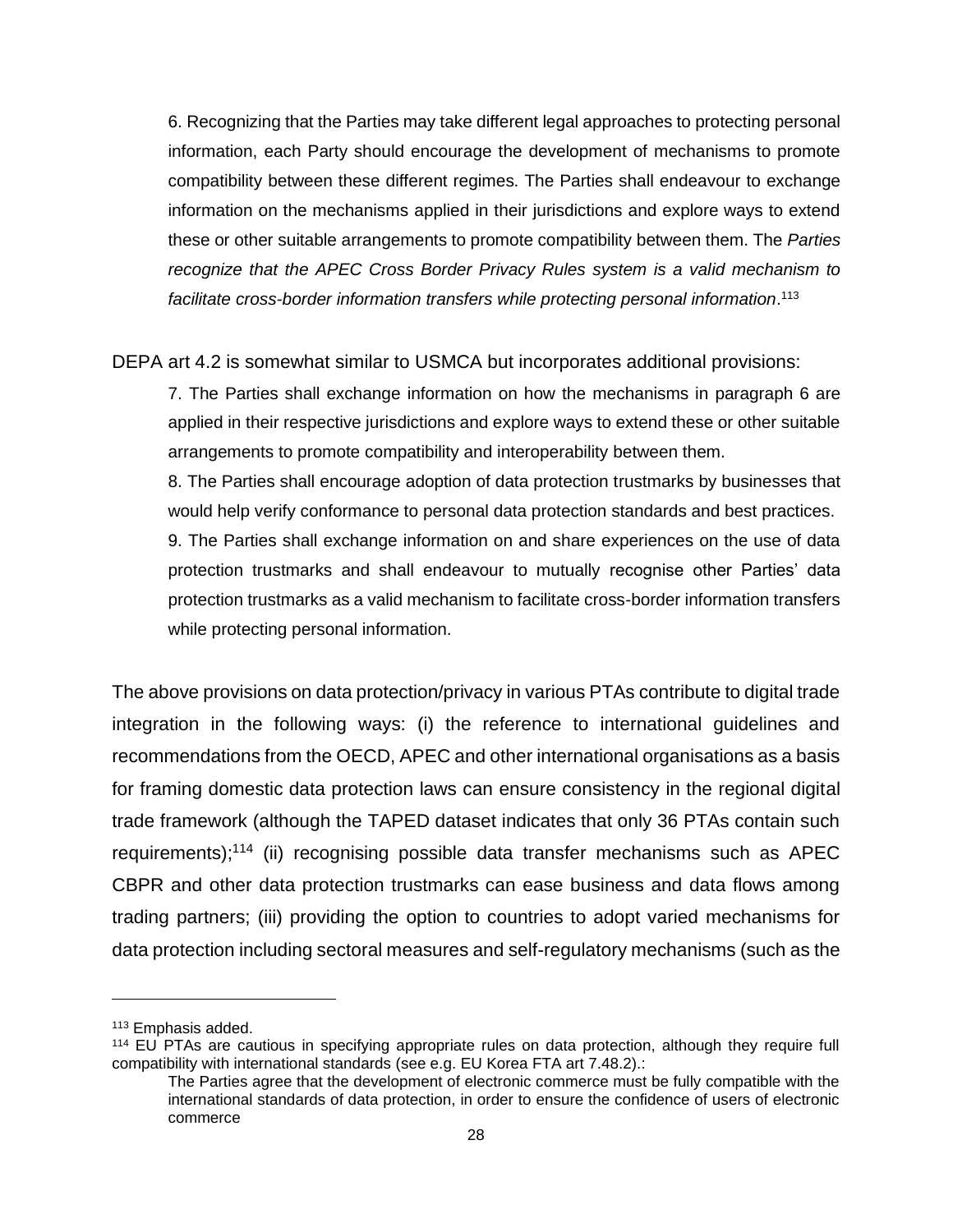CPTPP) can ensure greater regulatory space;<sup>115</sup> (iv) requiring all trading partners to incorporate basic frameworks on data protection would ensure higher levels of trust among partners;<sup>116</sup> and (v) encouraging countries to deal with regulatory differences through appropriate mutual recognition arrangements can reduce trade costs and increase economic efficiency. As discussed in Section 2.3, countries have various incentives to agree on implementing basic regulatory frameworks on regulatory areas such as data protection as they are likely to increase digital trust, reduce economic inefficiencies as well as ensure the free flow of data among the parties to PTAs, thereby facilitating digital trade integration.

In a proposal for data provisions in trade agreements, the EU has proposed a very different kind of provision on data protection:<sup>117</sup>

Each Party may adopt and maintain the safeguards it deems appropriate to ensure the protection of personal data and privacy, including through the adoption and application of rules for the cross-border transfer of personal data. Nothing in this agreement shall affect the protection of personal data and privacy afforded by the Parties' respective safeguards.

This gives countries carte blanche to adopt a privacy framework, irrespective of their trade commitments. In general, such a provision is less suitable for digital trade integration as it can lead to conflicting regulatory frameworks on data protection.

#### <span id="page-35-0"></span>*3.3.2 Online Consumer Protection, Cybersecurity and Spam*

Online consumer protection is an important requirement for conducting digital trade. Several PTAs, however, do not contain a dedicated provision on consumer protection in

<sup>115</sup> However, if countries adopt very weak mechanisms for data protection, it can be harmful for digital trade integration.

<sup>&</sup>lt;sup>116</sup> This is especially the case with PTAs such as the DEPA and USMCA, which identify the basic principles of data protection, thus providing high-level principles for domestic data protection frameworks of all trading partners.

<sup>&</sup>lt;sup>117</sup> But see 'Horizontal Provisions for Cross-Border Data Flows and for Personal Data Protection' available from [http://trade.ec.europa.eu/doclib/docs/2018/may/tradoc\\_156884.pdf,](http://trade.ec.europa.eu/doclib/docs/2018/may/tradoc_156884.pdf) where EU proposes a carte blanche for privacy provisions in future trade agreements.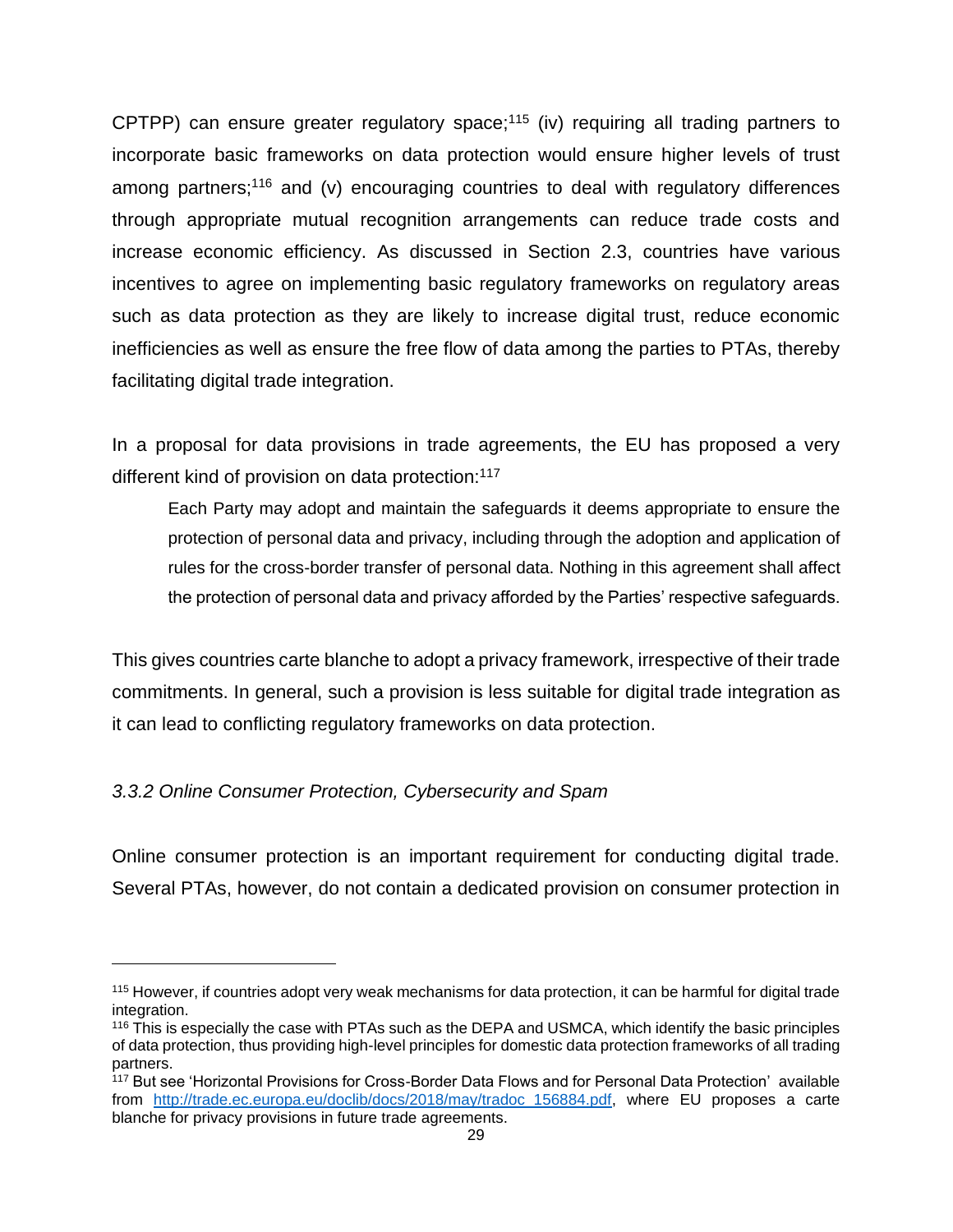their Electronic Commerce Chapters.<sup>118</sup> Some PTAs contain a provision on online consumer protection, but it is not binding:<sup>119</sup>

1. The Parties recognise the importance of adopting and maintaining transparent and effective consumer protection measures applicable to electronic commerce as well as measures conducive to the development of consumer confidence in electronic commerce. 2. The Parties recognise the importance of cooperation between their respective competent authorities in charge of consumer protection on activities related to electronic commerce in order to enhance consumer protection.

3. The Parties recognise the importance of adopting or maintaining measures, in accordance with their respective laws and regulations, to protect the personal data of electronic commerce users.<sup>120</sup>

Some recent treaties have however recognised the importance of online consumer protection and thus included hard provisions, such as USMCA, CPTPP and EU-Mexico Modernised Global Agreement.<sup>121</sup> Similarly, the TPP-inspired language on online consumer protection is also found in several Australian FTAs, which is usually worded  $as:122$ 

1. The Parties recognise the importance of adopting and maintaining transparent and effective measures to protect consumers from fraudulent and deceptive commercial activities, when they engage in electronic commerce.

2. For the purposes of this Article, fraudulent and deceptive commercial activities refer to those fraudulent and deceptive commercial practices that cause actual harm to consumers, or that pose an imminent threat of such harm if not prevented, for example:

(a) a practice of making misrepresentations of material fact, including implied factual misrepresentations, that cause significant detriment to the economic interests of misled consumers;

(b) a practice of failing to deliver products or provide services to consumers after the consumers are charged; or

<sup>118</sup> In the TAPED dataset, 108 PTAs do not have a provision on consumer protection.

<sup>119</sup> See e.g. Japan-EU EPA art 8.78. While many non-binding provisions are found in early generation PTAs, even new generation agreements such as CETA also do not contain binding provisions.

<sup>120</sup> Japan-EU EPA art 8.78

<sup>121</sup> USMCA art 19.7; CPTPP art 14.7; EU-Mexico Modernised Global Agreement art 7 (Chapter on Digital Trade)

<sup>122</sup> Indonesia-Australia FTA art 13.6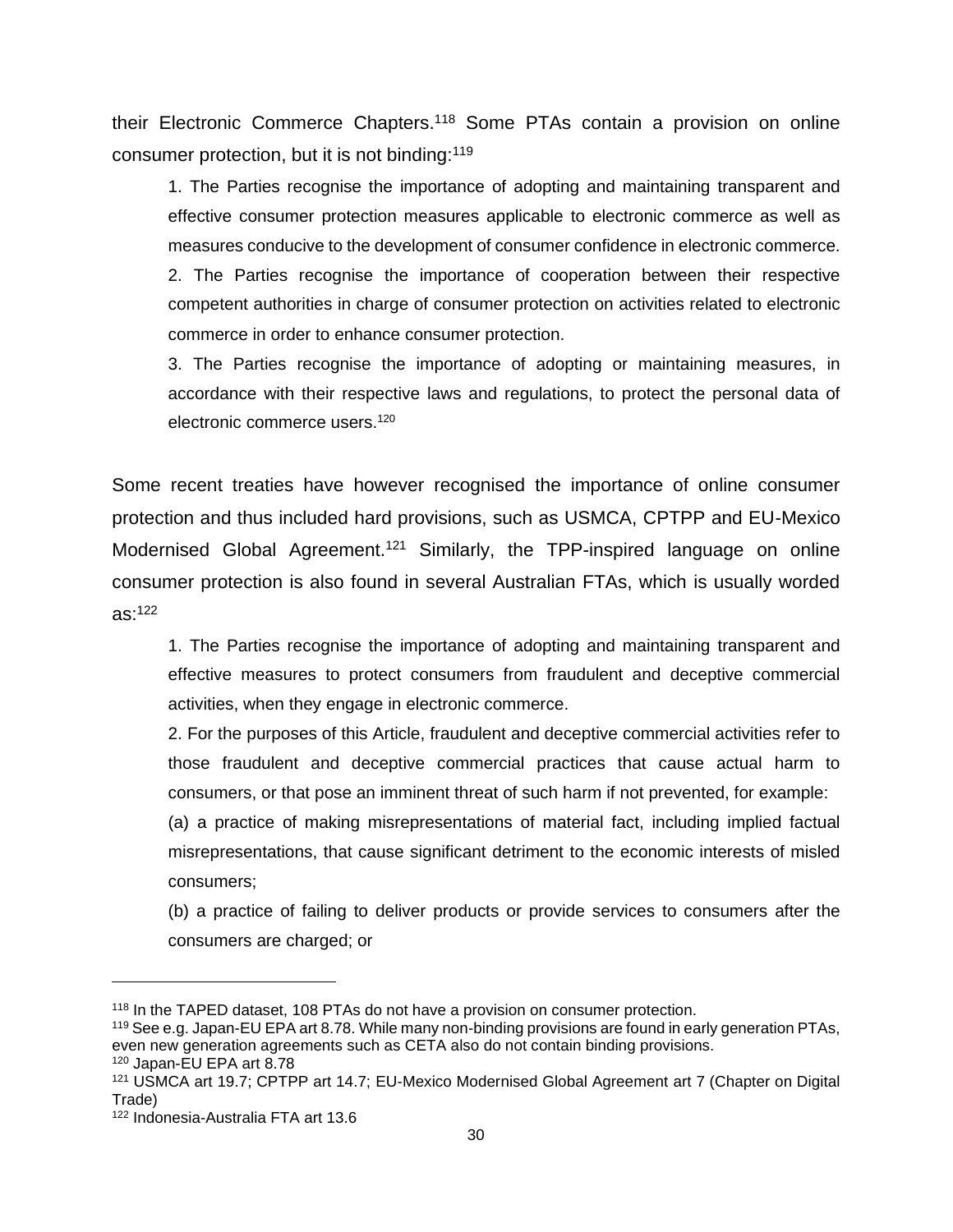(c) a practice of charging or debiting consumers' financial, telephone or other accounts without authorisation.

3. Each Party shall adopt or maintain consumer protection laws to proscribe fraudulent and deceptive commercial activities that cause harm or potential harm to consumers engaged in online commercial activities.

4. The Parties recognise the importance of cooperation between their respective national consumer protection agencies or other relevant bodies on activities related to cross-border electronic commerce in order to enhance consumer welfare and affirm that the cooperation under Article 16.5 of Chapter 16 (Competition) includes cooperation with respect to online commercial activities.

PTAs that require all parties to adopt basic frameworks on online consumer protection can be a significant contributor to digital trade integration. Various consumer surveys have indicated growing concerns among digital users regarding deception and fraud on the internet.<sup>123</sup> These concerns are especially amplified in cross-border transactions, as consumer rights are more difficult to enforce in the case of misrepresentation, fraud and failed deliveries. Several initiatives have focused on methods of online mediation and dispute resolution, such as the online dispute resolution process of  $e$ Bay<sup>124</sup> and internet courts in China.<sup>125</sup> DEPA art 6.3.8 is among the rare PTAs that recognises the importance of such mechanisms:

The Parties endeavour to explore the benefits of mechanisms, including alternative dispute resolution, to facilitate the resolution of claims over electronic commerce transactions.<sup>126</sup>

Trading partners seeking a meaningful digital integration must consider the appropriate role of online dispute resolution mechanisms in electronic commerce. This might include explicitly recognising the role of internet platforms or other non-state bodies that deal with online disputes in electronic commerce. Such recognition could also be made explicit in

<sup>123</sup> CIGI and IPSOS 2018

<sup>124</sup> Rule 2017

<sup>125</sup> [https://www.chinalawblog.com/2018/12/chinas-internet-courts-are-spreading-online-dispute-resolution](https://www.chinalawblog.com/2018/12/chinas-internet-courts-are-spreading-online-dispute-resolution-is-working.html)[is-working.html](https://www.chinalawblog.com/2018/12/chinas-internet-courts-are-spreading-online-dispute-resolution-is-working.html)

 $\frac{126}{126}$  Another example is the ASEAN Agreement on Electronic Commerce, art 5(3).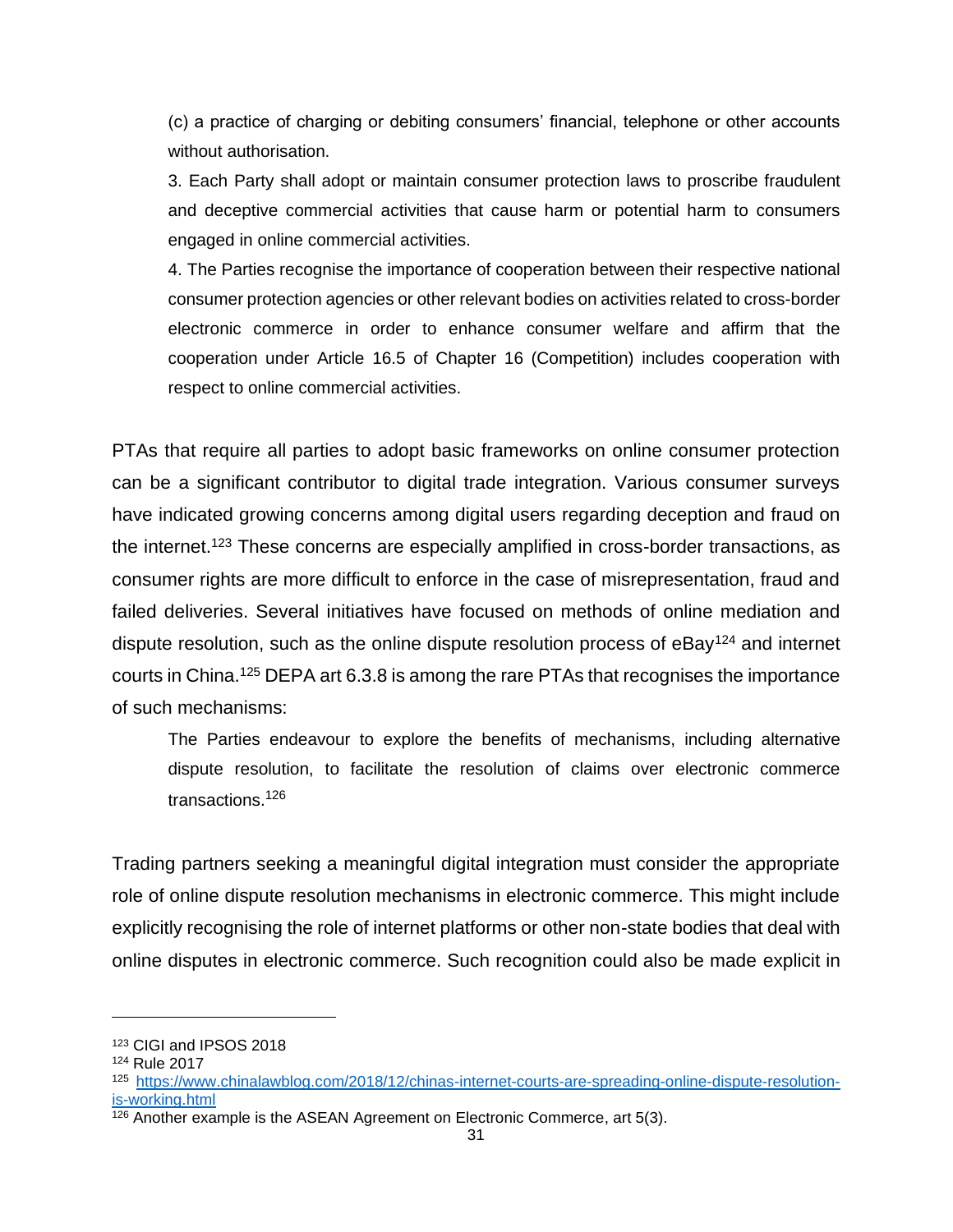their PTA provisions. While the DEPA provision is a soft provision requiring parties to only 'endeavour' to explore the benefits of online dispute resolution mechanisms, future PTAs may impose more elaborate or harder obligations on the participating countries. In doing so, however, PTA parties must consider the capability of developing countries and LDCs to adapt to and monitor private online dispute resolution systems.

Cybersecurity protection is also an important consideration in digital trade. However, Electronic Commerce Chapters in most PTAs are silent on cybersecurity. As per the TAPED dataset, only 43 PTAs contain provisions relevant to cybersecurity, the majority of which are high-level provisions requiring trading partners to cooperate on cybersecurity issues. Certain recent PTAs such as the CPTPP and USMCA as well as Australian PTAs contain binding provisions on spam.<sup>127</sup> While cybersecurity issues typically fall outside the expertise of trade bodies, cybersecurity cooperation is an essential element of digital trade integration. Further, conflicting cybersecurity standards across countries is detrimental to the integrity and security of digital technologies and services. Therefore, countries must use PTAs to set up meaningful cooperation and information exchange on different relevant areas such as cybersecurity threats and security standards. Such mechanisms must also take into account relevant developments in other international expert bodies such as the International Telecommunications Union as well as private/multistakeholder institutions dealing with standard-setting for digital technologies.

#### <span id="page-38-0"></span>*3.3.3 IP and Competition Provisions*

The discussion of IP and competition law concerns in digital trade merits an elaborate discussion, which falls outside the scope of this paper. However, for this paper, we note the importance of IP-related and competition-related provisions in fostering digital trade integration. Some of the key issues relevant to IP are protection of proprietary trade secrets of technology companies, internet intermediary liability for online content, and enforcement of copyright provisions, especially in light of the fair use doctrine. Concerning

<sup>127</sup> See e.g. CPTPP art 14.13; USMCA art 19.13; PAFTA art 13.13.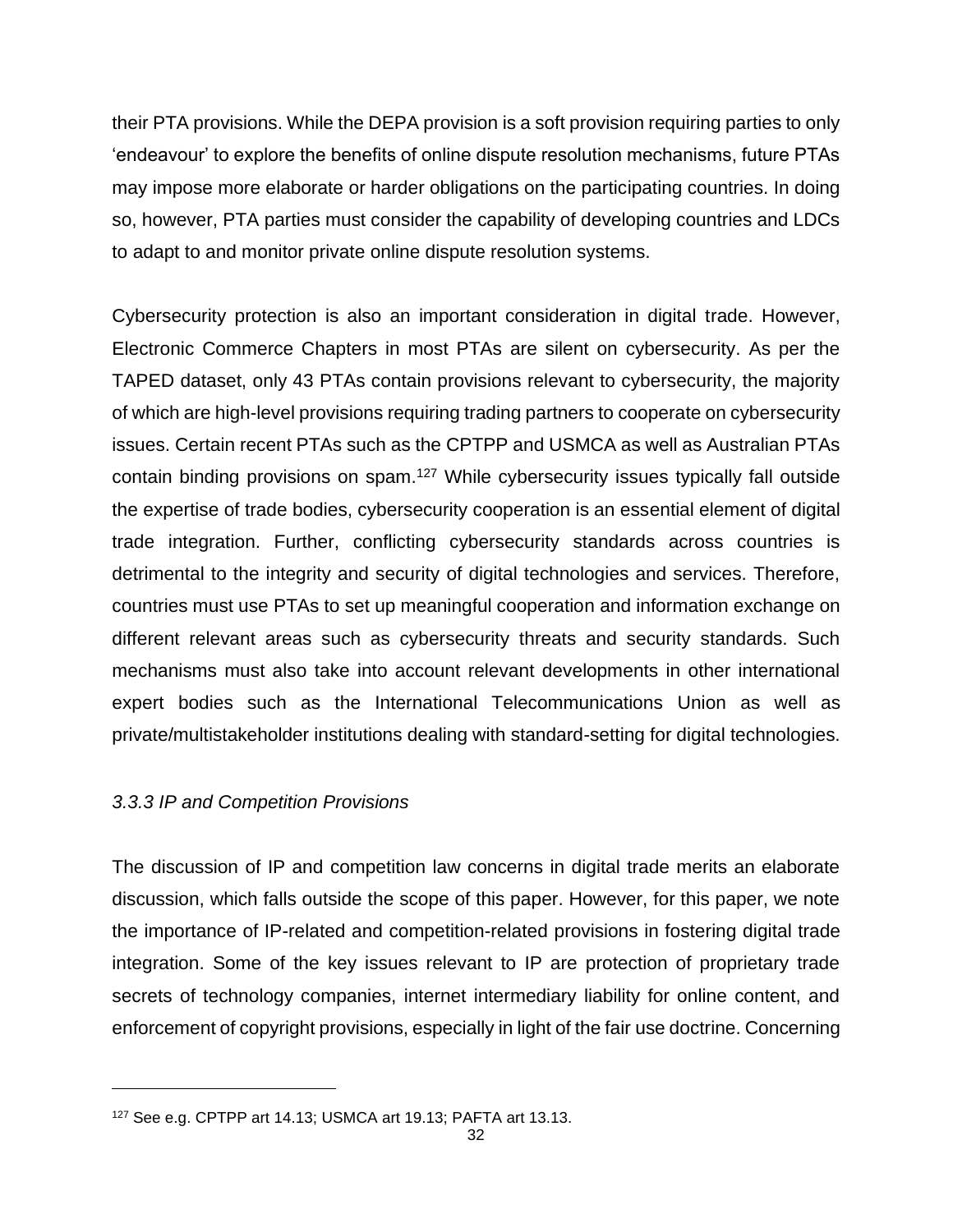competition, the most relevant issues are non-discriminatory access to the internet, network neutrality and, more recently, mechanisms or practices on data sharing. Expectedly, most PTAs do not cover these issues adequately. However, these aspects are vital in creating fair and competitive conditions in regional/global digital markets and therefore likely to also surface in future PTAs. In that regard, DEPA art 9.3 sets out a comprehensive but non-binding provision on data innovation:

1. The Parties recognise that cross-border data flows and data sharing enable data-driven innovation. The Parties further recognise that innovation may be enhanced within the context of regulatory data sandboxes where data, including personal information, is shared amongst businesses in accordance with the applicable domestic laws.

2. The Parties also recognise that data sharing mechanisms, such as trusted data sharing frameworks, and open licensing agreements, facilitate data sharing and promote its use in the digital environment to:

(a) Promote innovation and creativity; (b) Facilitate the diffusion of information, knowledge, technology, culture and the arts; and (c) Foster competition and open and efficient markets.

3. The Parties shall endeavour to collaborate on data-sharing projects and mechanisms, and proof of concepts for new uses of data, including data sandboxes, to promote datadriven innovation.

The above provision can play a constructive role in helping DEPA Members align their domestic data strategies and facilitate the growth of digital technologies in competitive markets.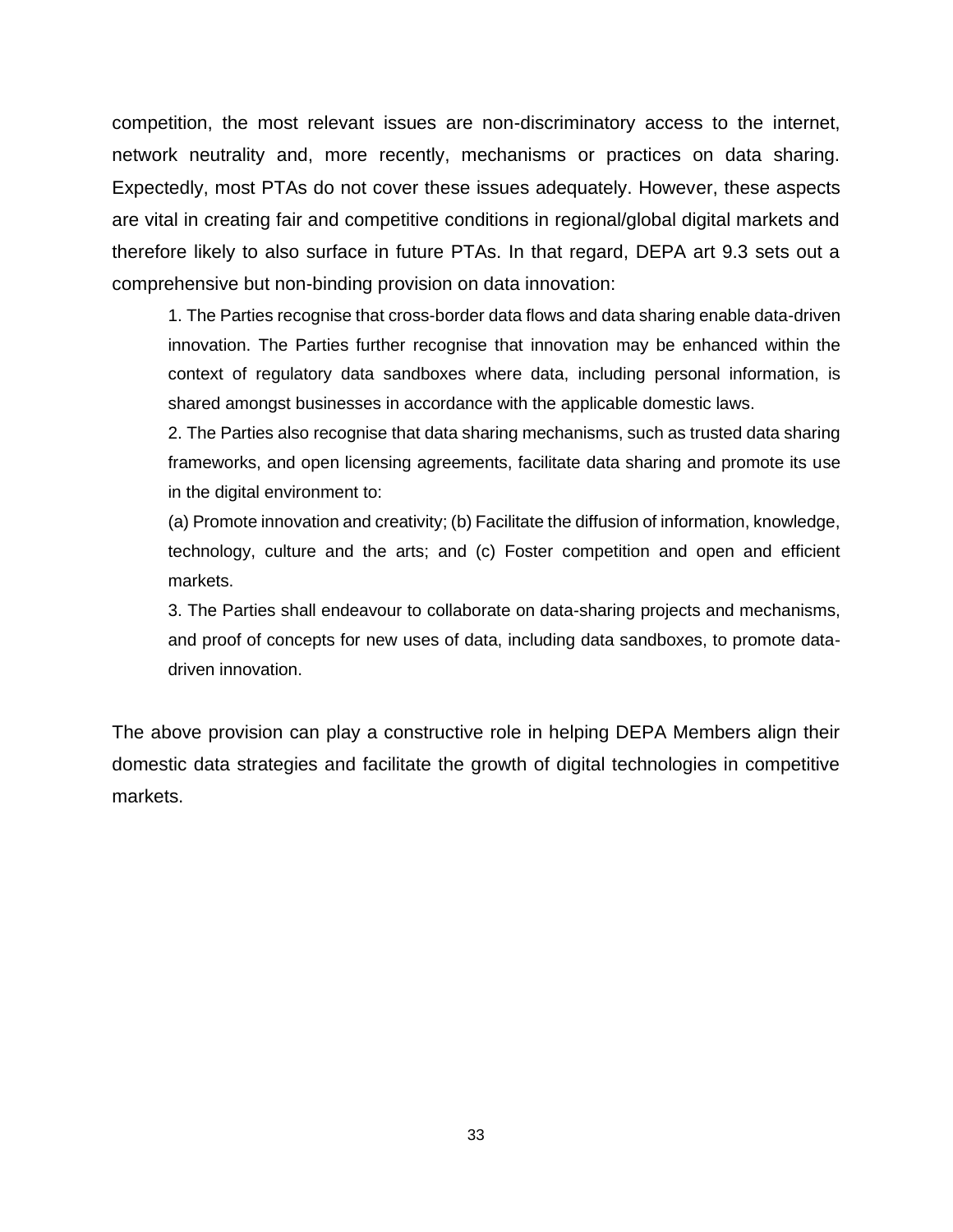# <span id="page-40-1"></span>**Box 3: Recommendations and Best Practices on Digital Trade Regulatory Frameworks**

1. Include a binding provision requiring PTA parties to adopt data protection frameworks consistent with international guidelines and standards. Set out examples of such international guidelines/standards or high-level principles to ensure greater certainty and acknowledge common outcomes.

2. Recognise relevant data trustmarks and certification mechanisms in PTAs, if they have gained sufficient international recognition and feasible. Necessary to drive down costs and increase reliability of such mechanisms.

3. Encourage countries to develop mutual recognition arrangements for privacy frameworks. International guidelines may serve as a baseline.

4. Incorporate binding mechanisms for parties to cooperate on cross-border enforcement of online consumer protection laws, cybersecurity management and spam. Online dispute resolution methods, where available, must be duly recognised.

5. Encourage internationally recognised and interoperable technical standards on privacy and data protection.

6. Provide guidelines that can help PTA parties develop and align their national data strategies to promote fair and open competition in the digital sector.

#### <span id="page-40-0"></span>**3.4 Pillar 4: Digital Development and Inclusion**

Several developing countries and LDCs have underdeveloped physical digital infrastructure and a weak regulatory environment for digital trade. To date, PTAs have largely failed to address the issue of digital development and inclusion. Some PTAs allow for a staggered implementation of commitments by developing countries and LDCs,<sup>128</sup> but do not contain sufficient mechanisms to enable developed country partners to provide technical assistance and capacity building to their developing country and LDC partners. Similarly, provisions on facilitating the digitalisation of MSMEs are generally very weak (if

<sup>128</sup> See e.g. ASEAN Agreement on Electronic Commerce (discussed in Section 4).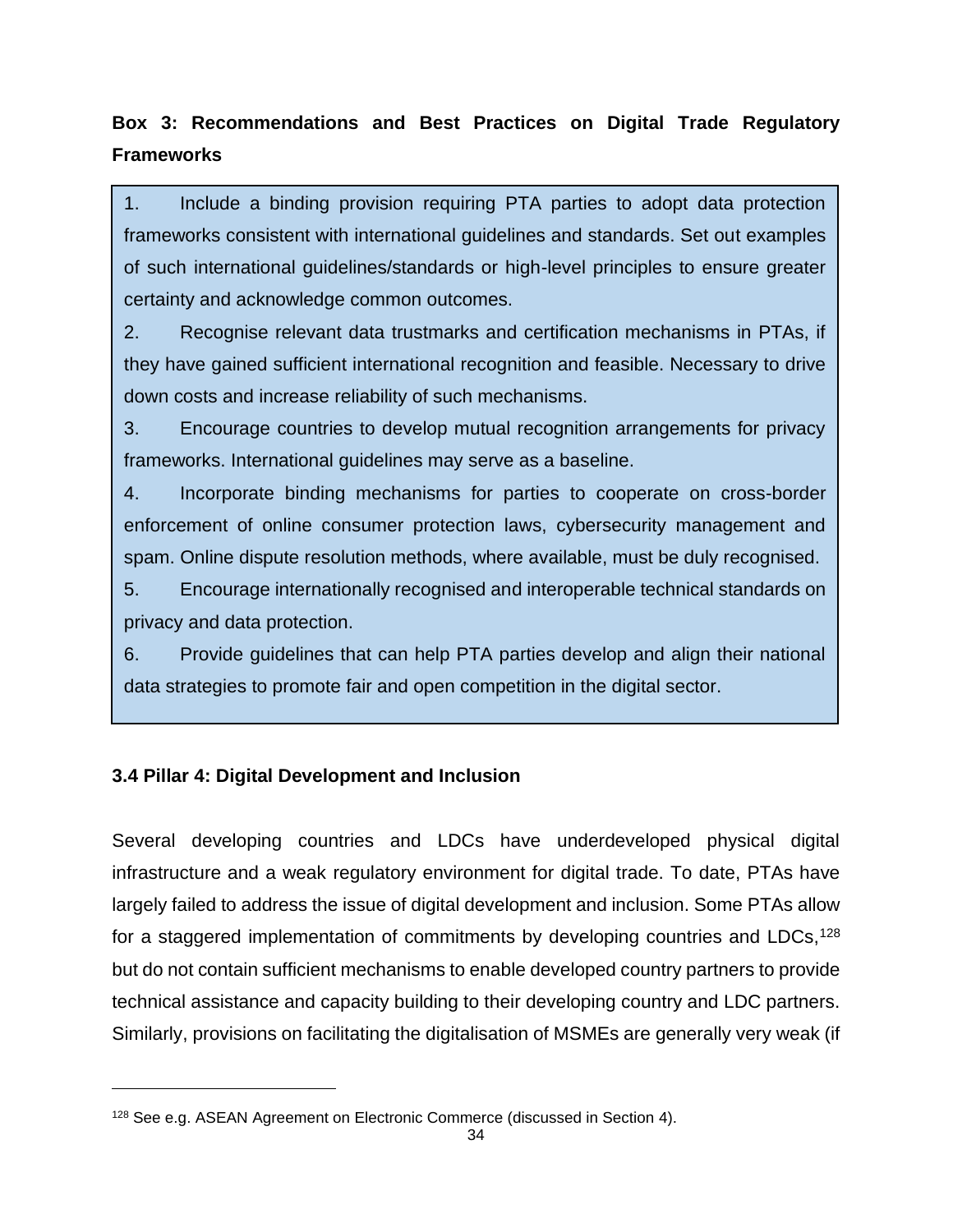present at all).<sup>129</sup> While domestic policies play a predominant role in fostering digital development and inclusion, PTAs can also make a valuable contribution to this objective. For instance, various initiatives have been proposed at the WTO such as integrating MSMEs by offering them technical assistance, trade finance and simplifying customs procedures.<sup>130</sup> These provisions are usually absent in PTAs.

Similarly, digital inclusion of minorities is largely not addressed in PTAs. DEPA contains a provision on digital inclusion, which may play a positive role in promoting digital inclusion and thereby facilitating greater digital trade integration:<sup>131</sup>

1. The Parties acknowledge the importance of digital inclusion; that all people and businesses have what they need to participate in, contribute to, and benefit from the digital economy.

2. The Parties also recognise the importance of expanding and facilitating digital economy opportunities by removing barriers. This could include enhancing cultural and people-topeople links, including between Indigenous Peoples, and improving access for women, rural populations, and low socio-economic groups.

3. To this end, the Parties shall cooperate on matters relating to digital inclusion, including participation of women, rural populations, low socio-economic groups and Indigenous Peoples in the digital economy. Cooperation could include:

(a) sharing of experience and best practices, including exchange of experts, with respect to digital inclusion;

(b) promoting inclusive and sustainable economic growth, to help ensure that the benefits of the digital economy are more widely shared;

(c) addressing barriers in accessing digital economy opportunities;

(d) developing programs to promote participation of all groups in the digital economy;

(e) sharing methods and procedures for the collection of disaggregated data, the use of indicators, and the analysis of statistics related to participation in the digital economy; and (f) other areas jointly decided by the Parties.

<sup>129</sup> See e.g. CPTPP (Chapter on SMEs).

<sup>130</sup> See e.g. Communication from China: Joint Statement on Electronic Commerc*e*, WTO Doc INF/ECOM/40 (23 September 2019).

<sup>131</sup> DEPA Module 11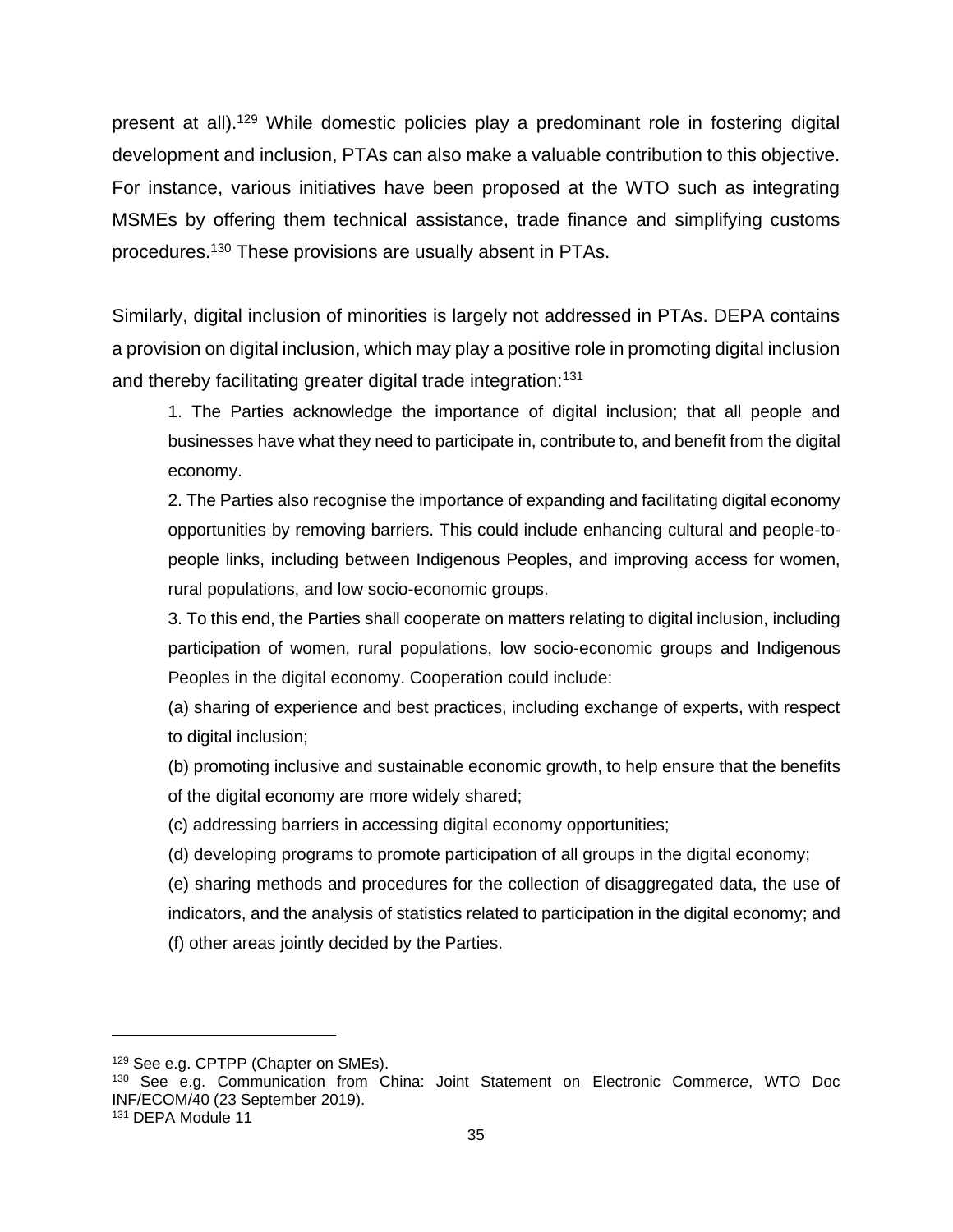Therefore, to ensure digital development and inclusion, countries must develop robust mechanisms, especially to support LDCs, including providing additional time to LDCs to comply with their commitments on electronic commerce/digital trade in PTAs, as well as setting up strong institutions to align resources, training materials, as well as funds to support digitalisation in LDCs and developing countries (as discussed in Section 3.5). A DEPA-type provision on digital inclusion can also be beneficial in addressing the growing digital divide in many countries across the world. Given the various economic and social opportunities created by digital development and inclusion, such provisions not only benefit LDCs and developing countries but also align with the economic interests of developed countries.

## <span id="page-42-1"></span>**Box 4: Best Practices and Recommendations for Digital Development and Inclusion**

1. Provide flexibility to LDCs and developing countries (where necessary) to implement commitments on electronic commerce in PTAs with due regard to the time needed for them to develop their regulatory frameworks and digital infrastructure.

2. LDCs and developing countries must receive adequate support from the more developed PTA parties for technical assistance and capacity building. Institutionalise this arrangement through binding provisions. Special support must be made available to MSMEs in LDCs and developing countries to go digital.

3. Incorporate an institutional mechanism in PTAs for parties to coordinate and manage funds for technical assistance and cooperation on digital development/inclusion.

4. A DEPA-type provision (see above) can be incorporated requiring mandatory cooperation on improving digital inclusion of minorities. Cross-cutting links must be drawn between the other pillars of digital trade integration and this pillar.

#### <span id="page-42-0"></span>**3.5 Pillar 5: Institutional Coordination**

The fifth pillar of digital trade integration stands on robust institutional coordination. This section discusses the various institutional mechanisms (formal or informal) found in PTAs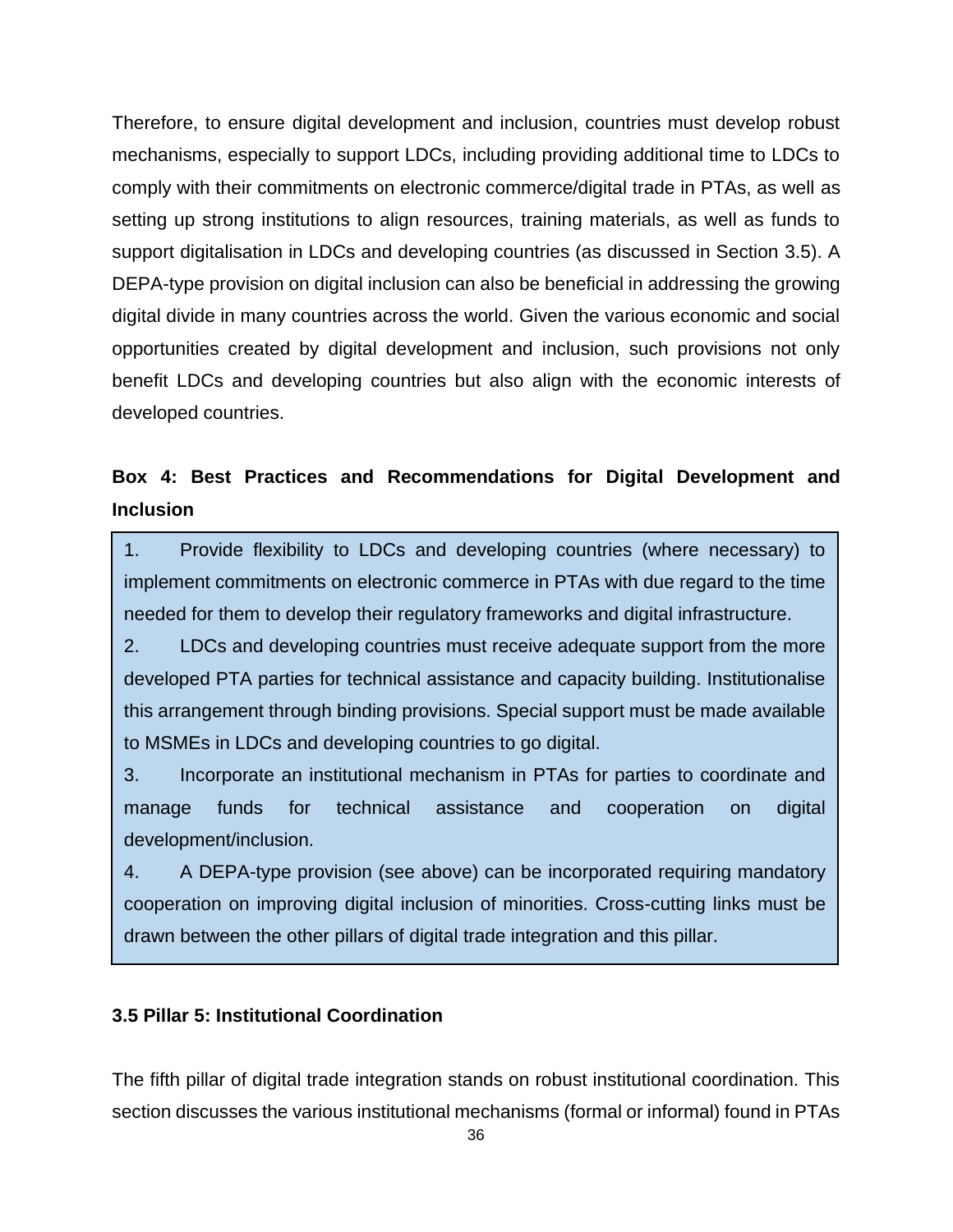that can play a positive role in promoting digital trade integration. Expectedly, most PTAs contain weak mechanisms for international cooperation on electronic commerce (in most cases, there is no specific body instituted to facilitate cooperation). The EU-Japan EPA contains one of the strongest provisions on cooperation on electronic commerce, although no institutional mechanism is established to conduct the cooperation dialogues:<sup>132</sup>

1. The Parties *shall*, where appropriate, cooperate and participate actively in multilateral fora to promote the development of electronic commerce.

2. The Parties *agree to maintain* a dialogue on regulatory matters relating to electronic commerce with a view to sharing information and experience, as appropriate, including on related laws, regulations and their implementation, and best practices with respect to electronic commerce, in relation to, inter alia: (a) consumer protection; (b) cybersecurity; (c) combatting unsolicited commercial electronic messages; (d) the recognition of certificates of electronic signatures issued to the public; (e) challenges for small and medium-sized enterprises in the use of electronic commerce; (f) the facilitation of crossborder certification services; (g) intellectual property; and (h) electronic government.<sup>133</sup>

Similarly, majority of PTAs do not generally acknowledge the role of industry inputs, standards and best practices in developing a digital trade framework. Some PTAs recognise or support industry-led development in electronic commerce<sup>134</sup> and selfregulation in electronic commerce.<sup>135</sup> However, experts have increasingly recognised that digital trade growth requires an elaborate collaboration between governments and the industry through increased communication between relevant stakeholders, development of joint initiatives (if possible), implementing sandboxes to test new technologies, and setting up of trustmarks or certification schemes.<sup>136</sup> Further, in order to maintain an integrated internet infrastructure, countries may also need to support internet multistakeholder bodies such as the Internet Engineering Task Force, World Wide Web

<sup>132</sup> Art 8.80

<sup>133</sup> Emphasis added.

<sup>134</sup> See e.g. Australia-Chile FTA art 16.5.3(b).

<sup>135</sup> See e.g. USMCA art 19.14.1(d).

<sup>136</sup> OECD Consumer Guidelines; OECD, 2019. Engaging and Consulting on Trade Agreements, October 2019, p. 2.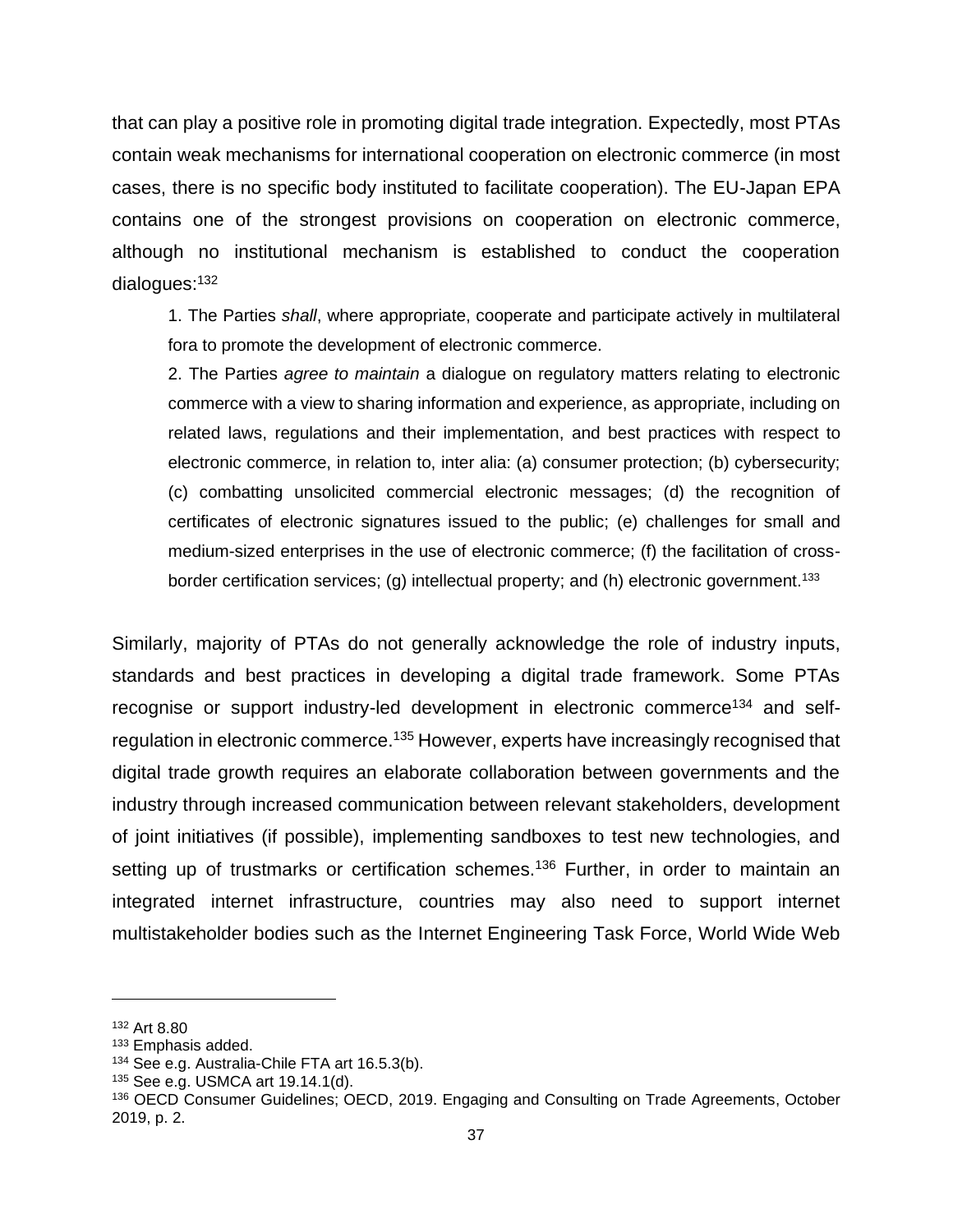Consortium and Internet Society. Currently, PTAs remain silent regarding the role of internet multistakeholder institutions in internet governance.<sup>137</sup>

A single coordination body in a PTA is an essential requirement for digital trade integration, especially when trading partners have diverging laws and policies or very different levels of development.<sup>138</sup> For example, this body can support common standards and regional/global best practices in different aspects of digital trade. The ASEAN Agreement on Electronic Commerce contains such a mechanism to cooperate and discuss e-commerce issues.<sup>139</sup> Additionally, this body can be made responsible for monitoring the implementation and operation of the PTA. The DEPA provides for such a provision by setting up a Joint Committee with a broad mandate:<sup>140</sup>

The (Joint) Committee's functions shall be:

(a) to consider any matter relating to the implementation or operation of this Agreement,

including the establishment of subsidiary bodies and the terms of accession;

(b) to consider any proposal to amend or modify this Agreement;

(c) to consider ways to further enhance digital economy partnership between the Parties;

(d) to develop arrangements for implementing this Agreement; and

(e) to take any other action as Parties may agree.

Further, digital trade integration extends beyond cooperation on electronic commerce. For instance, digital trade integration also requires domestic/international policies on development of digital skills, setting up of physical digital infrastructure and providing digital training to smaller companies and enterprises. Not all PTAs can cover these provisions, but they may be included in economic integration schemes in regional as well as megaregional trade bodies. Framing specific electronic commerce rules in PTAs have certain advantages such as ensuring legal certainty and providing greater regulatory coherence and coordination among trading partners. But if the rules are too precise or specific, they may be soon become redundant as digital technologies evolve. Very few

<sup>137</sup> Mishra 2019

<sup>138</sup> Hoppe et al. 2016, pp. v, 60-61

<sup>139</sup> See Section 4**Error! Reference source not found.**.

<sup>140</sup> DEPA Module 12.3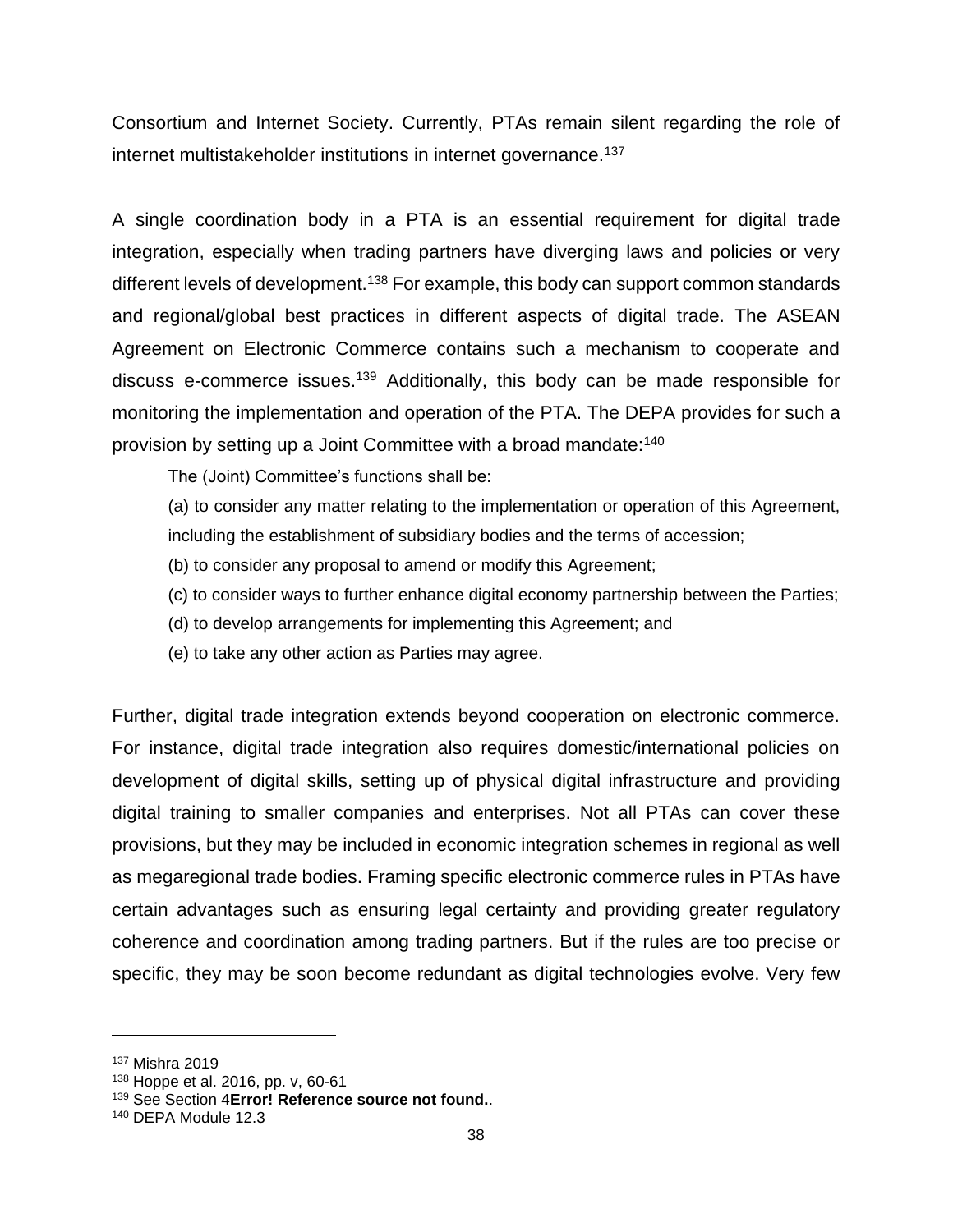PTAs provide mechanisms for monitoring the implementation of electronic commerce provisions;<sup>141</sup> this could, however, be an important contributor to ensuring stronger digital trade integration.<sup>142</sup> Ultimately, digital trade integration is dependent on devising appropriately suited rules and mechanisms, setting up the correct institutions as well as choosing the most suitable partners/alliances.

#### <span id="page-45-0"></span>**Box 5: Recommendations and Best Practices for Institutional Coordination**

1. Develop strong mechanisms for electronic commerce cooperation in PTAs. Cooperation on electronic commerce issues must be made mandatory.

2. A single coordinating body must be set up in the PTAs to ensure greater cooperation on relevant issues in electronic commerce with equal representation from all PTA parties.

3. The coordinating body can be assigned the following functions:

(i) facilitate sharing of information and best practice on electronic commerce;

(ii) organise and coordinate technical assistance for developing countries and LDCs;

(iii) enhance regulatory coherence through regulatory support programmes for LDCs and, where applicable, developing countries;

(iv) monitor implementation of the electronic commerce provisions/chapter in PTAs;

(v) consider parties' suggestions for amendment of the electronic commerce provisions on a regular basis; and

(vi) develop strong institutional networks between the parties and other relevant international/regional institutions, transnational bodies and multistakeholder internet institutions.

<sup>&</sup>lt;sup>141</sup> A parallel example in the WTO context is the Trade Policy Review Mechanism.

<sup>142</sup> OECD, 2019. Engaging and Consulting on Trade Agreements, October 2019, p. 4. In a related context, see APTA art 4; art 14.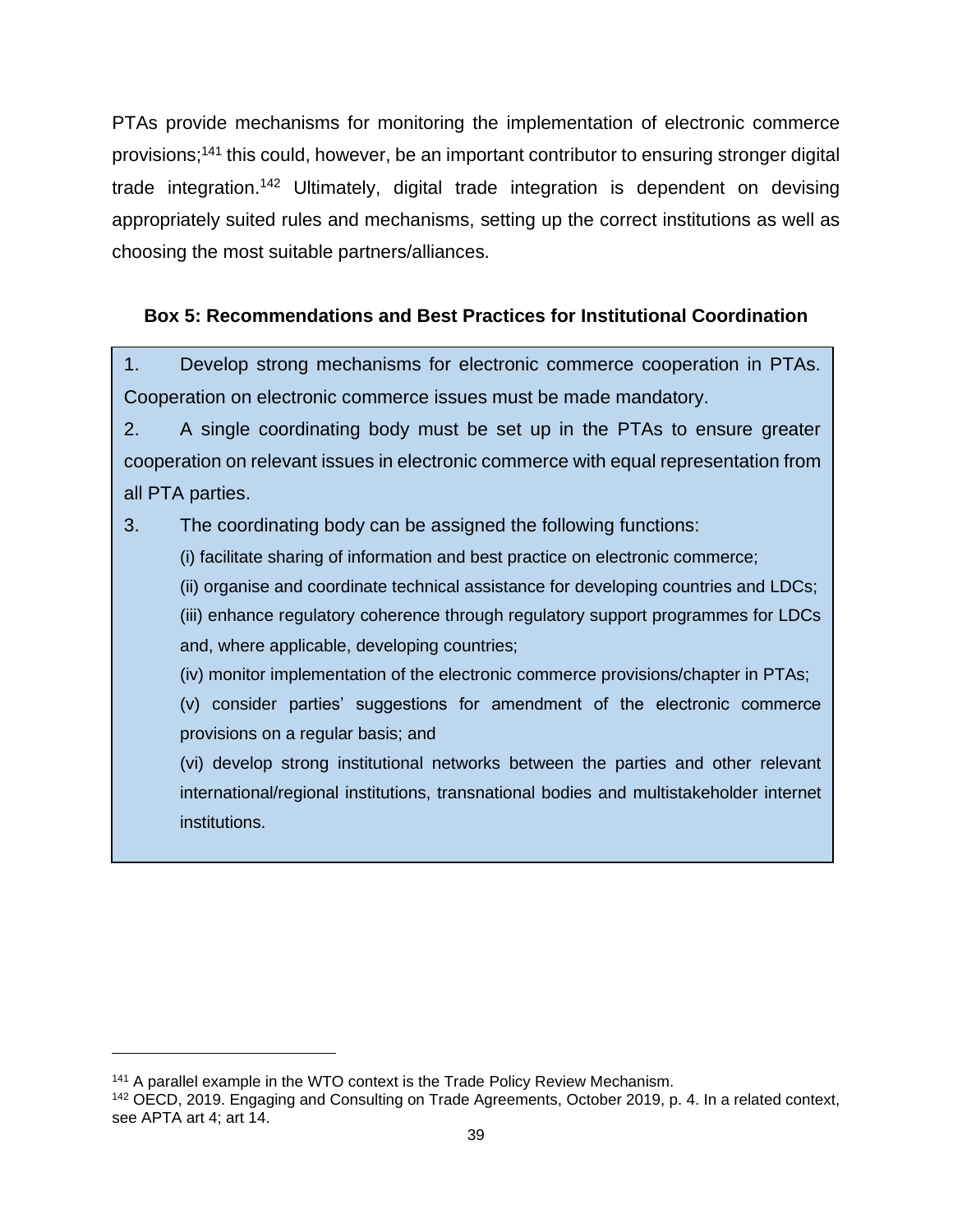### **4. ASEAN: A Model of Digital Trade Integration?**

<span id="page-46-0"></span>The Association of Southeast Asian Nations or ASEAN is a regional intergovernmental organisation consisting of the following members: Brunei Darussalam, Cambodia, Indonesia, Lao PDR, Malaysia, Myanmar, Philippines, Singapore, Thailand and Vietnam. This section focuses on the ongoing initiatives in the ASEAN region to foster digital trade integration, particularly focusing on the ASEAN Agreement on Electronic Commerce. It evaluates the extent to which this agreement contributes to digital trade integration in ASEAN. This section argues that despite being a holistic regional initiative for digital trade integration, the ASEAN Agreement on Electronic Commerce is not as comprehensive as some other recent PTAs such as CPTPP, USMCA, Pacific Alliance and the DEPA.<sup>143</sup> However, this Agreement successfully sets up an institutional framework that can promote regulatory cooperation and alignment in digital trade in the coming years, subject to the political will of the ASEAN Members.

#### <span id="page-46-1"></span>**4.1 Digital Integration in ASEAN**

ASEAN Members are well aware of the benefits of digital integration. They have adopted various instruments (a large majority of which are non-binding) to support digital integration. For instance, the ASEAN Digital Integration Framework sets out an ambitious agenda for the development of electronic commerce in ASEAN across all issues, including cybersecurity, consumer protection and promoting MSMEs.<sup>144</sup> Similarly, the ASEAN Economic Community Blueprint (AEC) 2025<sup>145</sup> provides that developing an integrated, cohesive, innovative, resilient, people-centric and global ASEAN is a vital aim of the community.<sup>146</sup>

<sup>143</sup> Nowt however that the ASEAN region was an early starter in electronic commerce; in fact, it was the first regional organisation to set up an electronic commerce framework. See generally UNCTAD, 2013. Review of e-commerce legislation harmonization in the Association of Southeast Asian Nations, p. ix. See also ASEAN Secretariat, 2001. E-ASEAN Reference Framework for Electronic Commerce: Legal Infrastructure.

<sup>144</sup> ASEAN Integration Report, p. xviii

<sup>145</sup> Previously, ASEAN Members had agreed upon the AEC Blueprint 2015, setting much less ambitious goals.

<sup>146</sup> ASEAN Integration Report, p. xvii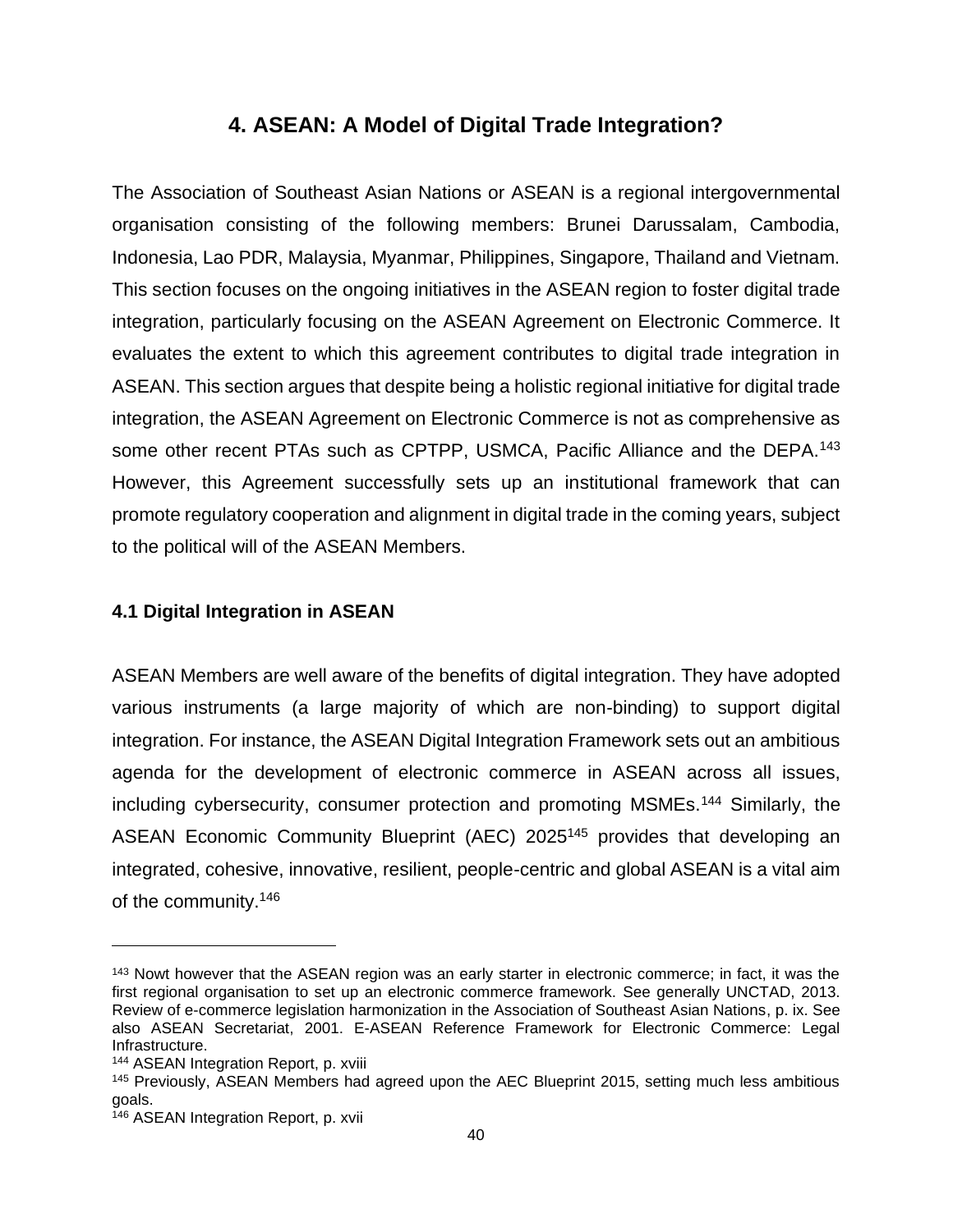The ASEAN Framework for Digital Data Governance (2018) is also another critical instrument for digital integration in ASEAN. This framework aims to 'develop forwardlooking and enabling frameworks and policies that facilitate the growth of the digital economy'.<sup>147</sup> One of the main reasons for the development of this framework is to facilitate digital trade and investments in the region.<sup>148</sup> The key areas envisaged under this framework are: data integrity and trustworthiness;<sup>149</sup> accountability in data governance and data protection;<sup>150</sup> data security;<sup>151</sup> cross-border data flows within ASEAN;<sup>152</sup> digital trust;<sup>153</sup> and digital development and inclusion.<sup>154</sup> Four institutional mechanisms establish an integrated approach to data governance in ASEAN: ASEAN Data Classification Framework; ASEAN Cross-Border Data Flows Mechanism; ASEAN Digital Innovation Forum; ASEAN Data Protection and Privacy Forum.<sup>155</sup>

Other important initiatives concerning digital integration in ASEAN are the ICT Masterplan 2020 (to, among other things, establish an accessible, inclusive and affordable digital economy) and Masterplan on ASEAN Connectivity focusing on the development of the both the physical as well as regulatory infrastructure for information communications and technology in ASEAN.<sup>156</sup>

#### <span id="page-47-0"></span>**4.2 ASEAN Agreement on Electronic Commerce**

ASEAN Members signed the ASEAN Agreement on Electronic Commerce in 2018. This agreement will be monitored by the ASEAN Coordinating Committee on Electronic Commerce (ACCEC). The ASEAN Agreement provides for ambitious objectives: <sup>157</sup>

<sup>147</sup> ASEAN Framework for Digital Data Governance (2018) [2]

<sup>148</sup> ASEAN Framework for Digital Data Governance (2018) [2]

<sup>149</sup> ASEAN Framework for Digital Data Governance (2018) [11]

<sup>150</sup> ASEAN Framework for Digital Data Governance (2018) [12], [30]

<sup>151</sup> ASEAN Framework for Digital Data Governance (2018) [13]

<sup>152</sup> ASEAN Framework for Digital Data Governance (2018) [20]

<sup>153</sup> ASEAN Framework for Digital Data Governance (2018) [20]

<sup>154</sup> ASEAN Framework for Digital Data Governance (2018) [24]

<sup>155</sup> ASEAN Framework for Digital Data Governance (2018) [4]

<sup>156</sup> Liu 2019

<sup>157</sup> ASEAN Agreement on Electronic Commerce, art 2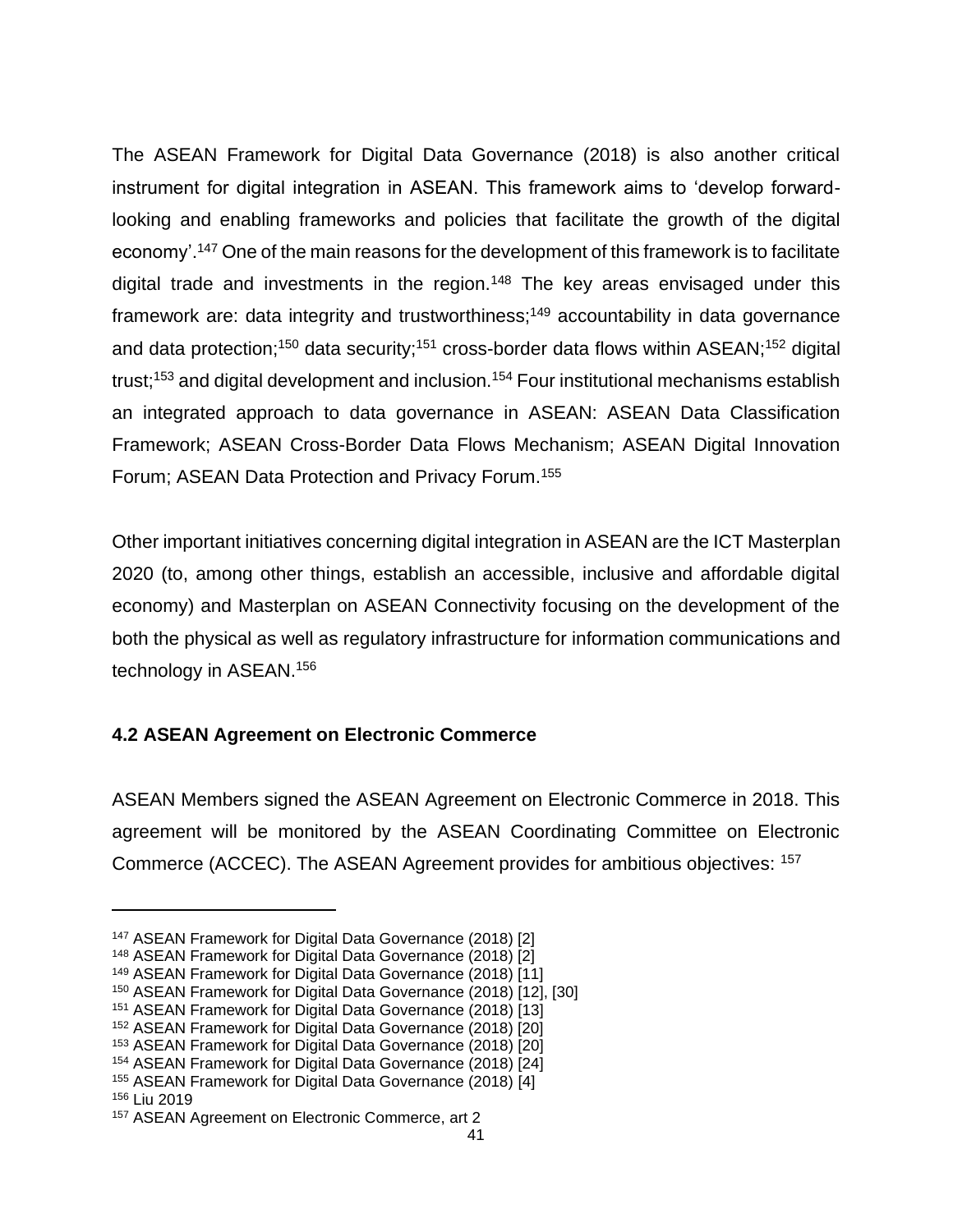The objectives of this Agreement are to:

(a) facilitate cross-border e-commerce transactions in the ASEAN region;

(b) contribute to creating an environment of trust and confidence in the use of e-commerce in the ASEAN region;

(c) deepen co-operation among Member States to further develop and intensify the use of e-commerce.

In order to achieve these objectives, the Agreement provides that each ASEAN Member should 'provide an enabling legal and regulatory environment' for electronic commerce, taking into account international standards and guidelines as well as possibilities for alignment with other ASEAN Members.<sup>158</sup>

The Agreement contains provisions on different regulatory aspects of digital trade. The Agreement imposes strong obligations on paperless trading and electronic signatures, including recognising the need for interoperability in electronic authentication methods.<sup>159</sup> With regard to online consumer protection, the Agreement requires all Members to adopt relevant domestic laws and regulations (Cambodia, Lao PDR and Myanmar are granted an additional five years), without specifying for any international principles or guidelines as a baseline.<sup>160</sup> However, this Agreement helpfully recognises the need to 'encourage the use of alternative dispute resolution to facilitate the claims over e-commerce transactions'.<sup>161</sup> The Agreement also contains provisions requiring intra-ASEAN cooperation on issues including online consumer protection, privacy protection and cybersecurity.<sup>162</sup> With respect to personal data protection, the Agreement contains a relatively stricter provision, requiring all Members 'to adopt or maintain measures to protect the personal information of users of e-commerce' and 'take into account international principles, guidelines and criteria of relevant international bodies'.<sup>163</sup>

<sup>158</sup> ASEAN Agreement on Electronic Commerce, art 5

<sup>159</sup> ASEAN Agreement on Electronic Commerce, art 7(1), art 7(2)

<sup>160</sup> ASEAN Agreement on Electronic Commerce, art 3.

<sup>161</sup> ASEAN Agreement on Electronic Commerce, art 5(3)

<sup>162</sup> ASEAN Agreement on Electronic Commerce, art 3(3), art 8

<sup>163</sup> ASEAN Agreement on Electronic Commerce, art 5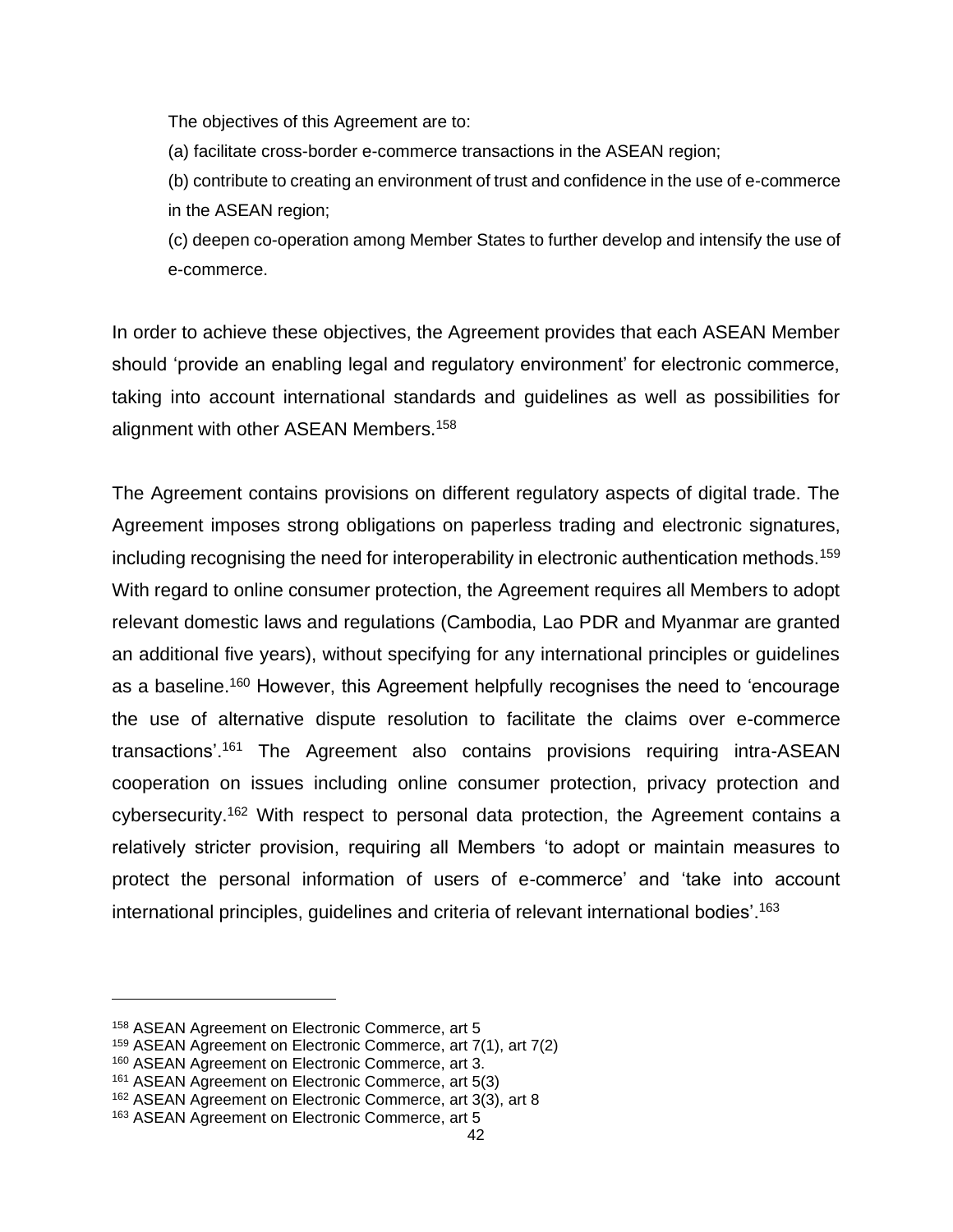The Agreement contains a strong provision on data localisation (inapplicable to financial services):<sup>164</sup>

Member States agree not to require, subject to their respective laws and regulations, a juridical person of another Member State and its affiliated companies to locate their computing facilities in their respective territories as a requirement of operating a business in their respective territories.

However, ASEAN Members can impose data localisation measures if they are necessary to achieve the public policy and security objectives listed in GATS art XIV and GATS art XIV bis, as these two provisions are incorporated mutatis mutandis into the Agreement.<sup>165</sup> The Agreement however does not contain any binding provisions on cross-border data flows.<sup>166</sup>

The ASEAN Agreement on Electronic Commerce recognises also certain new areas of international cooperation that can be critical to digital trade integration such as digital education, trade facilitation, competition, cross-border logistics and electronic payments.<sup>167</sup> The scope of cooperation under this Agreement extends to various activities such as information sharing and identification of best practices on e-commerce, implementing projects for assisting Members to develop their regulatory frameworks and investigation and resolution of online frauds and misrepresentations.<sup>168</sup> Unlike many PTAs, the ASEAN framework on cooperation is binding i.e. all ASEAN Members are required to cooperate on the specified areas of electronic commerce.

<span id="page-49-0"></span>The ASEAN Agreement on Electronic Commerce also contains mostly soft provisions on electronic payment and logistics. The provision on electronic payment recognises the importance of 'safe and secure, efficient and interoperable e-payment systems.<sup>169</sup> At the same time, this provision also acknowledges that there could be a difference in the

<sup>164</sup> ASEAN Agreement on Electronic Commerce, art 6 (b)

<sup>165</sup> ASEAN Agreement on Electronic Commerce, art 14

<sup>166</sup> ASEAN Agreement on Electronic Commerce, art 4.

<sup>167</sup> ASEAN Agreement on Electronic Commerce, art 6(1)

<sup>168</sup> ASEAN Agreement on Electronic Commerce, art 6(2)

<sup>169</sup> ASEAN Agreement on Electronic Commerce, art 9(1)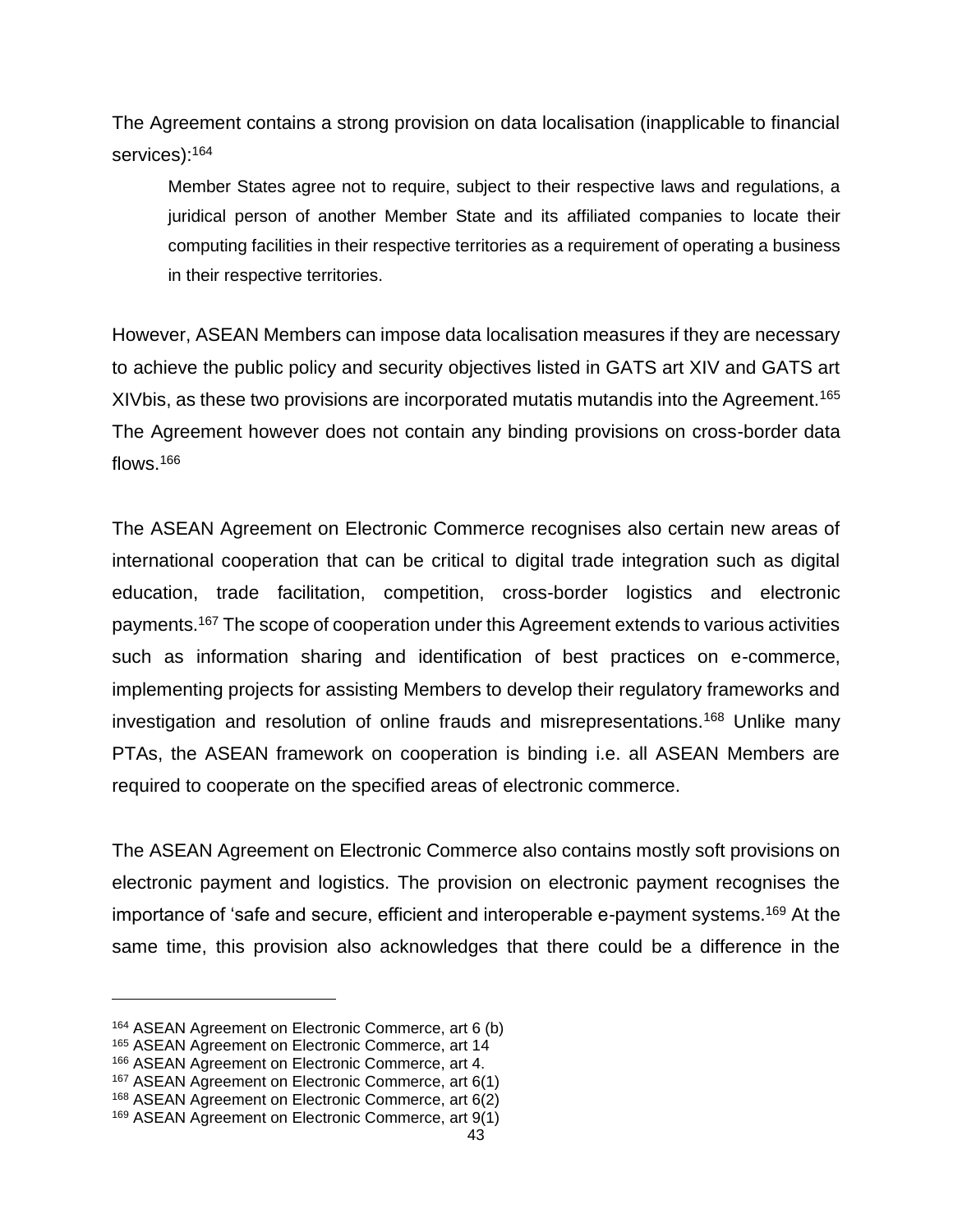readiness of Members 'in terms of capacity, infrastructure and regulation of e-payment systems'.<sup>[169](#page-49-0)</sup> It also sets out an obligation on electronic payments:<sup>170</sup>

Each Member State shall encourage the use of safe and secure, efficient, and interoperable e-payment systems to facilitate e-commerce in accordance with its laws and regulations.

Given that the Agreement acknowledges the regulatory constraints of individual ASEAN Members, the impact of the above provision in facilitating cross-border electronic payments in ASEAN is unclear. The provision on logistics is even weaker as it requires all Members to 'endeavour to lower the cost and improve the speed and reliability of the supply chains'.<sup>171</sup> As cross-border logistics and electronic payments are both critical for digital trade, especially for MSMEs in ASEAN region, these provisions do not sufficiently contribute to digital trade integration. ASEAN Members could however develop other collaborations to develop more regional integration in logistics and electronic payments.

From an assessment of the above provisions, it appears that the basic thrust of this Agreement is developing consistent regulatory frameworks on electronic commerce in ASEAN, reducing digital trade barriers and instituting mechanisms to resolve consumer concerns for e-commerce transactions across the entire region.<sup>172</sup> Another critical factor in promoting digital trade integration, as discussed in Section 2, is transparency. This Agreement provides a strong binding obligation on transparency.<sup>173</sup> The above factors, as discussed in Section 2, are foundational pillars for digital trade integration within any region.

The ASEAN Agreement on Electronic Commerce can be complemented by other institutional mechanisms established to boost regulatory cooperation in ASEAN on electronic commerce. The key instruments are as follows: (i) ASEAN High-Level Principles for Electronic Commerce; (ii) ASEAN Strategic Action Plan for Consumer

<sup>170</sup> ASEAN Agreement on Electronic Commerce, art 9(2)

<sup>171</sup> ASEAN Agreement on Electronic Commerce, art 10(2)

<sup>172</sup> ASEAN Agreement on Electronic Commerce, art 7(6)

<sup>173</sup> ASEAN Agreement on Electronic Commerce, art 13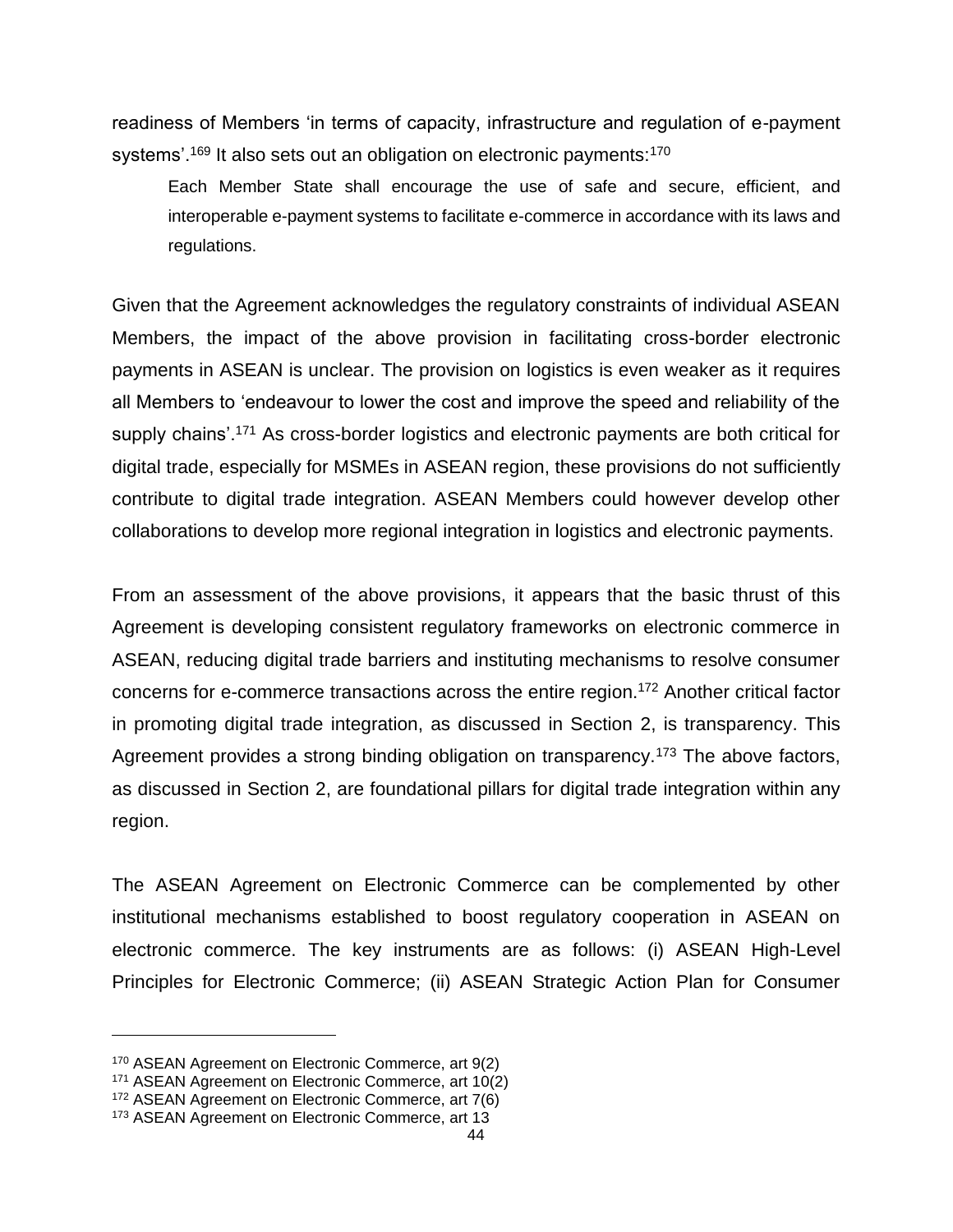Protection 2016-2025; (iii) ASEAN Competition Enforcers Network; (iv) ASEAN Framework on Personal Data Protection; (v) ASEAN International Mobile Roaming Framework; (vi) ASEAN Declaration on Cybercrime; and (vii) initiatives on cybersecurity to standardise Incident Reporting Framework across the region, establishing ASEAN-CERT and the ASEAN Leader's Statement on Cybersecurity Cooperation. These instruments are non-binding and intended to serve as a guideline for ASEAN Members.

The various instruments on digital trade and governance, as well as the ASEAN Agreement on Electronic Commerce, demonstrate the ambition of ASEAN to promote digital trade integration. However, ASEAN institutions (such as ACCEC) can only be effective to the extent that they are able to encourage Members to follow these frameworks/instruments voluntarily. This is not entirely impossible, for instance, given the relative success of a similar approach in APEC (eg, APEC CBPR). However, the diverging levels of economic/digital development and regulatory infrastructure among ASEAN countries will continue to pose challenges. Thus, digital development and inclusion, as well as digital trade facilitation, should be key priorities for ASEAN. For example, under the ASEAN ICT Masterplan 2020, ASEAN Members agreed upon the importance of digital skills and education in building an inclusive digital economy.<sup>174</sup> ASEAN Members must also consider adopting stronger disciplines on cross-border logistics and e-payments.<sup>175</sup> The provision on 'stakeholder engagement', which is rather unique to ASEAN agreement, can enable different forms of collaboration to increase digital development and inclusion:<sup>176</sup>

Each Member shall regularly engage with relevant stakeholders, including the private sector, academic institutions, international organisations and other relevant partners, to promote the exchange of information and generate feedback, inputs or proposals on the development of e-commerce.

Compared to some recent PTAs such as the DEPA and CPTPP (both of which include at least one ASEAN Member), the ASEAN Agreement on Electronic Commerce is weaker.

<sup>174</sup> ASEAN ICT Master Plan 2010, pp. 12-13

<sup>175</sup> ASEAN Agreement on Electronic Commerce, art 10

<sup>176</sup> ASEAN Agreement on Electronic Commerce, art 11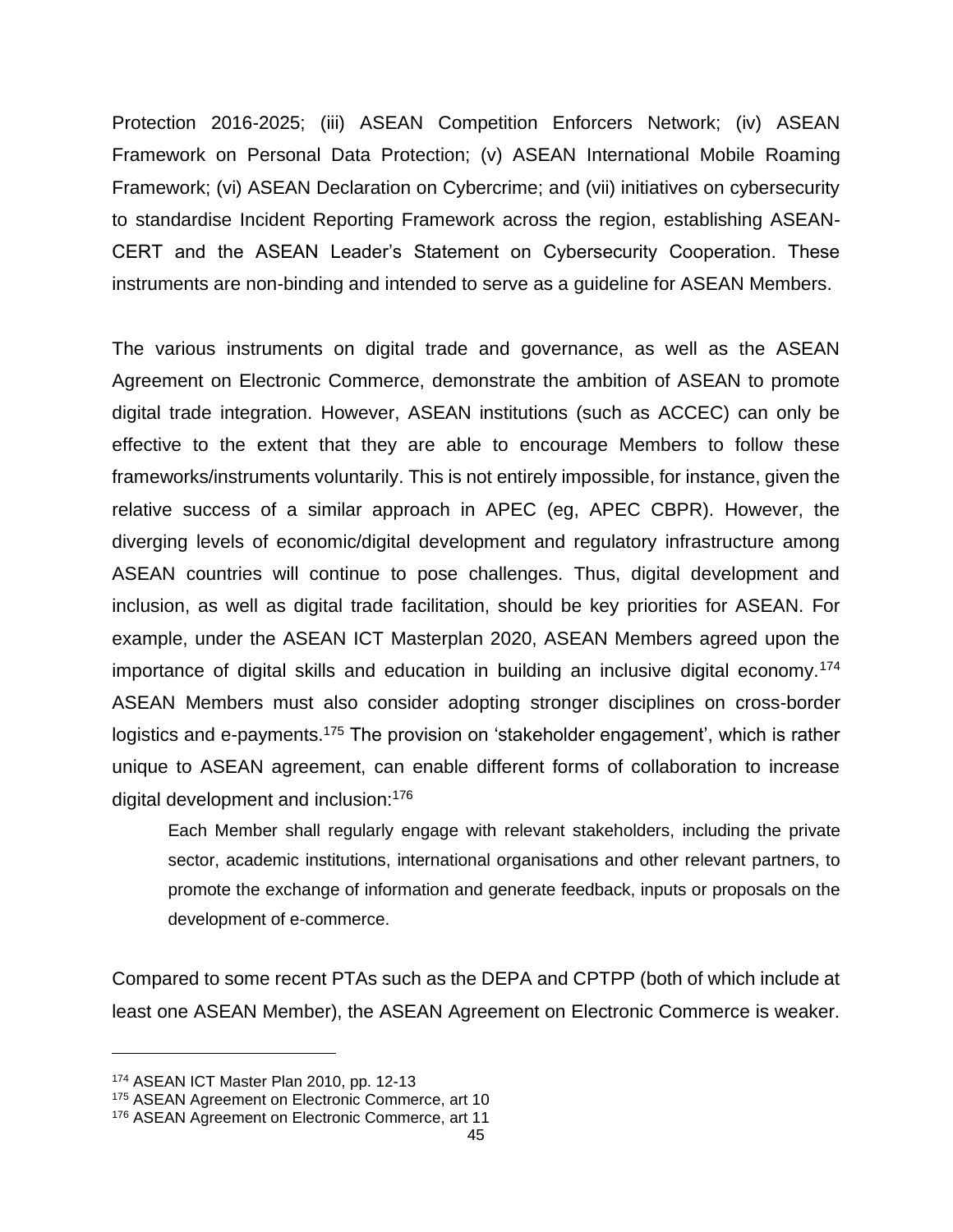For instance, the Agreement does not contain a binding framework for cross-border data flows. The provisions on online consumer protection and data protection, for instance, are not as detailed as more recent PTAs such as USMCA and DEPA, although the ASEAN Agreement is significantly more comprehensive and stronger than most old generation PTAs. Further, other aspects such as digital trade facilitation and digital development are not dealt with adequately, despite introduction of soft provisions in some new areas such as cross-border logistics, electronic payments and stakeholder engagement. The absence of binding provisions in these areas is unfortunate, given that LDCs and developing countries in ASEAN are likely to benefit significantly from strengthening agreement on these areas. Further, while the ASEAN has developed various regulatory frameworks on data protection,<sup>177</sup> cybercrime<sup>178</sup> and consumer protection,<sup>179</sup> they are merely set out as guidelines rather than baselines for developing domestic regulations a lost opportunity given that cooperation and coordination processes in ASEAN have generally been weak in the past.

We consider the ASEAN model of digital trade integration to be a relatively weak form of digital trade integration as: (i) it does not establish binding frameworks or guidelines for ASEAN Members to devise their local domestic frameworks; and (ii) the ASEAN Agreement on Electronic Commerce does not provide ASEAN institutions such as ACCEC<sup>180</sup> with sufficient tools to ensure regulatory alignment as well as strictly monitor enforcement of the Agreement.<sup>181</sup> (iii) the ASEAN Agreement does not contain a dispute settlement mechanism. A weaker model of digital trade integration will particularly harm MSMEs that cannot navigate diverging regulatory frameworks and domestic laws in ASEAN states.<sup>182</sup> It may also impact whether e-commerce users in the region are able to exercise their consumer rights across borders. Further, as some developing ASEAN states are members of more comprehensive frameworks such as the CPTPP, digital

<sup>177</sup> ASEAN Framework on Personal Data Protection 2016

<sup>178</sup> ASEAN Declaration to Prevent and Combat Cybercrime 2017

<sup>179</sup> ASEAN High-Level Principles on Consumer Protection 2017

<sup>&</sup>lt;sup>180</sup> The ACCEC was set up in 2016 under the ASEAN Work Programme on Electronic Commerce and played an instrumental role in the development of the ASEAN Agreement on Electronic Commerce.

<sup>&</sup>lt;sup>181</sup> Although outside the scope of this paper, the lack of an integrated digital physical infrastructure (e.g. telecommunications networks) is a significant hurdle for intra-ASEAN digital trade.

<sup>182</sup> EU ASEAN Business Council, 2018. Ensuring Success in the Digital Economy for ASEAN, p. 3.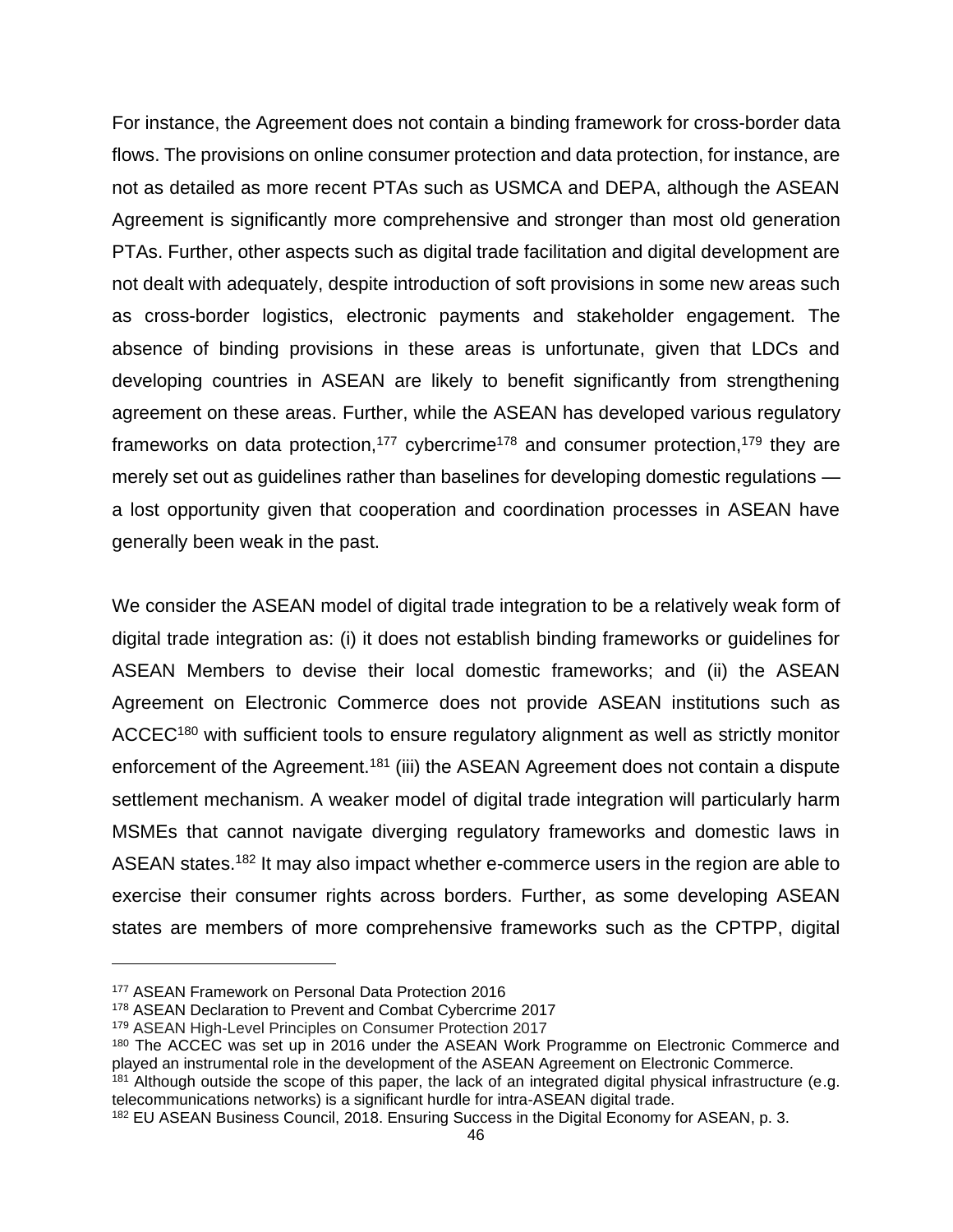growth in LDCs such as Myanmar, Lao PDR and Cambodia is likely to lag far behind, leading to a greater digital divide in the region.

However, the value of the ASEAN model should not be discounted. The ASEAN model adopts an integrated approach combining frameworks (albeit non-binding) relevant to all the five pillars of digital integration. While we suggest various areas of reform, ASEAN Members can still use the existing framework to expand their digital economy<sup>183</sup> and develop necessary digital infrastructure within the region.<sup>184</sup> In the long run, with adequate alignment of resources by ASEAN-level committees and stronger structures for regional cooperation, it may possible for less developed ASEAN Members to adopt relevant laws and regulations on data protection, cybersecurity etc. The ASEAN community could also learn from practices in other regional initiatives among developing countries (eg, Pacific Alliance) where the Members have agreed on a supranational dispute resolution mechanism for the protection of consumers in cross-border electronic transactions.<sup>185</sup> These changes could strengthen digital trade integration in ASEAN.

<sup>&</sup>lt;sup>183</sup> As per a report by Bain and Co, the ASEAN digital economy contributes to 7% of its GDP as opposed to 16 % in China and 35% in the US. See Hoppe et al. 2018, pp. iv, 4, 38-39.

<sup>184</sup> See e.g. ASEAN-Japan Cybersecurity Capacity Building Centre. See also ASEAN Integration Report, p. 149.

<sup>185</sup> Vásquez Callo 2018, p. 177, 187, 194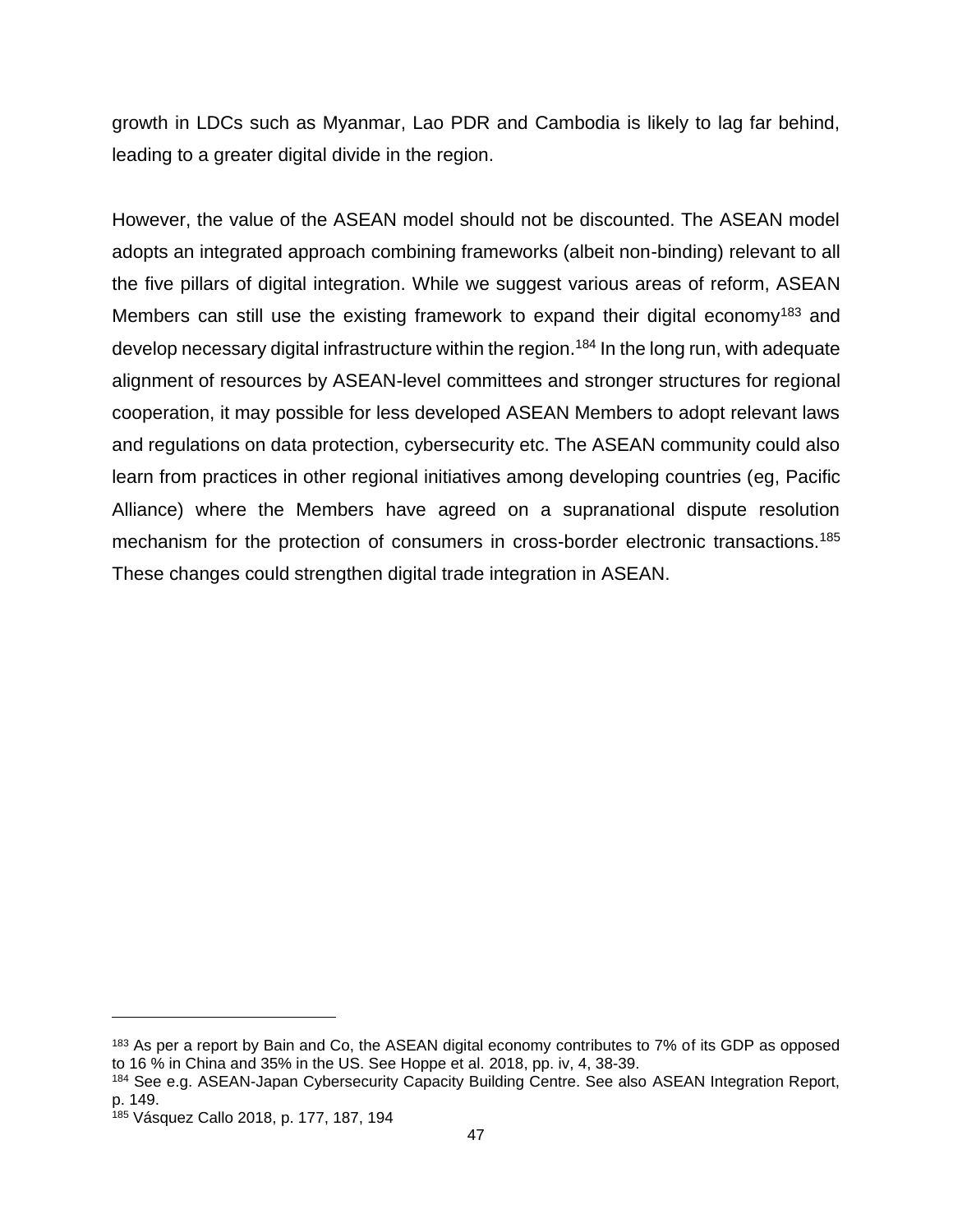#### **5. Conclusion**

<span id="page-54-0"></span>Digital trade integration is a complex, multidimensional and multilevel phenomenon. The paper identifies five pillars of digital trade integration: (i) reducing digital trade barriers; (ii) digital trade facilitation; (iii) digital trade regulatory frameworks and digital trust policies; (iv) digital development and inclusion; and (v) institutional coordination. This paper argues that certain provisions in PTAs (especially in the Electronic Commerce Chapters) can contribute to digital trade integration. For instance, provisions on non-discrimination and prohibitions on data localisation reduce digital trade barriers; provisions on paperless trading and electronic signature can facilitate electronic transactions necessary for digital trade; provisions on data protection, consumer protection, intellectual property and competition in the digital sector support a domestic regulatory framework for digital trade. However, existing PTAs are usually deficient in supporting digital development and inclusion as well as fostering widespread international regulatory cooperation. Further, many PTAs are unable to facilitate a holistic digital trade regulatory framework given the conflicting domestic privacy and cybersecurity laws among trading partners.

This paper provides various policy recommendations and best practices to strengthen digital trade integration in PTAs, including: (i) incorporating binding provisions on nondiscriminatory treatment of digital products and restrict border duties on electronic transmissions; (ii) prohibiting data localisation measures and facilitating cross-border data flows necessary for conducting electronic commerce, subject to reasonable exceptions; (iii) developing binding provisions to facilitate electronic transactions for digital trade including secure and interoperable electronic payment systems; (iv) requiring all PTA parties to adopt domestic frameworks on data protection and online consumer protection consistent with international guidelines, standards and best practices; (v) encouraging countries to develop interoperable regulatory frameworks on digital trade as well as encourage the use of internationally recognised technical standards; (vi) providing for flexible implementation of commitments by LDCs and developing countries; (v) mandating technical assistance and capacity building for LDCs and developing countries; and (vi) instituting a central coordinating body in PTAs to facilitate cooperation on digital trade,

48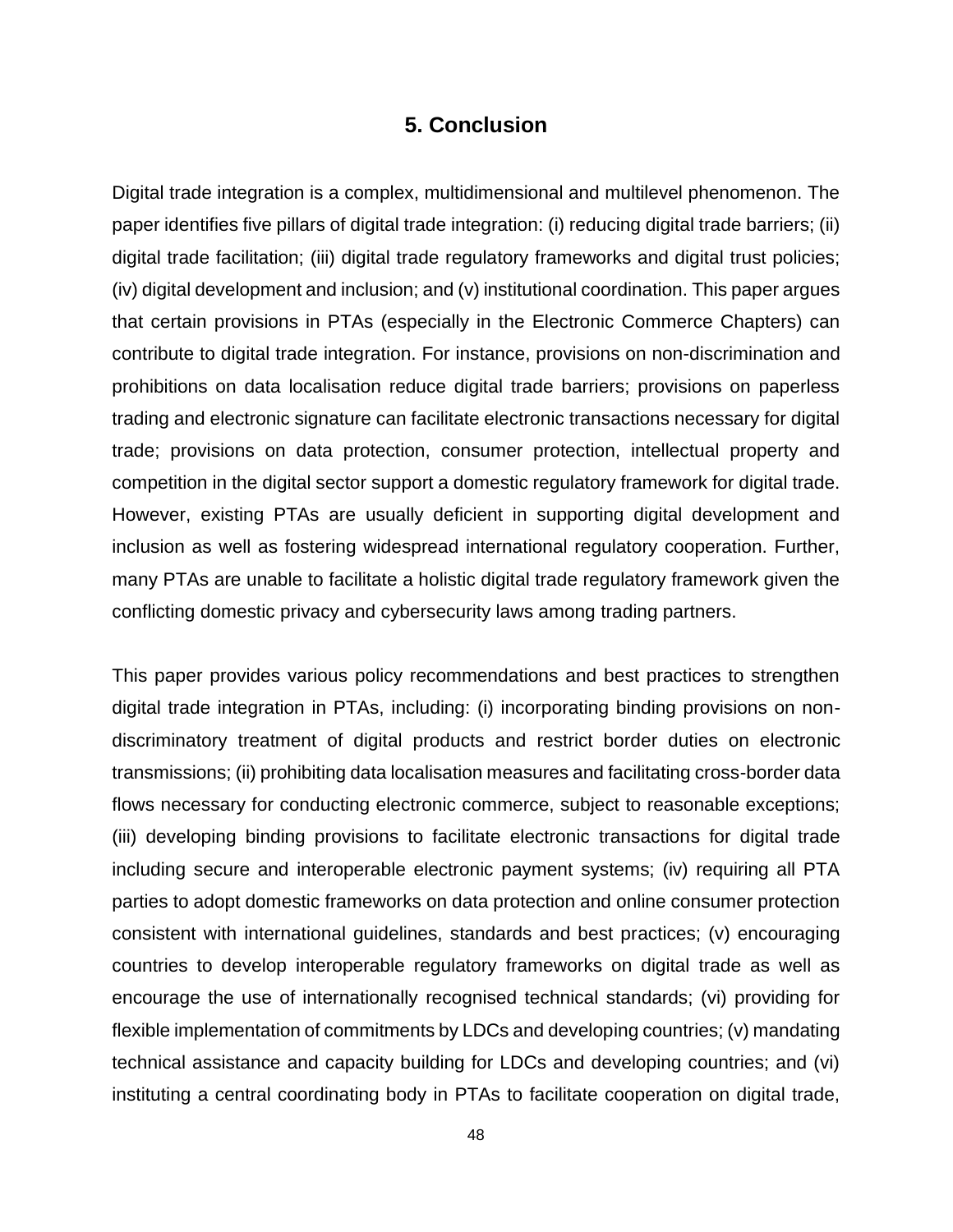monitor implementation of electronic commerce provisions and align resources and funds for technical assistance/capacity building efforts in digital trade.

Finally, this paper discusses the strengths and limitations of the digital trade integration model in ASEAN. Although the ASEAN framework is holistic and covers critical aspects underlining the five pillars of digital trade integration, it is currently a weak form of digital trade integration as it is mostly reliant on political goodwill and weak structures of cooperation. This paper recommends that ASEAN Members must consider other mechanisms to strengthen regulatory coherence and support the LDCs in the ASEAN region to bridge the existing digital divide.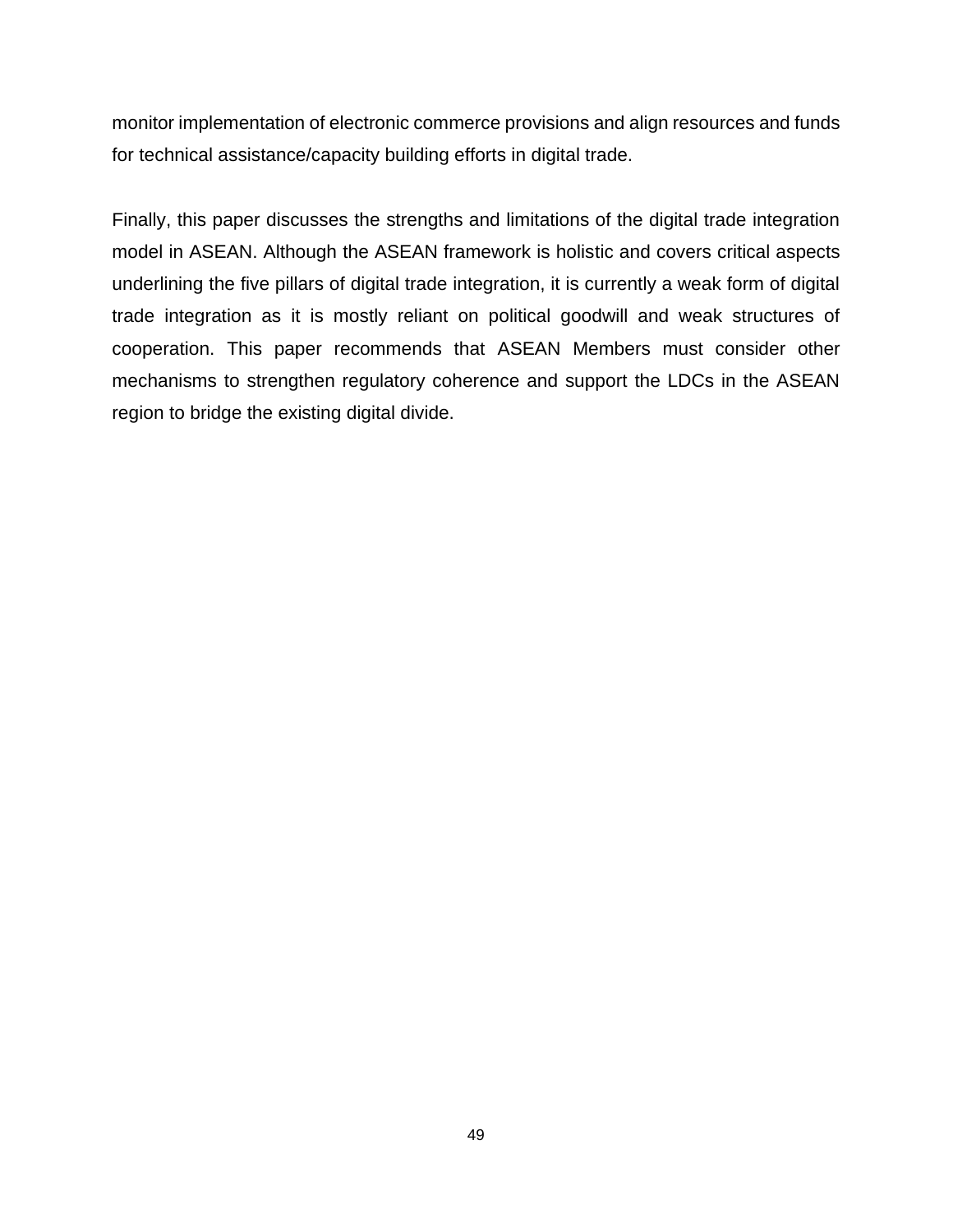#### <span id="page-56-0"></span>**References**

African Union, 2019. African Digital Transformation Strategy and African Union Communication and Advocacy Strategy among major AU initiatives in final declaration of STCCICT3, 26 October 2019, Press Release. Available from [https://au.int/en/pressreleases/20191026/african-digital-transformation-strategy-and](https://au.int/en/pressreleases/20191026/african-digital-transformation-strategy-and-african-union-communication-and)[african-union-communication-and.](https://au.int/en/pressreleases/20191026/african-digital-transformation-strategy-and-african-union-communication-and)

Ahmad, U., 2019. The Importance of Cross-Border Regulatory Cooperation in an Era of Digital Trade. *World Trade Review,* 18(S1), S99-S120.

Ahmad, U. and G. Andonas, 2015. Addressing Barriers to Digital Trade. *Think Piece*, E15 Initiative.

Ahmed U. and A. Chander, 2015. Information Goes Global: Protecting Privacy, Security, and the New Economy in a World of Cross-border Data Flows. *Think Piece*, E15 Expert Group on the Digital Economy, November 2015

- Andrenelli, A. and J. L. González, 2019. Electronic transmissions and international trade - shedding new light on the moratorium debate. *OECD Trade Policy Papers,* No. 233, OECD Publishing. Available from [http://dx.doi.org/10.1787/57b50a4b-en.](http://dx.doi.org/10.1787/57b50a4b-en)
- APEC, 2014. APEC Privacy Framework, November 2004. Available from http://www.apec.org/Groups/Committee-on-Trade-and-Investment/~/media/Files/Groups/ECSG/05\_ecsg\_privacyframewk.ashx.
- APEC, 2017. APEC Cross-Border E-Commerce Facilitation Framework, Doc no 2017/SOM3/027anx02.
- APEC, 2018. Promoting Cross-border E-Trade Under the Framework of Regional Trade Agreements (RTAs) / Free Trade Agreements (FTAs): Best Practices in the APEC Region, December 2018. Available from [https://www.apec.org/Publications/2018/12/Promoting-Cross-border-E-Trade-under](https://www.apec.org/Publications/2018/12/Promoting-Cross-border-E-Trade-under-the-Framework-of-RTAs-FTAs---Best-Practices-in-the-APEC-Region)[the-Framework-of-RTAs-FTAs---Best-Practices-in-the-APEC-Region.](https://www.apec.org/Publications/2018/12/Promoting-Cross-border-E-Trade-under-the-Framework-of-RTAs-FTAs---Best-Practices-in-the-APEC-Region)
- APEC, 2020. Regulations, Policies and Initiatives on E-Commerce and Digital Economy for APEC MSMEs' Participation in the Region APEC. Available from [https://www.apec.org/-/media/APEC/Publications/2020/3/Regulations-Policies-and-](https://www.apec.org/-/media/APEC/Publications/2020/3/Regulations-Policies-and-Initiatives-on-E-Commerce-and-Digital-Economy/220ECSGRegulations-Policies-and-Initiatives-on-ECommerce-and-Digital-Economy-for-APEC-MSMEs-Particip.pdf)[Initiatives-on-E-Commerce-and-Digital-Economy/220ECSGRegulations-Policies](https://www.apec.org/-/media/APEC/Publications/2020/3/Regulations-Policies-and-Initiatives-on-E-Commerce-and-Digital-Economy/220ECSGRegulations-Policies-and-Initiatives-on-ECommerce-and-Digital-Economy-for-APEC-MSMEs-Particip.pdf)[and-Initiatives-on-ECommerce-and-Digital-Economy-for-APEC-MSMEs-Particip.pdf.](https://www.apec.org/-/media/APEC/Publications/2020/3/Regulations-Policies-and-Initiatives-on-E-Commerce-and-Digital-Economy/220ECSGRegulations-Policies-and-Initiatives-on-ECommerce-and-Digital-Economy-for-APEC-MSMEs-Particip.pdf)
- ASEAN, 2018. Framework on Data Protection. Available from [https://asean.org/storage/2012/05/10-ASEAN-Framework-on-PDP.pdf.](https://asean.org/storage/2012/05/10-ASEAN-Framework-on-PDP.pdf)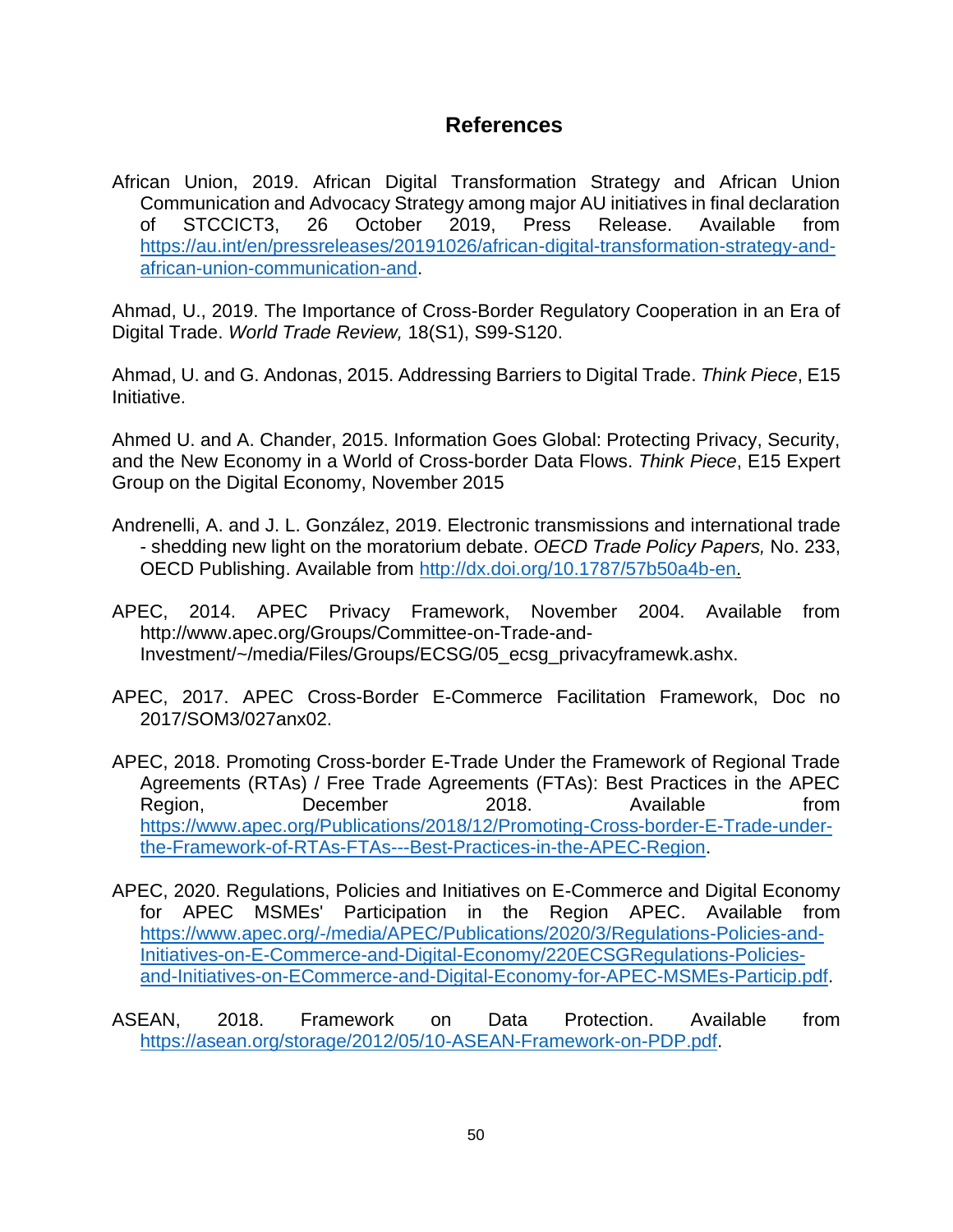Burri, M. and R. Polanco, 2020. Digital Trade Provisions in Preferential Trade Agreements: Introducing a New Dataset (Advanced Access). *Journal of International Economic Law,* pp. 1-34.

Chander, A. and U. P. Le, 2015. Data Nationalism. *Emory Law Journal*, 64(3), p. 677.

- CIGI and IPSOS, 2018. CIGI-Ipsos Global Survey on Internet Security and Trust. Available from [https://www.cigionline.org/internet-survey-2018.](https://www.cigionline.org/internet-survey-2018)
- Cory, N., 2017. Cross-Border Data Flows: Where are the Barriers and What Do They Cost?, May 2017, pp. 3-4.
- Doherty, S. and A. S. Verghese, 2019. Competition Policy in a Globalized, Digitalized Economy. *World Economic Forum White Paper*, December 2019.
- European Commission, 2020. Shaping the Digital Single Market. Available from [https://ec.europa.eu/digital-single-market/en/policies/shaping-digital-single-market.](https://ec.europa.eu/digital-single-market/en/policies/shaping-digital-single-market)
- Facebook and Asia Business Trade Association, 2018. Enabling Small and Medium Enterprises in the Digital Age. Available from [https://asiabusiness.trade/s/Enabling-](https://asiabusiness.trade/s/Enabling-SMEs-in-the-Digital-Age-SME-Summit-June-2018-ABTA.pdf)[SMEs-in-the-Digital-Age-SME-Summit-June-2018-ABTA.pdf](https://asiabusiness.trade/s/Enabling-SMEs-in-the-Digital-Age-SME-Summit-June-2018-ABTA.pdf)
- Hoppe, F. et al., 2018. Advancing Towards ASEAN Digital Integration. Bain and Company.
- Huang, J., 2017. Comparision of E-commerce Regulations in Chinese and American FTAs: Converging Approaches, Diverging Contents and Polycentric Directions?. *Netherlands International Law Review,* 64(2), p. 309.
- Kerber, W. and H. Schweitzer, 2017. Interoperability in the Digital Economy. *Journal of Intellectual Property, Information Technology and E-Commerce Law (JIPITEC)*, 8(1).
- Komaitis, K. 2017. The "Wicked Problem" of Data Localization. *Journal of Cyber Policy,*  3(2), pp. 355, 361-2.
- Liu, H. W., 2019. Data Localization and Digital Trade Barriers: ASEAN in Megaregionalism, p. 380.
- Mattoo, A. and J. P. Meltzer, 2018. International Data Flows and Privacy the Conflict and Its Resolution. *Journal of International Economic Law,* vol. 21, p. 769.

McKinsey Global Institute, 2016. Digital Globalization: The New Era of Digital Flows. Available from [https://www.mckinsey.com/~/media/McKinsey/Business%20Functions/McKinsey%2](https://www.mckinsey.com/~/media/McKinsey/Business%20Functions/McKinsey%20Digital/Our%20Insights/Digital%20globalization%20The%20new%20era%20of%20global%20flows/MGI%20Digital%20globalization%20Executive%20summary.ashx) [0Digital/Our%20Insights/Digital%20globalization%20The%20new%20era%20of%20](https://www.mckinsey.com/~/media/McKinsey/Business%20Functions/McKinsey%20Digital/Our%20Insights/Digital%20globalization%20The%20new%20era%20of%20global%20flows/MGI%20Digital%20globalization%20Executive%20summary.ashx) [global%20flows/MGI%20Digital%20globalization%20Executive%20summary.ashx.](https://www.mckinsey.com/~/media/McKinsey/Business%20Functions/McKinsey%20Digital/Our%20Insights/Digital%20globalization%20The%20new%20era%20of%20global%20flows/MGI%20Digital%20globalization%20Executive%20summary.ashx)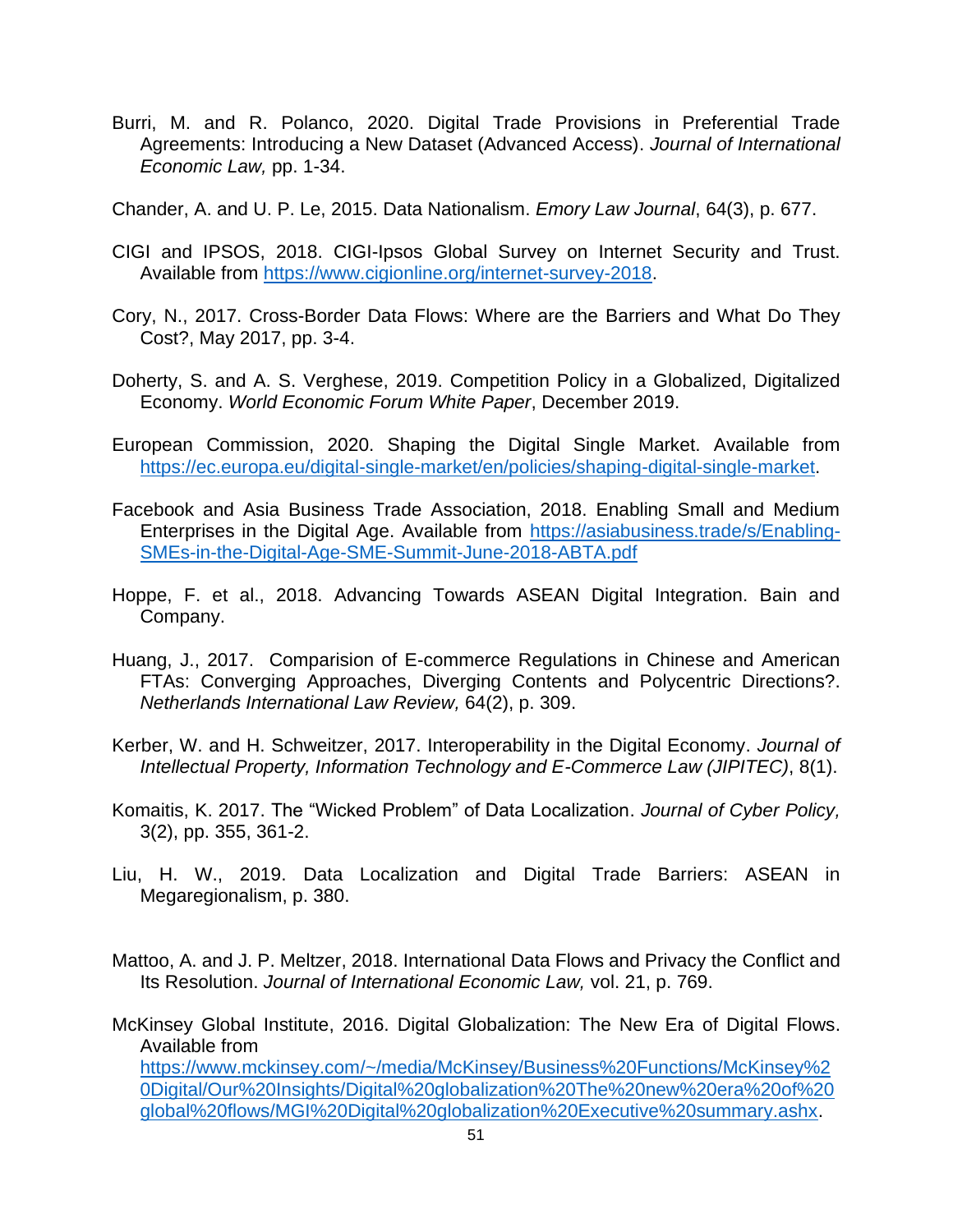Meltzer, J., 2019. Governing Digital Trade. *World Trade Review,* 18(S1), S23-S48.

- Mik, E., 2018. "Legal and Regulatory Challenges to Facilitating e-Commerce in ASEAN", in Hsieh, L. and B. Mercurio (eds.), *ASEAN Law in the New Regional Economic Order: Global Trends and Shifting Paradigms,* p. 342. Cambridge University Press.
- Ministry of Foreign Affairs and Trade, and New Zealand Trade and Enterprise, 2017. Understanding China's Cybersecurity Law, September 2017. Available from <https://www.mfat.govt.nz/assets/China/Understanding-Chinas-cybersecurity-law.pdf>
- Mishra, N., 2019. Building Bridges: International Trade Law, Internet Governance, and the Regulation of Data Flows. *Vanderbilt Journal of Transnational Law,* 52(2), p. 463.
- Mitchell, A. and J. Hepburn, 2017. Don't Fence Me, in: Reforming Trade and Investment Law to Better Facilitate Cross-Border Data Transfer. *Yale Journal of Law & Technology,* vol. 19, p. 182.
- Mitchell, A. and N. Mishra, 2017. International Trade Law Perspectives on Paperless Trade and Inclusive Digital Trade. *ARTNeTWorking Paper*, no. 170. UNESCAP.
- Mitchell, A. and N. Mishra, 2018. Data at the Docks: Modernizing International Trade Law for the Digital Economy. *Vanderbilt Journal of Entertainment & Technology Law*, 20(4), 1073-1134.
- Mitchell, A. and N. Mishra, 2019. Regulating Cross-Border Data Flows in a Data-driven World. *Journal of International Economic Law,* 22(3), p. 389.
- Monteiro, J.-A. and R. Teh, 2017. Provisions on Electronic Commerce in Regional Trade Agreements. July 2017. Available from [https://www.wto.org/english/res\\_e/reser\\_e/ersd201711\\_e.pdf.](https://www.wto.org/english/res_e/reser_e/ersd201711_e.pdf)
- OECD, 2013. OECD Recommendation of the Council concerning Guidelines governing the Protection of Privacy and Transborder Flows of Personal Data. *OECD Privacy Guidelines*.
- OECD, 2014. Consumer Policy Guidance on Intangible Digital Content Products. Available from [https://doi.org/10.1787/5jxvbrjq3gg6-en.](https://doi.org/10.1787/5jxvbrjq3gg6-en)
- OECD, 2017. Services Trade Policies and the Global Economy. Available from [https://dx.doi.org/10.1787/9789264275232-en.](https://dx.doi.org/10.1787/9789264275232-en)
- OECD, 2018a. Digital Trade and Market Openness, OECD Doc No. TAD/TC/WP(2018)3/FINAL, 9 August 2018, p. 7.
- OECD, 2018b. Barriers to Trade in Digitally Enabled Services in the G20. Available from [http://www.oecd.org/officialdocuments/publicdisplaydocumentpdf/?cote=TAD/TC/WP](http://www.oecd.org/officialdocuments/publicdisplaydocumentpdf/?cote=TAD/TC/WP(2018)23/FINAL&docLanguage=En) [\(2018\)23/FINAL&docLanguage=En.](http://www.oecd.org/officialdocuments/publicdisplaydocumentpdf/?cote=TAD/TC/WP(2018)23/FINAL&docLanguage=En)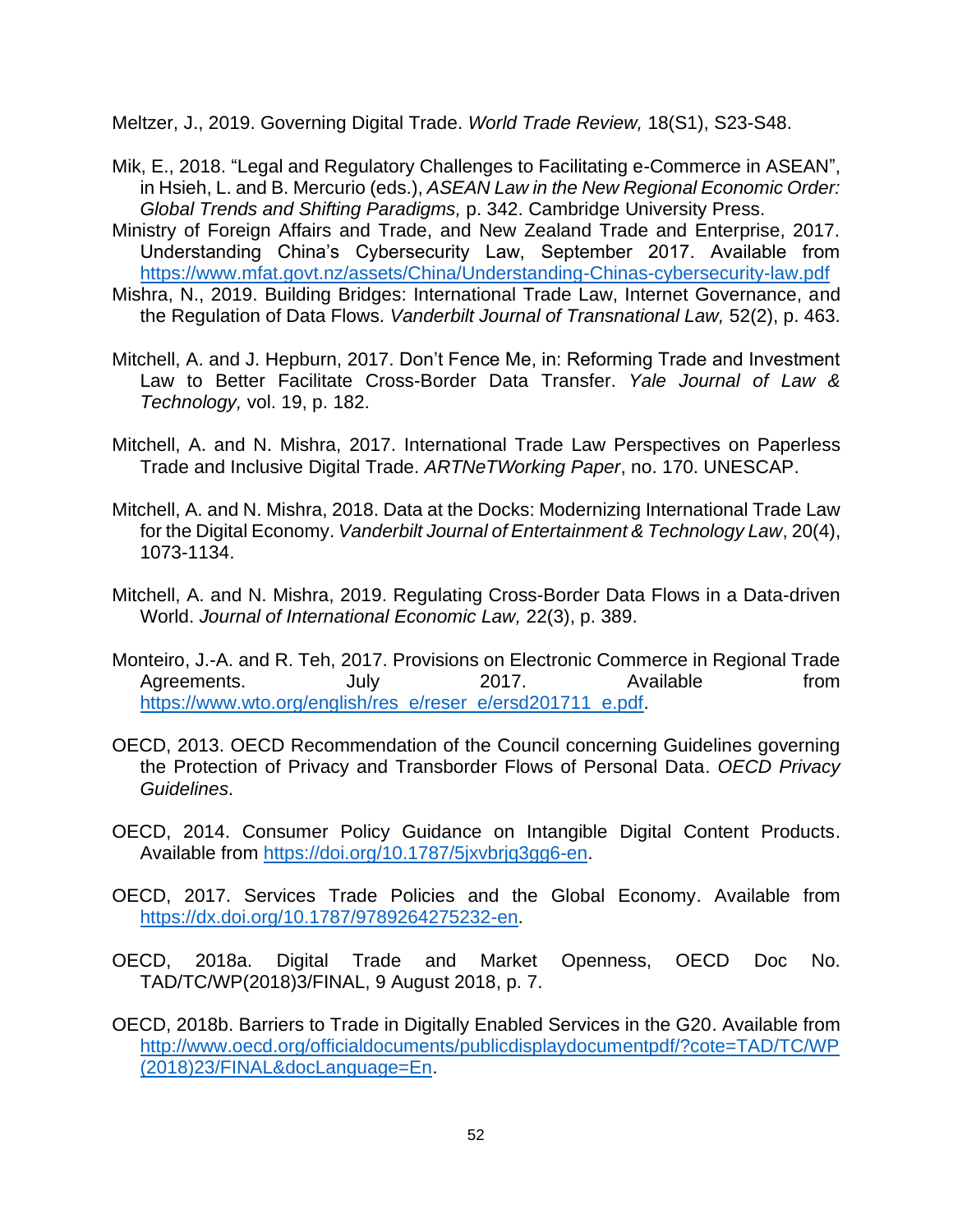- OECD, 2019a. Regulatory Effectiveness in the Era of Digitalisation, June 2019. Available from [https://www.oecd.org/gov/regulatory-policy/Regulatory-effectiveness-in-the-era](https://www.oecd.org/gov/regulatory-policy/Regulatory-effectiveness-in-the-era-of-digitalisation.pdf)[of-digitalisation.pdf.](https://www.oecd.org/gov/regulatory-policy/Regulatory-effectiveness-in-the-era-of-digitalisation.pdf)
- OECD, 2019b. Shedding new light on the debate about duties on electronic transmissions, OECD Trade Policy Brief, December 2019.
- OECD, 2020. The OECD Services Trade Restrictiveness Index Policy Trends up to 2020, January 2020. Available from [https://www.oecd.org/trade/topics/services](https://www.oecd.org/trade/topics/services-trade/documents/oecd-stri-policy-trends-up-to-2020.pdf)[trade/documents/oecd-stri-policy-trends-up-to-2020.pdf.](https://www.oecd.org/trade/topics/services-trade/documents/oecd-stri-policy-trends-up-to-2020.pdf)
- OECD, 2020b. Going Digital Integrated Policy Framework, February 2020. Available from [https://doi.org/10.1787/dc930adc-en.](https://doi.org/10.1787/dc930adc-en)
- Rule, C., 2017. Designing a Global Online Dispute Resolution System: Lessons Learned from eBay. *University of St Thomas Law Journal,* 13(2), pp. 354-369.
- Sacks, S and M. Li, 2018. How Chinese Cybersecurity Standards Impact Doing Business in China. *CSIS Briefs*, 2 August 2018.
- Silveira, A. and J. C. de Abreu, 2018. Interoperability solutions under Digital Single Market: European e-Justice rethought under e-Government paradigm. *European Journal of Law & Technology,* 9(1), online.
- USTR, 2017. Key Barriers to Digital Trade. Available from [https://ustr.gov/about](https://ustr.gov/about-us/policy-offices/press-office/fact-sheets/2017/march/key-barriers-digital-trade)[us/policy-offices/press-office/fact-sheets/2017/march/key-barriers-digital-trade.](https://ustr.gov/about-us/policy-offices/press-office/fact-sheets/2017/march/key-barriers-digital-trade)
- USTR, 2019. Factsheet on 2019 National Trade Estimate: Key Barriers to Digital Trade. Available from [https://ustr.gov/about-us/policy-offices/press-office/fact](https://ustr.gov/about-us/policy-offices/press-office/fact-sheets/2019/march/fact-sheet-2019-national-trade-estimate)[sheets/2019/march/fact-sheet-2019-national-trade-estimate.](https://ustr.gov/about-us/policy-offices/press-office/fact-sheets/2019/march/fact-sheet-2019-national-trade-estimate)
- Vásquez Callo, M. del C., 2018, Situating the Pacific Alliance in Global Electronic Commerce Regulation, in: Pierre Sauvé et al. (eds.15). *The Pacific Alliance in a World of Preferential Trade Agreements,* p. 177, 179. Springer.
- von Lampe et al., 2016. Trade-Related International Regulatory Co-operation. *OECD Trade Policy Papers*, no. 195, p. 9.
- Weber, H., 2014. Legal Interoperability as a Tool for Combatting Fragmentation. Global Commission on Internet Governance. Available from [https://www.files.ethz.ch/isn/187125/gcig\\_paper\\_no4.pdf.](https://www.files.ethz.ch/isn/187125/gcig_paper_no4.pdf)
- Willemyns, I., 2020. Agreement Forthcoming? A Comparison of EU, US, and Chinese RTAs in Times of Plurilateral E-Commerce Negotiations (Advanced Access). *Journal of International Economic Law,* online.
- Wu, M., 2017. Digital Trade-Related Provisions in Regional Trade Agreements: Existing Models and Lessons for the Multilateral Trade System. Overview Paper, RTA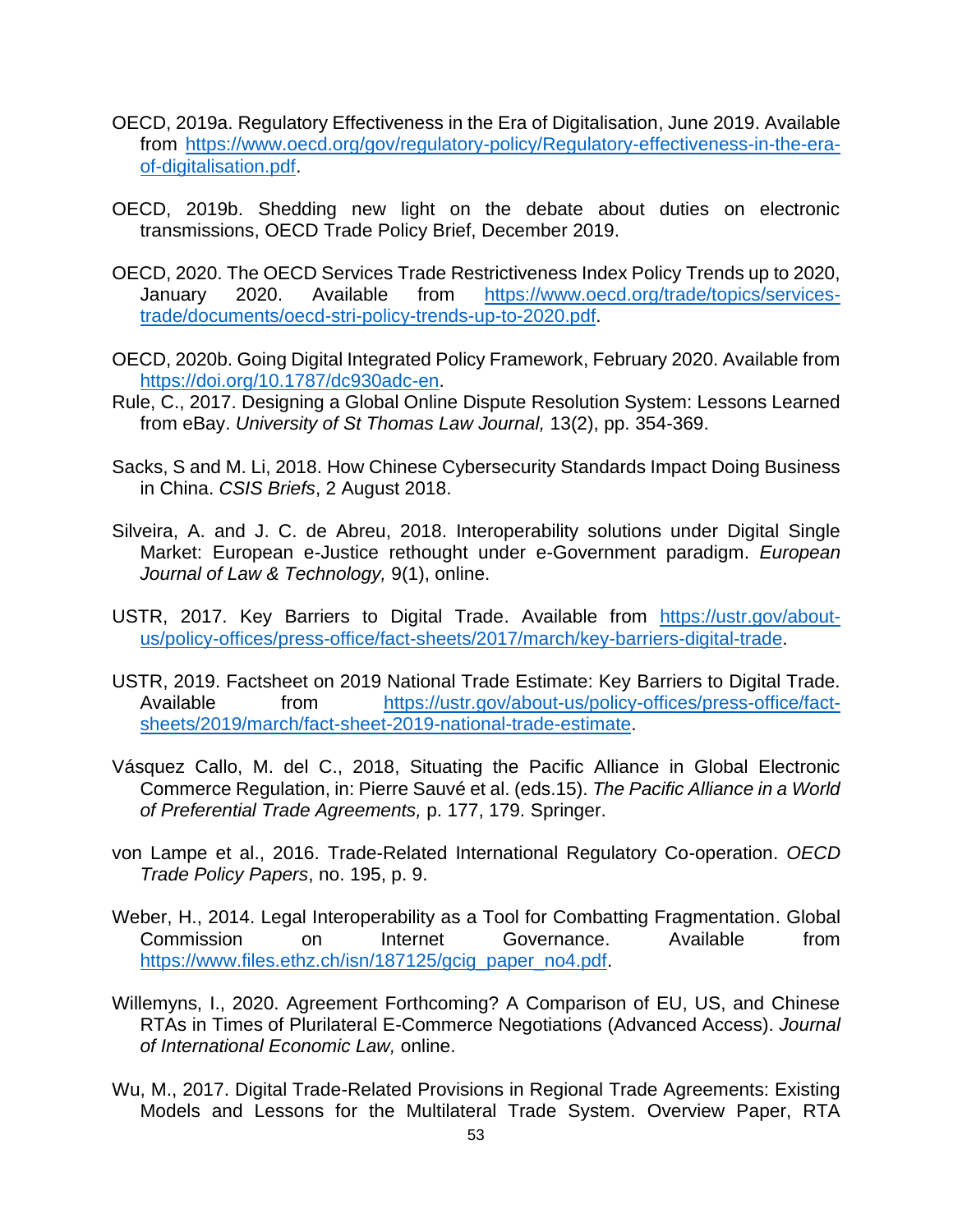Exchange, Inter-American Development Bank and International Centre for Trade and Sustainable Development, November 2017, p. 8.

- WTO, 2017a. Communication from the African Group, Work Programme on Electronic Commerce, Report of Panel Discussion on Digital Industrial Policy and Development. *WTO Doc JOB/GC/133*, 21 July 2017.
- WTO, 2017b. Joint Statement on Electronic Commerce. *WTO Doc WT/MIN*, (17)/60, 13 December 2017.
- WTO, 2018. Viet Nam's Measures on Cybersecurity Products Questioned at Import Licensing Meeting, 22 October 2018. Available from [https://www.wto.org/english/news\\_e/news18\\_e/impl\\_23oct18\\_e.htm.](https://www.wto.org/english/news_e/news18_e/impl_23oct18_e.htm)
- WTO, 2019a. Joint Statement on Electronic Commerce. *WTO Doc WT/L/1056*, 25 January 2019.
- WTO, 2019b. Communication from India and South Africa, The E-Commerce Moratorium and Implications for Developing Countries. *WTO Doc WT/GC/W/774,* 4 June 2019.